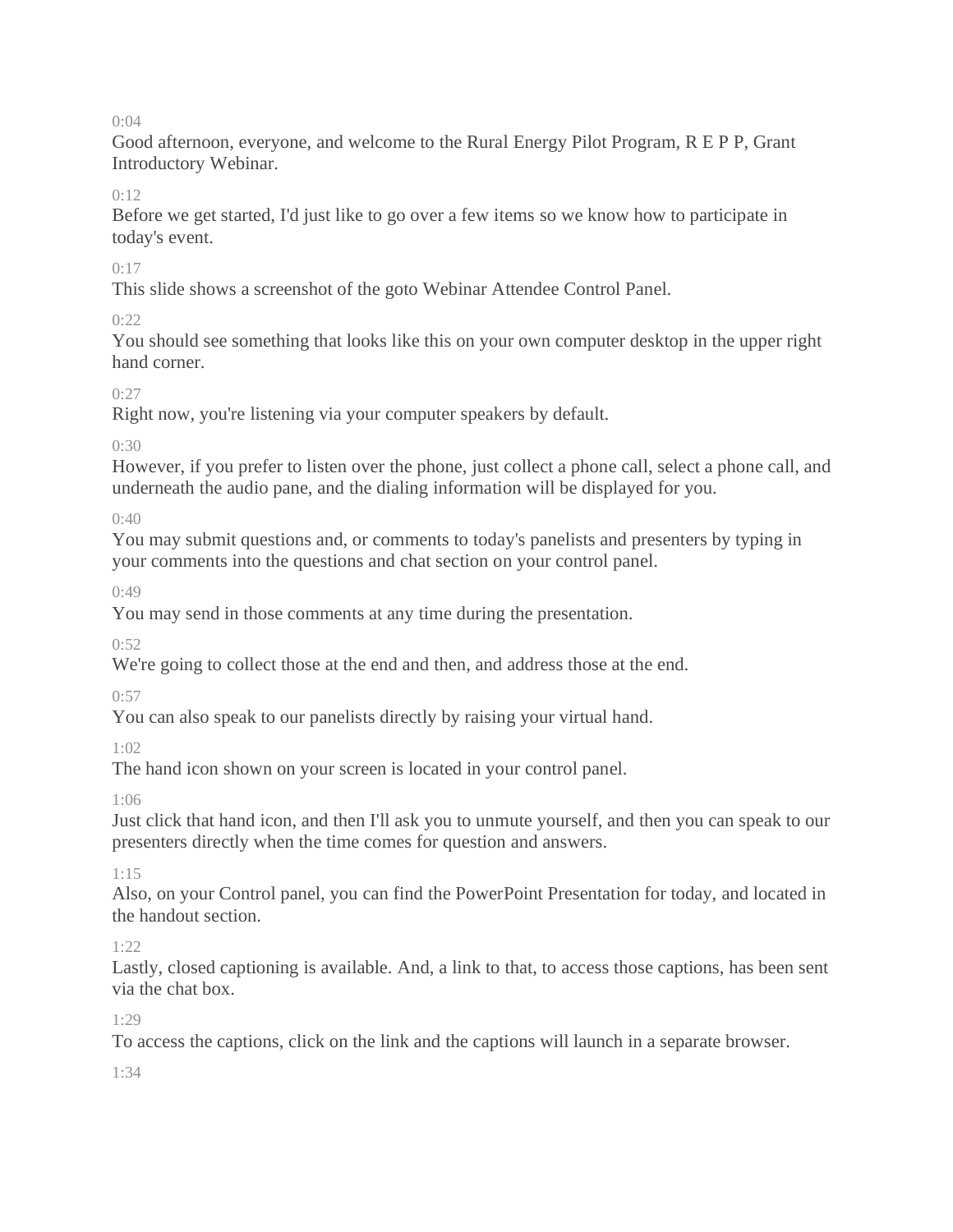So, thank you again for joining us and please utilize that chat box, and, or your virtual hand for your comments and questions throughout.

1:41

With that, I'd like to turn over the presentation over to Stephanie Bezruki, the Chief of Staff for Rural Business co-operative Service. Stephanie?

1:55

Hi, thank you so much, on behalf of Undersecretary for Rural Development to charge for a Small and our administrator, doctor Neal.

 $2:05$ 

I'm proud to welcome everyone to this introductory webinar for Rural Energy Pilot Program.

2:11

As you know, last week, the department announced the Energy Pilot Program, up to \$10 million, is now available to assist rural communities, further develop renewable chain as authorized by the Consolidated Appropriations Act.

2:28

Under the leadership of President Biden, Vice President and Secretary Vilsack, USDA is providing this grant assistance to our particularly underserved Rural Communities to deploy new community scale investments in renewable energy.

 $2:44$ 

This has truly been an exciting project.

 $2.48$ 

It gave us the opportunity of Rural Development to really question, how can we better engage our communities in clean energy systems and solutions?

 $2:59$ 

How can we really live up to the administration's commitment, tackling climate change?

3:03

Also, do you want a way that emphasizes not only economic opportunity, but also environmental justice and equity for these underserved communities?

3:15

To develop this pilot program, the public comments that we received last spring in response to our request for information are absolutely.

3:23

At our listening Session, April, first Halt, some of the ideas and stories are stakeholders from across the country.

3:32 Put forward the shape.

3:34 Why don't you?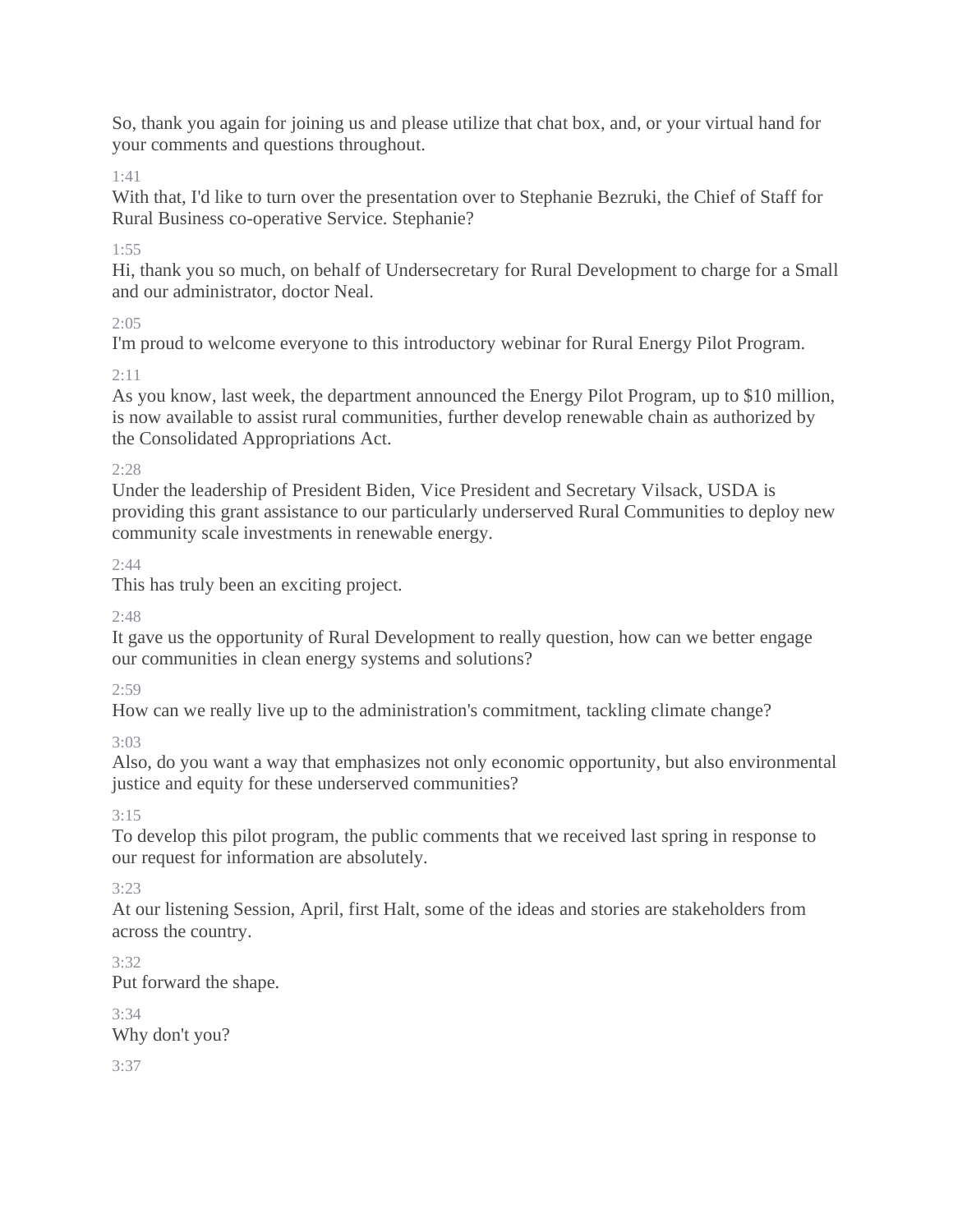The team at Rural Development and others from across the Federal family, including the Environmental Protection Agency, Department of Energy, who collaborated on this program, they then took this input and translated your experiences into appropriate design.

3:52

I hope will help us answer some of those big questions.

3:56

I'm so excited to see the projects that program and what we'll learn.

 $4.02$ 

Thank you all for coming.

## 4:03

Thank you to the inter-agency team for program design, and most importantly, thank you to our stakeholders, members of the public who provided comments and joined our listening sessions really helped make this possible.

4:17

And with that, I'll turn it back to my colleague Tony crux again. Thank you.

 $4.27$ 

Thank you, Stephanie.

 $4.29$ 

So, let's just get right into it. We have a pretty full agenda today.

4:33

We intend to give you an overview of the program, talk about requirements and opportunities in the program, and we'll tell you how to apply.

4:45

Will give you, will present to you, then a A, the selection criteria that will help you, as you work your way through the application to write to this specific points of priority.

5:00

Then we'll take some questions at the end and wrap it up.

5:06

Let's get right into it.

5:12

We're here today largely because the Consolidated Appropriations Act of 2021 Congress appropriated \$10 million for the Secretary of Agriculture to carry out a pilot program to provide financial assistance for rural communities to further develop renewable energy.

5:34

That \$10 million appropriated is as available until expanded.

5:40

That means in, in government pilots that it doesn't the money, the funds don't go away at the end of the year, just because they're not used.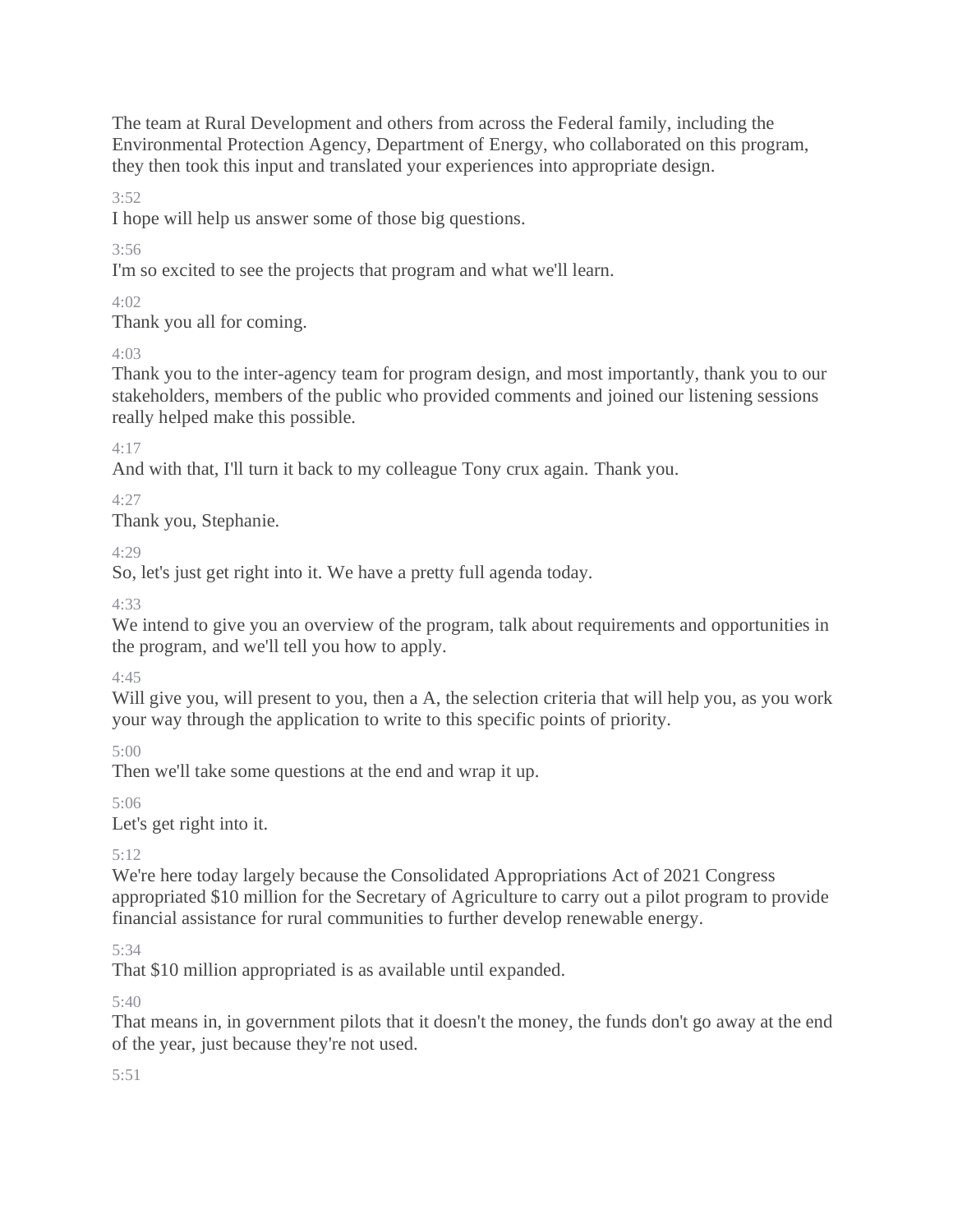This is a money is available until we use it, but other than that, there was little guidance beyond provide financial assistance for rural communities to further develop renewable energy.

## 6:04

So, as Stephanie alluded to, we requested information from the public and solicit their opinion on how we might administer such a program.

# 6:17

And we published a request for information in the Federal Register back in March of 2021.

## 6:25

Then April, we held the Listening Session, and received over 75 public comments, in response to specific questions that we asked about the program, in terms of its program, purposes and goals, eligible applicants, eligible technologies, and potential impacts of the pilot program, and renewable energy systems, environmental justice, racial equity, an economic opportunity.

## 6:54

Then in, in May, and June, we convened an inter-agency panel of subject matter experts, just as Stephanie alluded to, also, from the Department of Energy, the Environmental Protection Agency, of the National Labs, the Appalachian Regional Commission.

# 7:13

We had a few of our folks from USDA to the Forest Service, and with the rural business cooperative service and other USDA staff.

# 7:23

To assist with review about the public comments and remarks, and to provide recommendations for REPP guiding principles.

# 7:34

We determined that the goal of the REPP is to provide energy burden relief for priority communities.

## $7.42$

Relief that will reduce climate pollution, increase resilience to climate change impacts, and advance environmental justice, racial equality, and economic opportunity.

## 7:54

We make, we're determined to make grant funds available, two, rural energy community partnerships, to establish and, or develop clean energy communities, Excuse me, through the deployment of community scale, distributed energy technologies.

## 8:11

The REPP grant will meet a recognized need for Federal inter-agency support of all rural communities or rural communities to further develop renewable energy.

# $8:21$

And REPP funds will support the nation's critical energy needs and combat climate change while advancing environmental justice, racial equity, and economic opportunity.

## 8:33

So you might ask, what is a rural energy community partnership?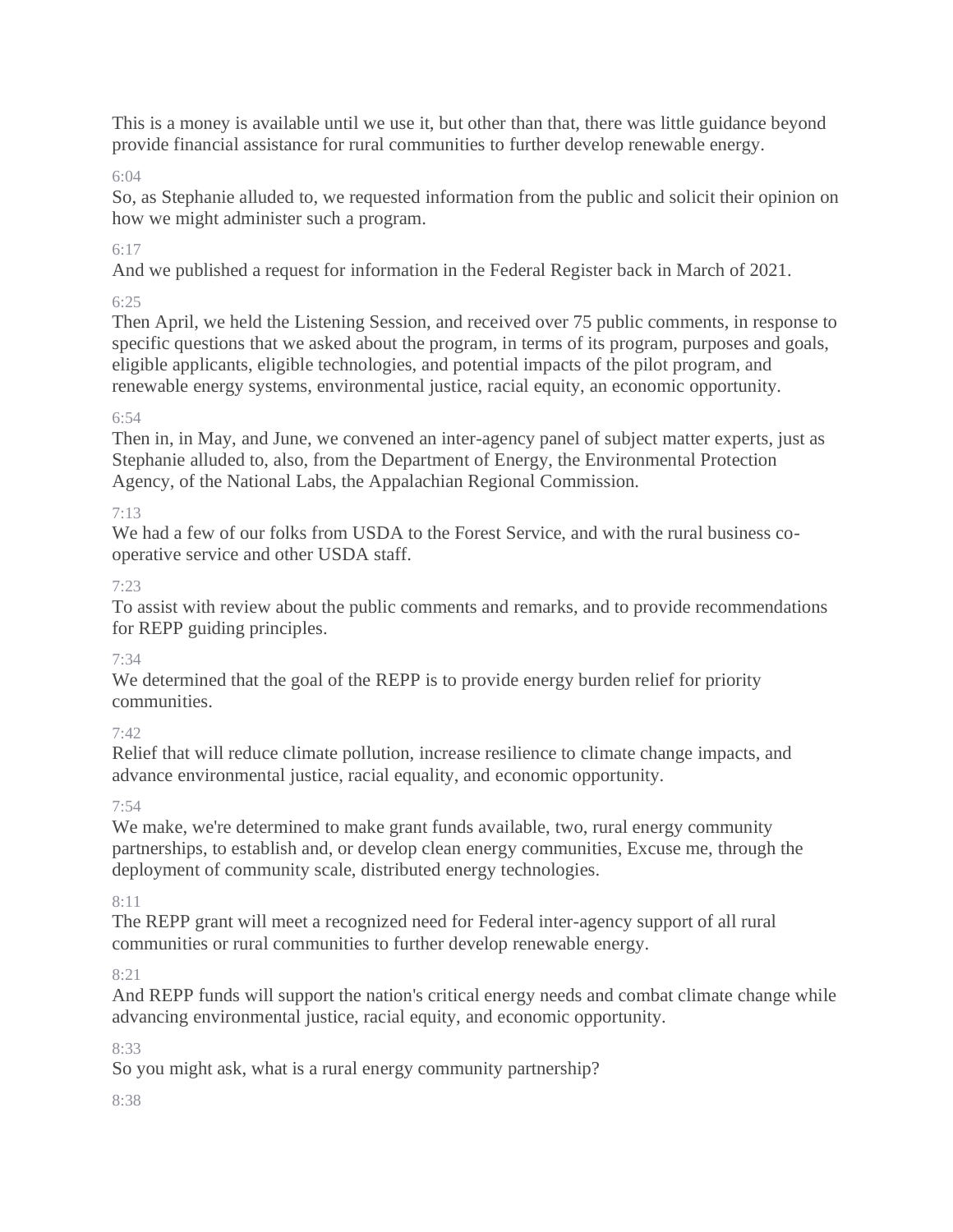Well, it's a partnership established to provide assistance to an identified community for purposes as specified in the, the REPP notice of funding opportunity.

8:51

These purposes include, but are not limited to: community energy planning, capacity building, technical assistance, community efficiency and weatherization.

9:04

It's also for the deployment installation and equipping of.

## $9.10$

Pardon me?

## 9:12

Immunity, scale, renewable energy technologies.

# $9.18$

Our systems, the partnership need not be located in the identified community but must demonstrate that it is actively engaged and involved with community leadership, and must provide assistance specifically to the identified community.

9:38

There we go.

 $9.40$ 

Eligible entities are rural energy community partnerships comprised, but not limited to key community and regional stakeholders, Private entities, state and local entities, tribal entities, and their municipalities and other public bodies.

 $10(0)$ 

The Rural Energy Community Partnership must include one or more of the following entities.

# 10:08

The private entities, state and local entities, Indian tribes, municipalities, and other public bodies.

# 10:16

It must also have a lead entity, which we would call the applicant, from one of the following: a district organization, such as an Economic Development Authority.

# 10:27

Well, that's defined in Title 13, CFR, Section 304 dot 2, Indian tribes, political subdivision of a Tribe, or a Consortium of Indian Tribes, state and local governments, or political subdivisions, or of public or private non-profit organizations.

# 10:48

So, to sum up, there must be at least two entities in the partnership: a lead applicant entity, the applicant, and a partner entity.

# 11:03

There can be more, of course, but there must at least be two.

## $11:15$

A REPP partnership must serve a rural community as defined in the REPP Notice of Funding Opportunity published on January 19th, Partnership must demonstrate engagement with the identified community leadership and specifically assist the identified community.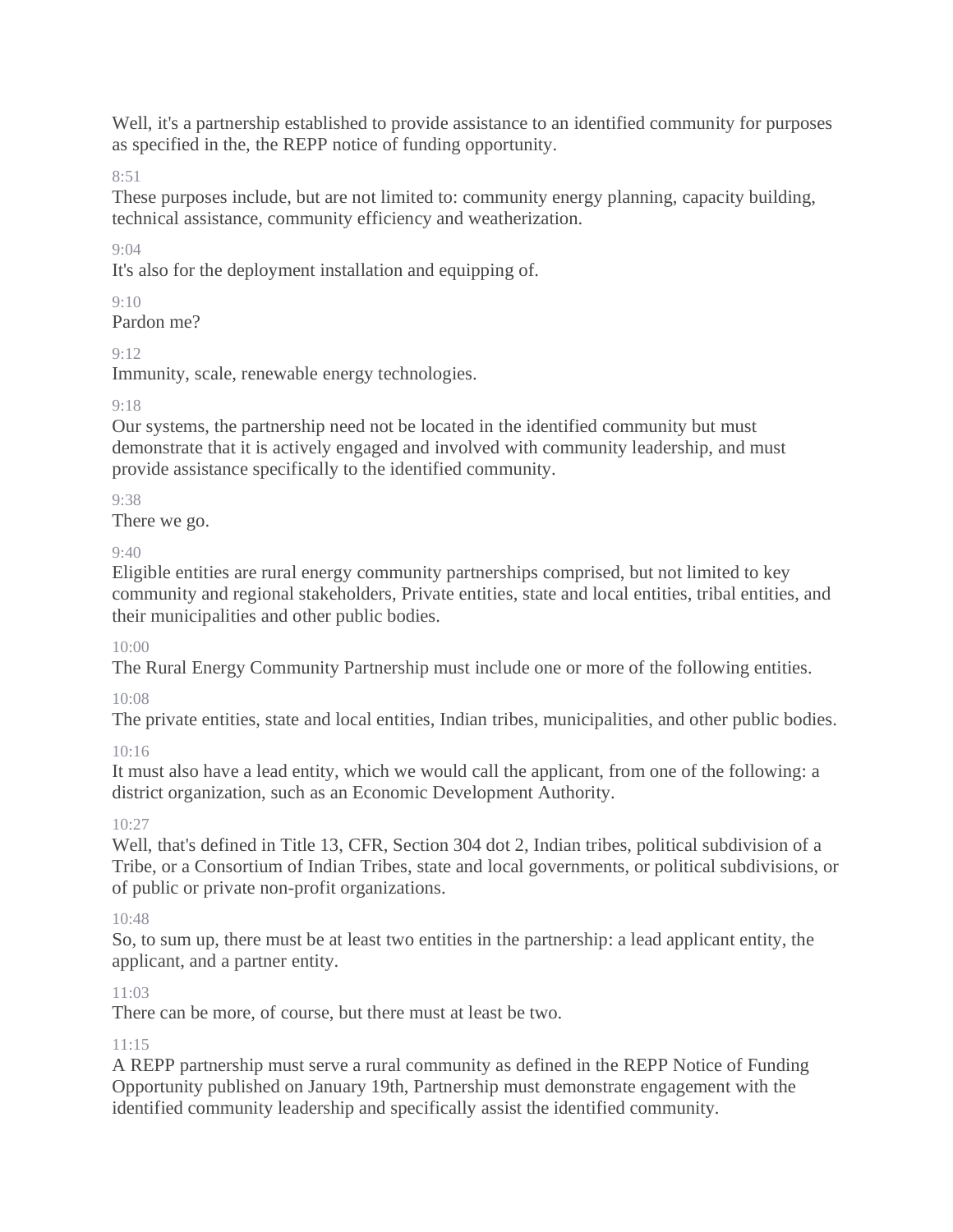The partnership may may consist of industry entities and other partners outside of the targeted region.

## $11:40$

Pass through entities are permitted.

## $11.43$

Partner entities may be private contractors, and they may also orbit. They may also be vendors.

## 11:52

So what does it mean to further develop renewable energy?

## $11.58$

For the purposes of the program, for rural communities to further develop renewable energy means, when we award your Rural Energy Community Partnership grant of up to \$2 million, we expect you to use it to deploy distributed, renewable energy technologies.

## 12:15

In other words, you must use at least 80% of the proceeds to install and equip a renewable energy system of up to two megawatts in scale, with commercially available technologies.

## $12.29$

And if you so choose, you may also use up to 20% of the grant proceeds for community energy planning, capacity building, technical assistance, and community efficiency and weatherization.

## $12:45$

There we go.

## 12:49

Community scale distributed energy systems no longer, larger than two megawatts in generation capacity.

## 12:57

Eligible technologies are commercially available Systems, wind, solar, geothermal, hydroelectric biomass or bioenergy.

## 13:06

May also, this may also include storage devices, soft, managing software, such as batteries, flywheels, and storage distributed resource schedulers.

## 13:23

What are distributed renewable energy resources? We these are small units of power generation that operate locally.

## 13:31

Energy is often consumed close to the source of degeneration.

## 13:36

It may be connected to a larger power grid or may operate independently off the grid.

13:43

How will rap advance environmental justice, racial equity, and economic opportunity?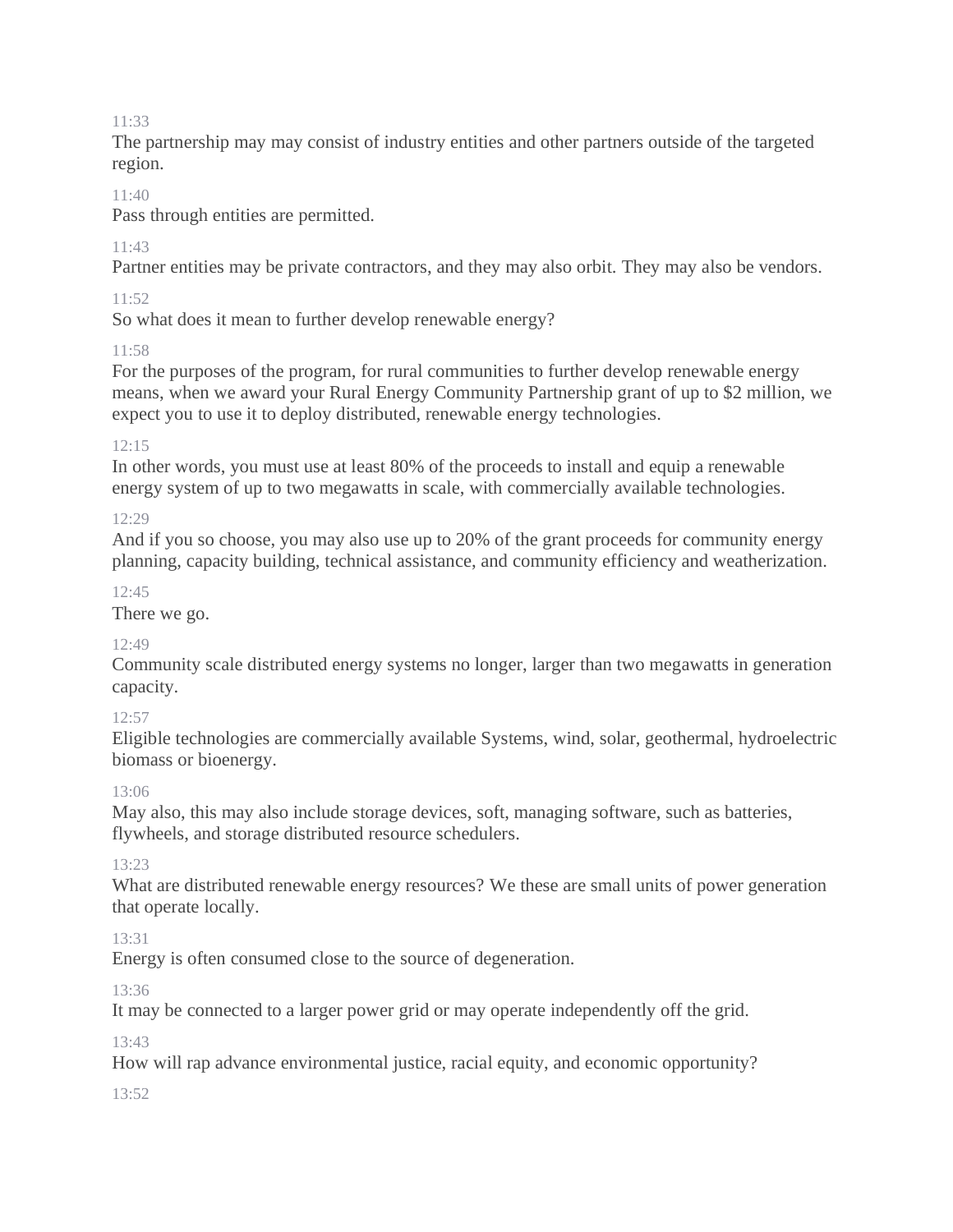So, for the purposes of the rap, we've identified six types of particularly underserved communities, that we want to reach with REPP funds in order to advance these priorities.

14:06

The REPP funding notice provides specific definitions for each of these communities, along with an interactive tool for applicants to determine whether their service area qualifies as one or more of these community types.

# 14:21

Ideally, the most successful app candidates to read can demonstrate a service area comprised of at least five of the six community types.

14:31

Our intention and the REPP is to award the most meritorious projects from among the most particularly underserved communities.

# 14:40

And when we get into the criteria, I'll tell you a little bit more about these communities.

# 14:49

These are the REPP Program thresholds. It's up to you. The maximum grant available is up to \$2 million.

# 14:57

The grant covers a maximum of 80% of eligible project costs. There is a three-year grant period of performance.

# 15:07

Let's talk about the approximate number of awards.

# 15:10

The number of awards will, of course, depend on the number of eligible participants and the total amount of requested funds.

# 15:19

If every successful applicant is awarded the maximum grant amount of two million, then we'll make five awards.

# 15:29

There is a matching funding requirement.

# 15:32

The applicant is responsible for securing matching funds for total eligible project costs, not covered by grant funds.

# $15:40$

The non-Federal share of the total eligible project costs may be in the form of cash, third party equity contributions, including donations, in kind contributions, of fairly-valued goods and services, and this is a unique feature of this program, as allowed by law.

# 15:59

We will allow you to use other Federal Program funds to serve as matching fund requirements in this program.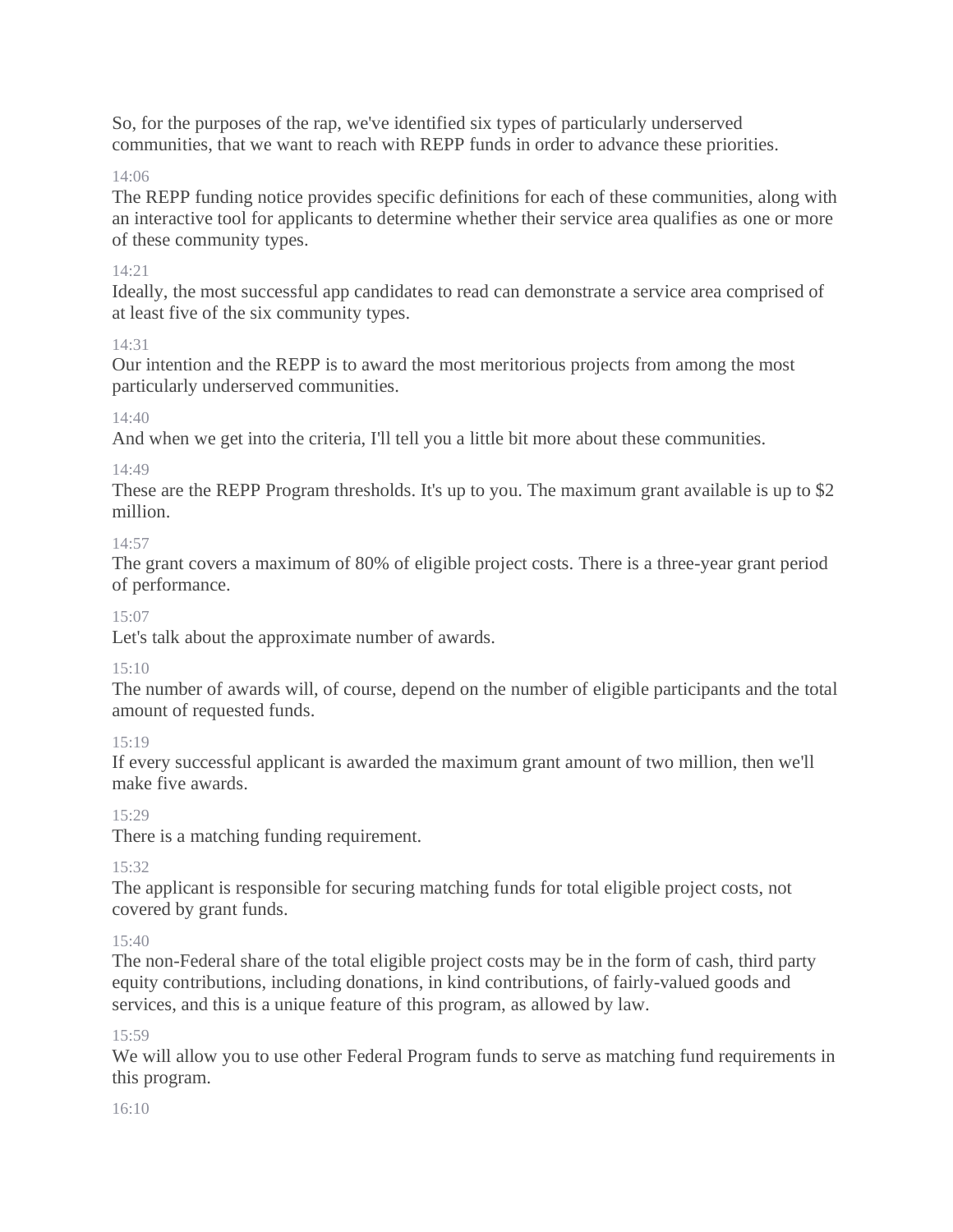And we are working directly with co-operative, our partners, in this, from the Department of Energy, in the Environmental Protection Agency, and AmeriCorps Energy Corps with the Weatherization Assistance Program. And the State Energy Program.

## 16:29

And the Energy Transitions Initiative Partnership Project Energy Corps, helping design a green collar workforce and the Environmental Justice Grants in the EPA to leverage REPP funds with their magic buttons.

#### 16:46

And we will, as we get into the application process, and next week, we'll have a specific webinar for that.

## 16:53

We will talk about how you can go about applying to these programs, to use their funds as your matching fund requirement in the brand.

## 17:08

Matching funding requirements in general, or arrangements with private entities.

## 17:12

They can be with commercial vendors or technology providers, renewable energy promotional organizations, with state LEAP programs and other private sector actors.

## 17:25

All of these are sources of matching funds, but, in general, matching funds are what's required to receive the REPP grant.

## 17:34

You must, meet the matching fund requirements.

## 17:38

They are secured by you, the applicant, it's your responsibility to acquire them, line them all up, and make sure that day they meet the, the matching funding requirements in the, in the wrap.

## 17:52

They consist of cash or in-kind contribution, nope, but no, in kind contributions from the applicant entity are allowed, must have written commitments in the form of bank statements, or cash, or letters of commitment for enchain, And as allowed by law from, as we said earlier, from other federal grants.

## 18:13

Now, there will be a way for you to demonstrate that, that's going to be available in the, that their program funds are going to be available for you, and for as matching funds.

## 18:24

And we'll get into that in the application as we work through the application process.

## $18.29$

Next week, passive tax equity contributions are also allowed.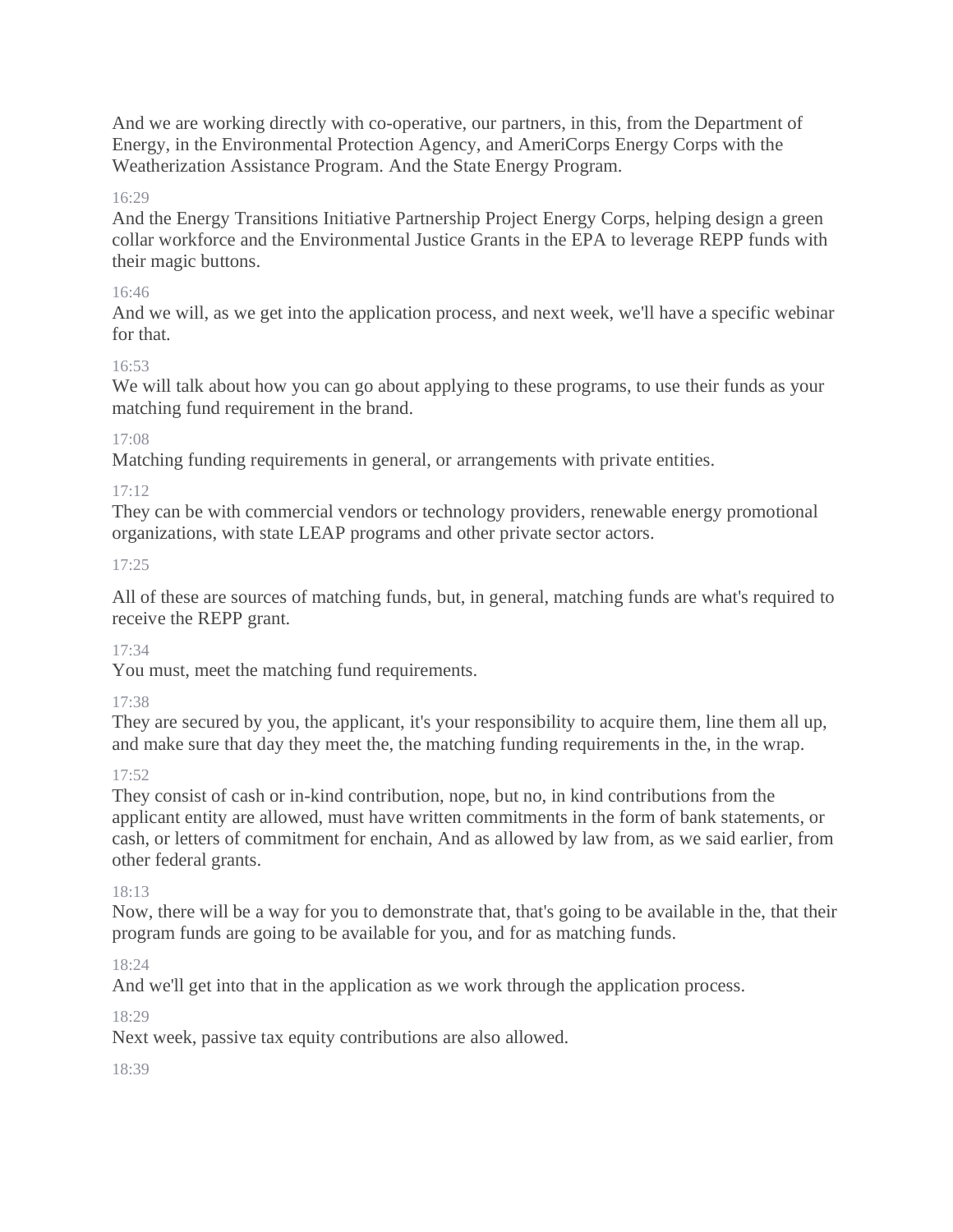Rip eligible costs Rip grant funds, may be used to pay for up to 80% of eligible project cost directly related to installation and equipping of commercially available community base, community scale renewable energy systems.

## 18:57

And also for up to 20% of the award for community energy planning.

# 19:02

Capacity building, technical assistance, efficiency, and weatherization.

# $19.12$

Eligible costs are those costs incurred during the grant period?

# 19:17

What is the grant period?

# 19:19

The grant period begins when you sign your partnership's grant agreement with us, and it extends for the 36 months of the project period.

# 19:36

It's directly related to use and purposes of REPP.

# 19:40

Purchase installation, distributed renewable energy technologies, including any associated materials, machinery, or equipment.

# $19.50$

But limited to two megawatts in capacity, generation capacity, excuse me, and for up to 20% of awarded funds for those activities.

# 20:01

Materials, machinery, and equipment associated with community energy planning, capacity building, technical assistance, efficiency, and weatherization.

# 20:11

may also be used for eligible costs also include construction retrofitting, replacement improvements, fees including construction permits and licenses and professional service fees.

# 20:28

Eligible costs do not include these are ineligible project costs, expenses incurred outside the grant period.

# 20:35

I told I told you what the grant period is: Used equipment, vehicles, Real Property, or lamp, Lease payments, including lease to own and capitalize leases.

# $20.47$

Payment of any judgement or debt owed to the United States government, Any project expense that creates or appears to create a conflict of interest, Any expenses associated with applying for this program.

# 21:03

So let us sum up, REPP is about partnerships.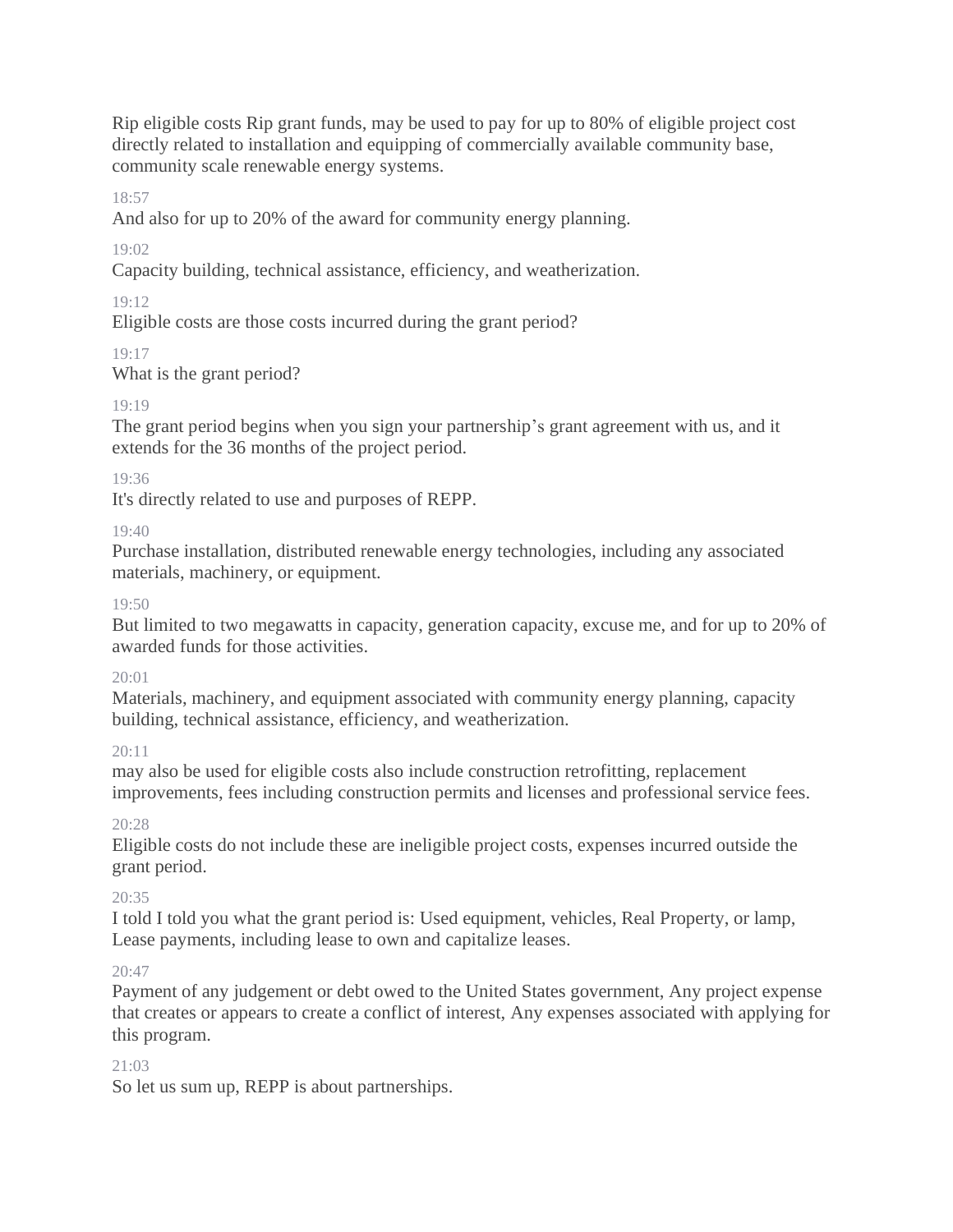It's about distributed energy solutions, and it's about the goals of the program.

## $21 \cdot 13$

In partnerships, there are multiple entities, with the lead entity (Applicant) to administer up to \$2 million of the rip grant, 80% of which are may be used for total eligible project costs associated with the project.

## 21:27

And there is a 20% cost share match required.

## $21.32$

At least 80% of grant funds may be used, must be used to install community-based, communityscale renewable energy systems.

## $21.43$

And if you so choose, you may also use up to 20% of grant funds for community energy planning, technical assistance, efficiency, and weatherization.

## 21:55

The goal of the program is to relieve energy burdens for these priority communities, reduce climate pollution, increase resilience to climate change impacts, advancing environmental justice, racial equity, and economic opportunity.

## $22:17$

The National office will serve for review of all the REPP applications when we'll have assistance from other national office staff and state office staff and our inter-agency review team.

## $22.33$

Already, state offices will also assist is necessary for with the environmental reviews and award processing, servicing activities.

## 22:42

And, just as a reminder, there's a 36-month period of performance for the program.

## 22:50

So, I'm going to introduce my colleague and co-manager of the program, Deb Yokum, and she's going to take you through How to Apply.

## 23:01

All right, thanks, Tony.

## $23.04$

So, application information can be found on the Rural Development website under the Rural Energy Pilot Program.

 $23 \cdot 12$ 

You want to advance the slide, Tony please?

## 23:14

Yes. Are. There you are.

## $23 \cdot 17$

We are accepting only electronic applications for the REPP program, and we'll be using Cloud Vault accounts to submit application information to the Agency.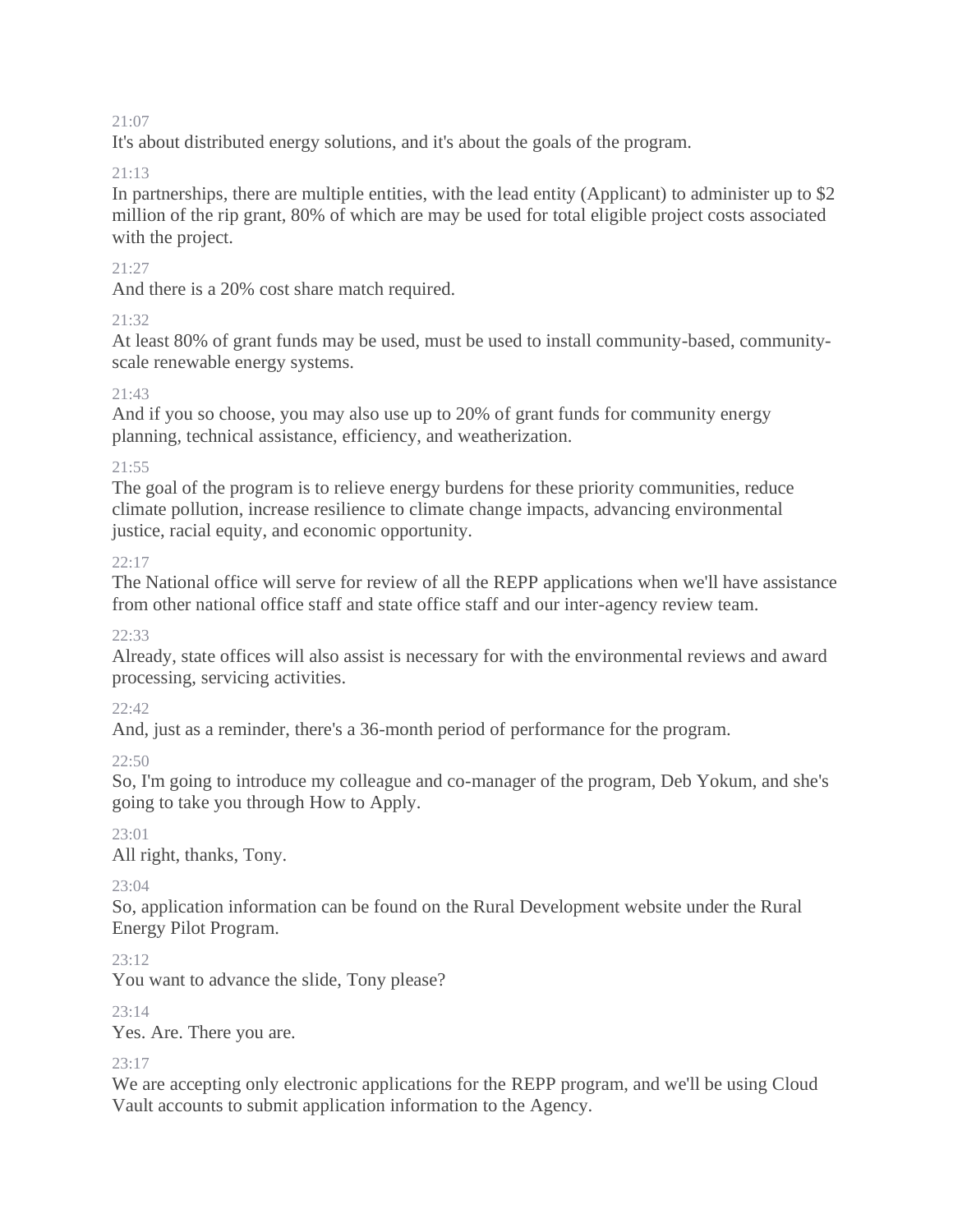To enhance the security of using the Cloud Vault accounts, the agency will provide you with the Cloud Vault, think, along with access instructions, when you show us that you are interested in making an application.

## $23.41$

So to request the cloud Vault link for submission of a letter of intent, you must e-mail the agency using the program e-mail address, which is the REPP at USDA dot gov.

## $23.53$

And no other form of application is going to be accepted for these applications.

23:59

Next slide.

## $24.03$

All applicants must have a Dun and Bradstreet number and also must be registered as a registered entity in the System for Award Management, known as SAM, that's part of a complete application.

## 24:15

Once you have successful registration of your entity in SAM, you may get a unique entity identifier.

## $24.24$

Um, and that number will be provided to the Agency, and this process can take some time, so applicants should act sooner rather than later if you do not have the SAM registration process completed.

## 24:38

There is no cost for getting a Dun and Bradstreet number or to register your entity and Sam.

## 24:45

Applicants will have to maintain their current registration in the sam system while they have an application on file, or while they have an active award.

## $24:55$

Next slide.

# $25.03$

The Agency has developed Tools to assist applicants with filing wrapped up REPP applications.

 $25.09$ 

From the REPP Program page, you can select the To Apply tab to access these tools.

# 25:16

We currently have a letter of intent guyed currently posted on the site, and a complete application guide will be posted to the same site on or after March first.

## 25:27

And as Tony alluded to, we'll be having a webinar next week, when we'll go over that Letter of Intent in greater detail.

#### 25:35 Next slide.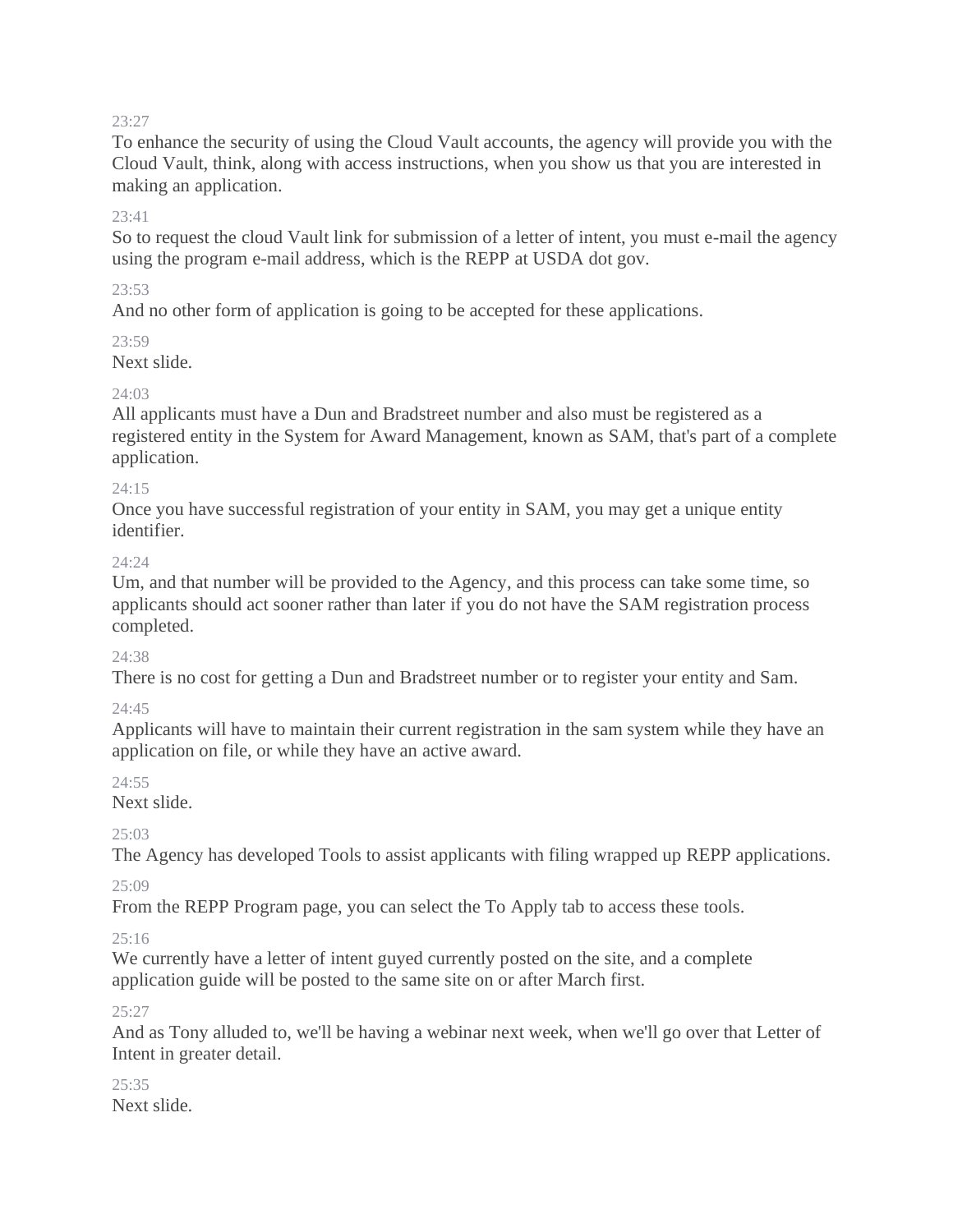So the REPP Program has a two-stage application.

## $25.43$

The first stage is the submission of a required Letter of Intent.

## 25:48

The Letter of Intent is due to the agency on April 19th, and, as noted on the last slide, a Letter of Intent Guide, along with this submission instructions, again, are available if you go to our website, and you use the To Apply tab.

 $26.04$ 

The agency will engage an inter-agency panel to review all letters of intent that we receive.

26:11

And we will provide a response to all applicants by May 19.

 $26.16$ 

Next slide.

26:20

Applicants tha receive a letter of encouragement from the Agency are invited to submit a complete REPP application.

26:29

Complete applications are due July 18.

 $26.32$ 

Complete application tools, including a checklist, the application document, and submission instructions, again, will be available on our website.

26:42 Beginning March first.

26:45

Next slide.

 $26.48$ 

So just to recap the REPP timeline, the notice was published on January 19th.

26:54

The letters of intent are due in 90 days or April 19th.

27:00

Responses to the letter of intent will be sent within 30 days of receipt or by May 19.

27:06

And complete applications are due 60 days later, on July 18.

 $27.13$ 

Next slide.

27:16

And I will now turn it back over to Tony to discuss the selection criteria for the grant.

 $27.24$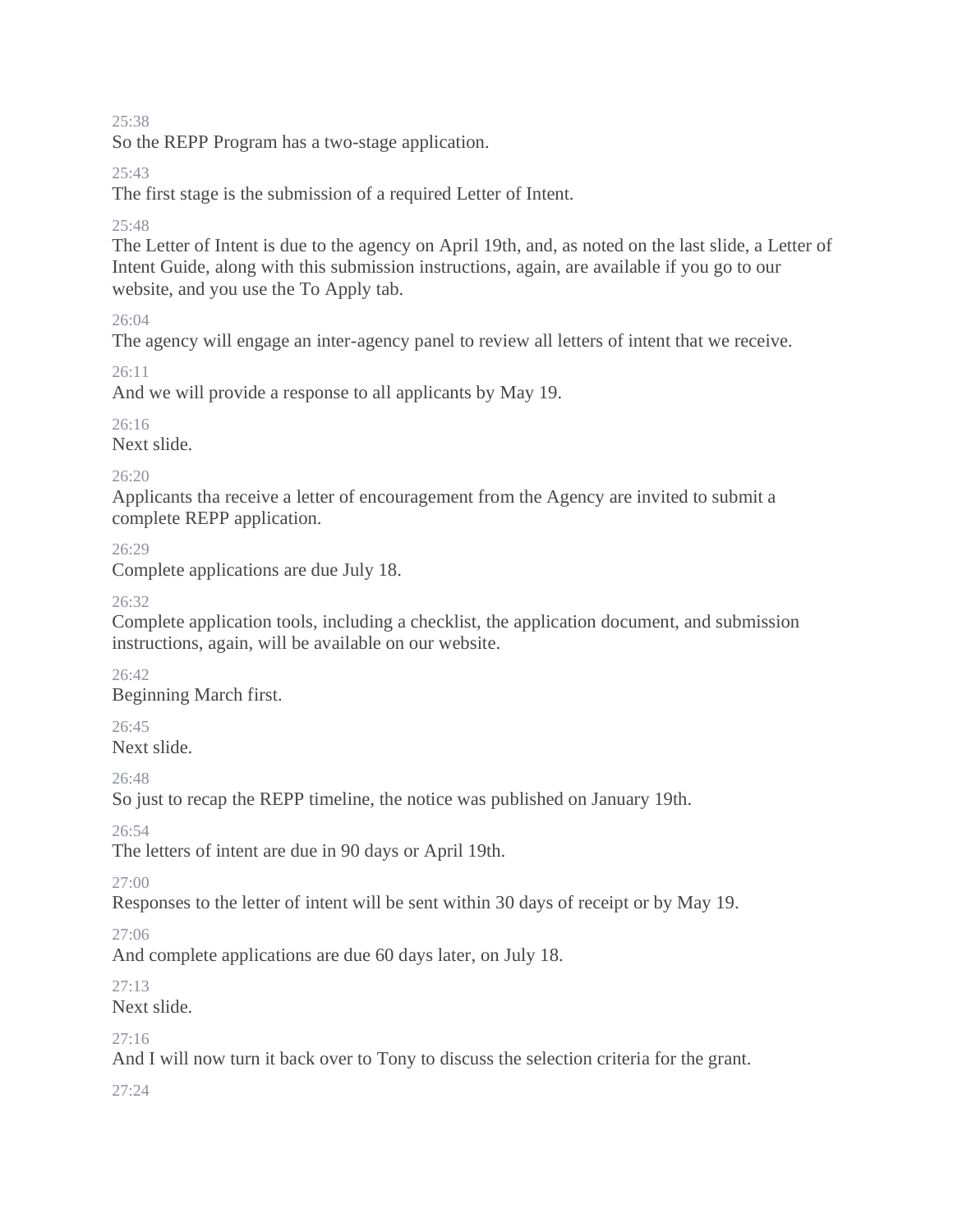Thanks Jeff.

# $27.30$

These are the REPP selection criteria.

27:33

There's 110 possible points.

27:37

10 of the 110 points are reserved for the Administrator's discretion based on the Administration's priorities.

# 27:52

The first criteria is, (a) further develop renewable energy. Application materials that demonstrate rural energy community partnership's, ability, and commitment to addressing targeted initiatives, as we specify in Section three C of the rep, publication of Funding Notice.

# 28:13

More points will be awarded for reasonable initiatives that can be delivered within the grant period 36 months.

# 28:21

More points awarded to partnerships and projects leveraging, they're federal, state, tribal, and local assistance resources, as we identified earlier, committed for community planning, human capacity building, technical assistance, efficiency, weatherization, and improvements, even in high-speed broadband service to the region.

# 28:45

There's points are awarded in this criteria on a scale of 0 to 25, with them a maximum of 25 points being awarded.

# 28:57

Criteria be community and regional impacts. The community objectives to be achieved through the Rural Energy Community Partnership efforts.

# 29:05

At the completion of REPP Assistance, these objectives will be identified by the community and can include the ability to withstand disruptive events, economic and energy resilience, increased environmental justice, improved racial equity, expanded economic opportunity, and the stability or diversification of distributed energy resources.

# 29:30

Points are awarded in this criteria on a scale of 0 to 25, with a maximum of 25 points being awarded.

# 29:39

Targeted Region application materials should describe the geographic region to be served, including county names, zip codes, and demonstrate that the geographic region served by the Rural Energy Community Partnership is a significant consequence to REPP priorities of advancing environmental justice, racial equity, and economic opportunity.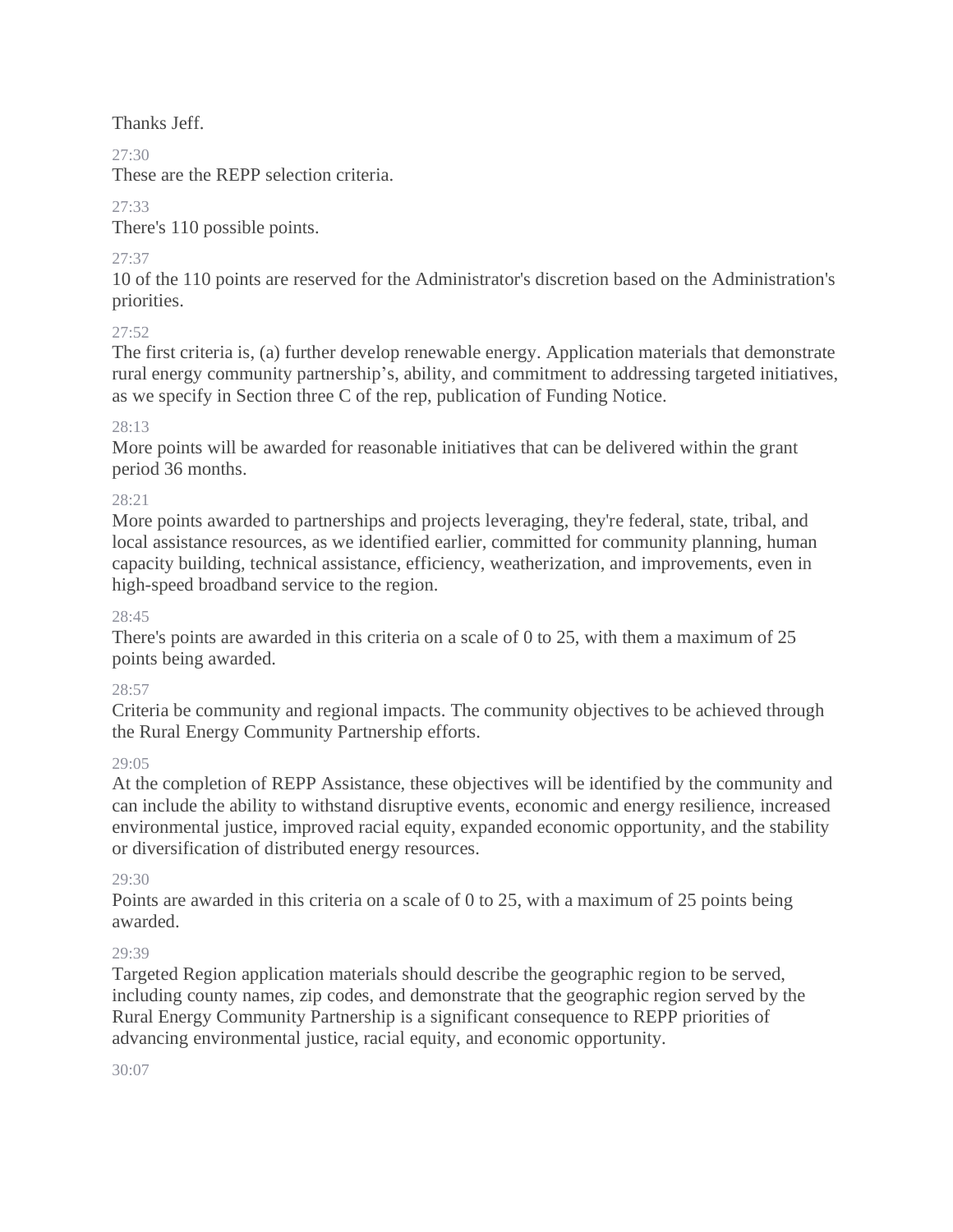Now this is directly from Slide 17, which I showed earlier, so the for the purposes of the rep, we identified the six types of particularly underserved communities that we want to reach with REPP funds.

## $30.21$

In order to advance these priorities, The Rip Funding Notice provides specific definitions for each of these communities, along with the Interactive Tool. Now, when you get this PowerPoint, you should be able to click on these links.

## 30:36

But these links are also available in the day required Letter of Intent Guide, which we'll go over next week.

## 30:46

So the Interactive Tool for Applicants to determine whether their service area qualifies is one or more of these community types.

## 30:53

And as I said earlier, ideally, the most successful candidates can demonstrate a service area comprised of at least five of the six community types that we have listed here.

## 31:06

Our intention under the REPP is to award the most meritorious projects from among the most particularly underserved communities.

## 31:17

Criteria: D, project and community support, Application materials document, and demonstrate strength of local support.

## 31:26

For the Rural energy Community partnership activities, projects, and entrepreneurial commitment.

## 31:32

Points will be awarded from the partnership's demonstration of its sources of funding, personnel, and technical resources committed to the project.

## 31:41

A focus on the inclusion of institutional partners, expanding access to capital, and willingness to potentially invest in projects emerging from the partnership points will also be awarded for demonstrated resources that sustain the project beyond the grant period.

## 32:00

Points are awarded in this criteria on a scale of 0 to 15, with a maximum of 15 points being awarded.

# $32:10$

Our final one, demonstrated readiness and likelihood of success.

## 32:16

Application materials will demonstrate the partnership's readiness, in administering the REPP grants successfully and will show strong documentation indicating the likelihood of implementing plans developed through technical assistance, as indicated by the explanation of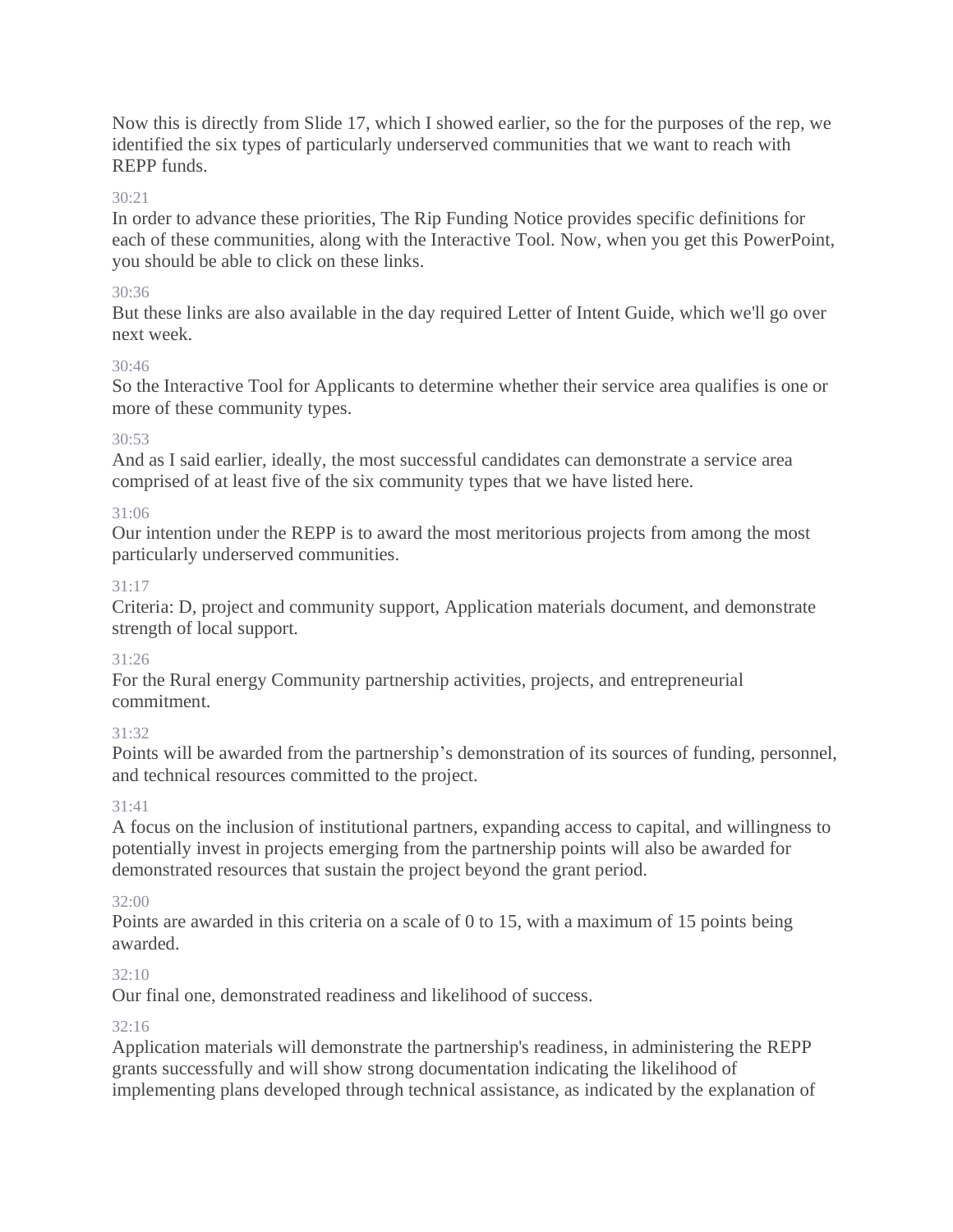previous ongoing or future efforts to implement energy efficiency and renewable energy projects in the community.

## 32:41

And, or a stakeholder engagement plan. The existence of an energy resilience go and the availability and expectation of project finance.

## 32:53

Point suddenness criteria are awarded on a scale of 0 to 10 with a maximum of 10 points being awarded.

## 33:01

Now let me just say before I go to the Administrator points that when we get into the letter of Intent guide next week in depth you will see that we are much more transparent on how points are awarded in each of these criteria. So that you can write specifically to each of the phrases when we say more points provided for.

## 33:27

As I said earlier, the agency the Administrator retains discretion to afford priority to applications that will advance key Administration priorities. These are points reserved for the Administrator's discretion.

## 33:41

Those priorities being assist, number one, assist rural communities to recover economically from the impacts of ..., particularly disadvantaged communities, ensuring all residents have act, equitable access to already programs and benefits from our de funded projects, and reduce climate pollution, increasing resilience to the impacts of climate change through economic support to rural communities.

## 34:09

The agency also retains the discretion to afford priority to applications that achieve geographic distribution of rural rip grant awards across a maximum number of states and diversity of communities targeted.

# 34:25

Ideally, we will award a maximum grant of \$2 million to five projects, located in five different regions around the US and its territories.

## 34:40

Like I said, a maximum of 10 points will be awarded with justification at the discretion of the Administrator.

# 34:48

So, Scott, I'm going to turn it over to you and allow you to, to moderate our question session.

35:02

Thank you, Tony. And thanks for the presentation.

## 35:05

We'll start with the written questions. And then I'll go to the hand raise, is that OK?

#### 35:11 Perfect.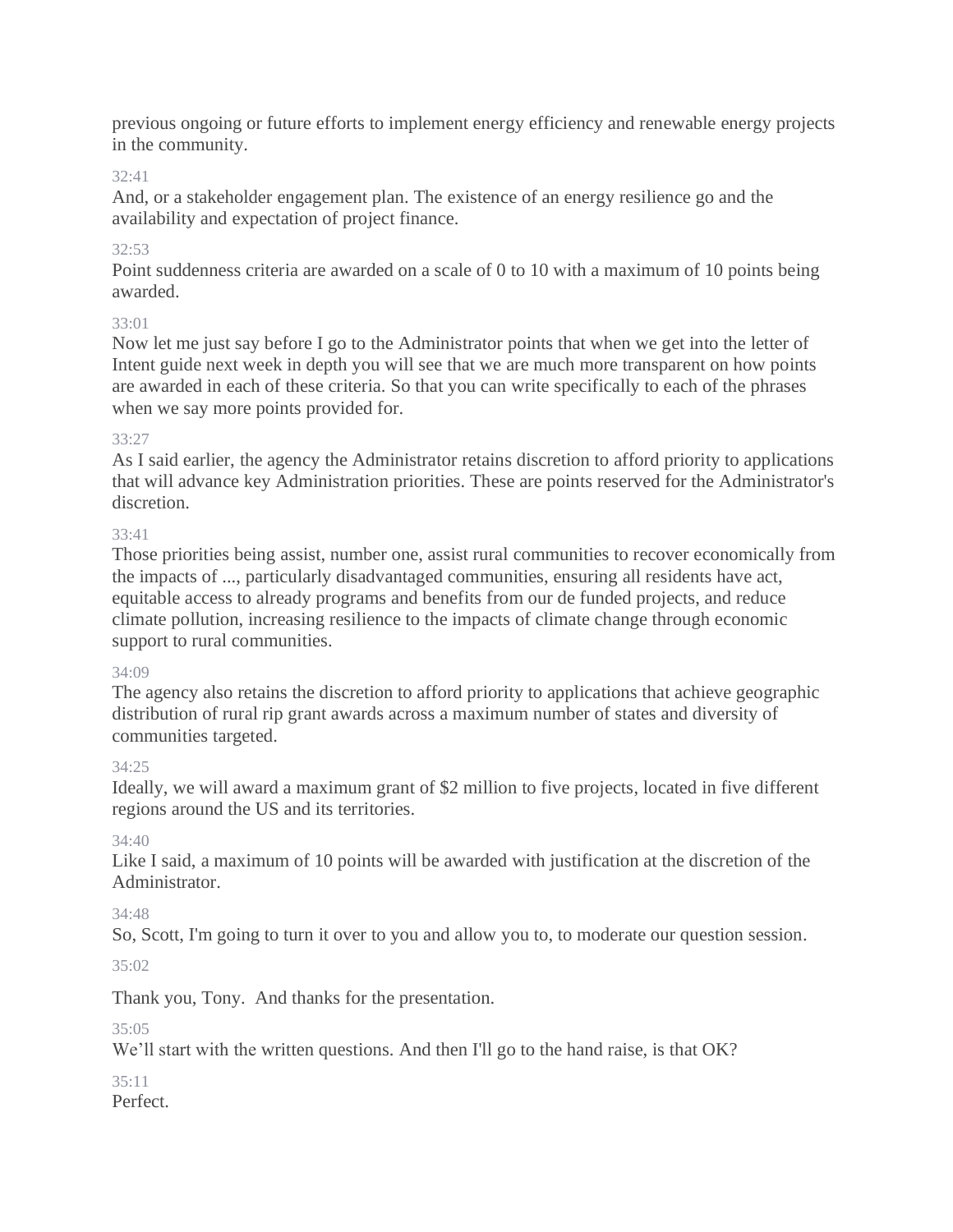First question. Does this replace the REAP program?

35:19

It does not.

#### 35:21

It is separate from REAP entirely.

## $35.30$

I apologize. What are these requirements types?

## 35:35

Excuse me.

# 35:36

These are the requirements for the types of partnerships between the partner entity and lead applicant.

## 35:42

Do they need to be formal or informal partnerships?

## 35:48

We'll talk about those requirements next week very specifically, but in general, yes, there needs to be some formal agreement between the two partners over two or more partners. Exactly.

## 36:03

Thanks, Tony, And the lead applicant, be a non-profit, rural, electric co-operative, or a public university.

## 36:12

Rural Electric Cooperatives and public universities are not excluded from participating in REPP. However, we prefer that these organizations serve as partner entities and not as lead entities in the RECP or as Applicants to the REPP.

## 36:31

We would prefer that the lead applicant be the development authority, the ones that I had listed up before.

# 36:43

Tony, I have that the lead applicant Entity should be a district organization, a federally recognized tribe subdivision of the tribe, or a consortium of tribes. A state or political subdivision of a state or consortium of state organizations, or a public or private non-profit organization that needs to be the lead entity.

# 37:09

And as I said, universities and rural electric co-operatives, we would encourage to be partner entities in an RECP.

37:26 All right, Scott. 37:28

Thank you, John. Thank you.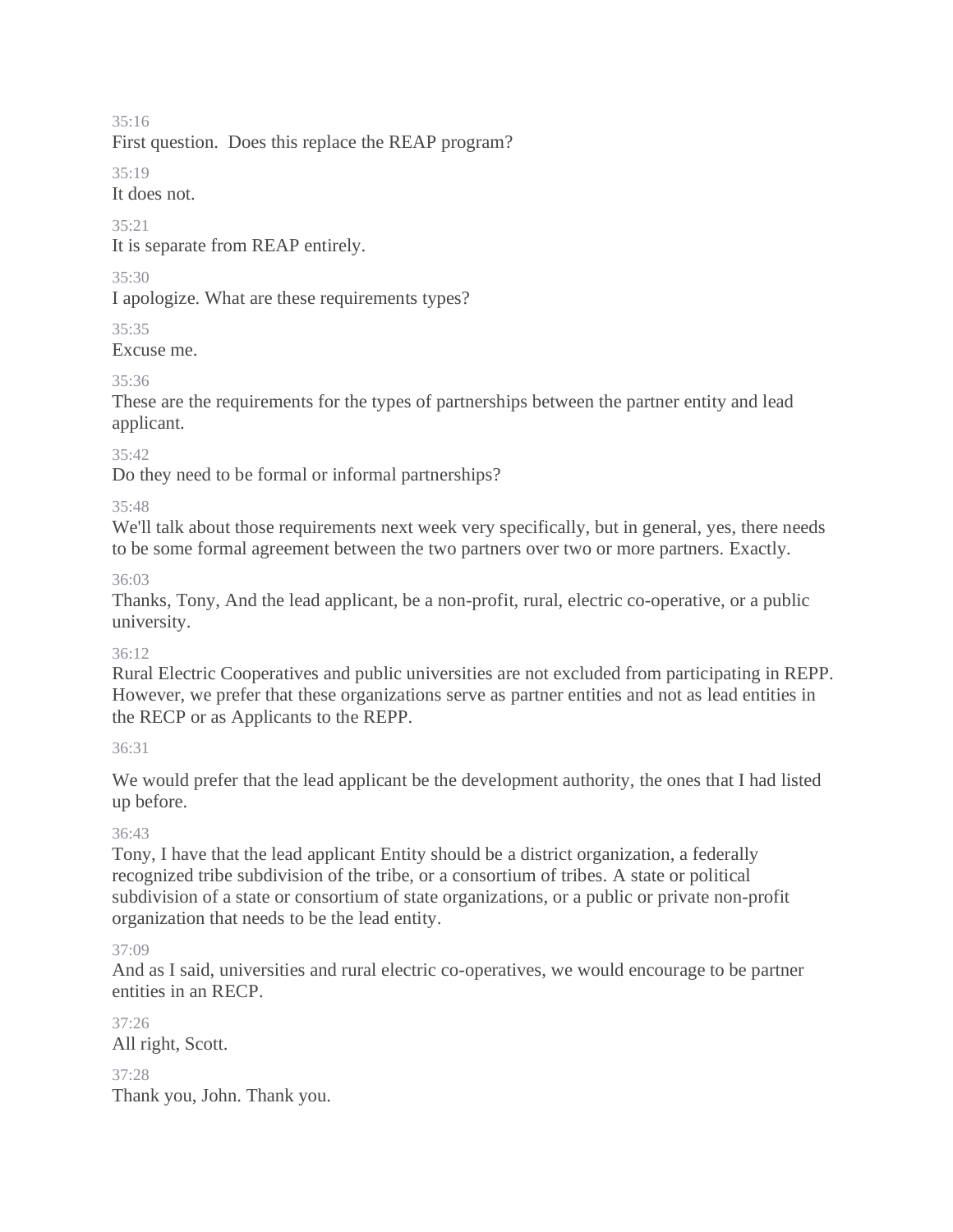What solar: solar powered streetlights be included in the, in the, quote, unquote, community scale, renewable energy.

#### 37:43

There could be a portion of that, but that would not good. We would have to talk, consider that in depth. Let's, let's talk about that next week, about the type of projects that we want to encourage in the REPP.

#### 37:59

Sounds good.

#### 38:02

My community is not one of the six coming types and they still apply.

38:08

We're not discouraging, they have an eligibility requirement that the service area be a rural area but yes, in general you can still apply.

## 38:23

Thanks Donna.

38:25

Another question here.

38:26

Then I'm going to take this question and then we'll do a few. Andres OK.

38:32

Perfect, So this will be the last one, Well, we'll continue, we're gonna hop back and forth.

## 38:37

So just to be clear, if total eligible project costs are \$500,000, we need to come up with 20% in matching funds or \$100,000? Is that correct?

38:48 Correct.

39:15 Thank you.

39:17

Alright, so we're gonna go to the phone lines.

## 39:18

I'm gonna go with Javier Malina, I see that your hand is raised, so you can go ahead and unmute yourselves.

39:34 Hello.

39:35

Hello, ..., Malina of ..., I understand the winner, they will be one floor area.

# 39:48

Hmm.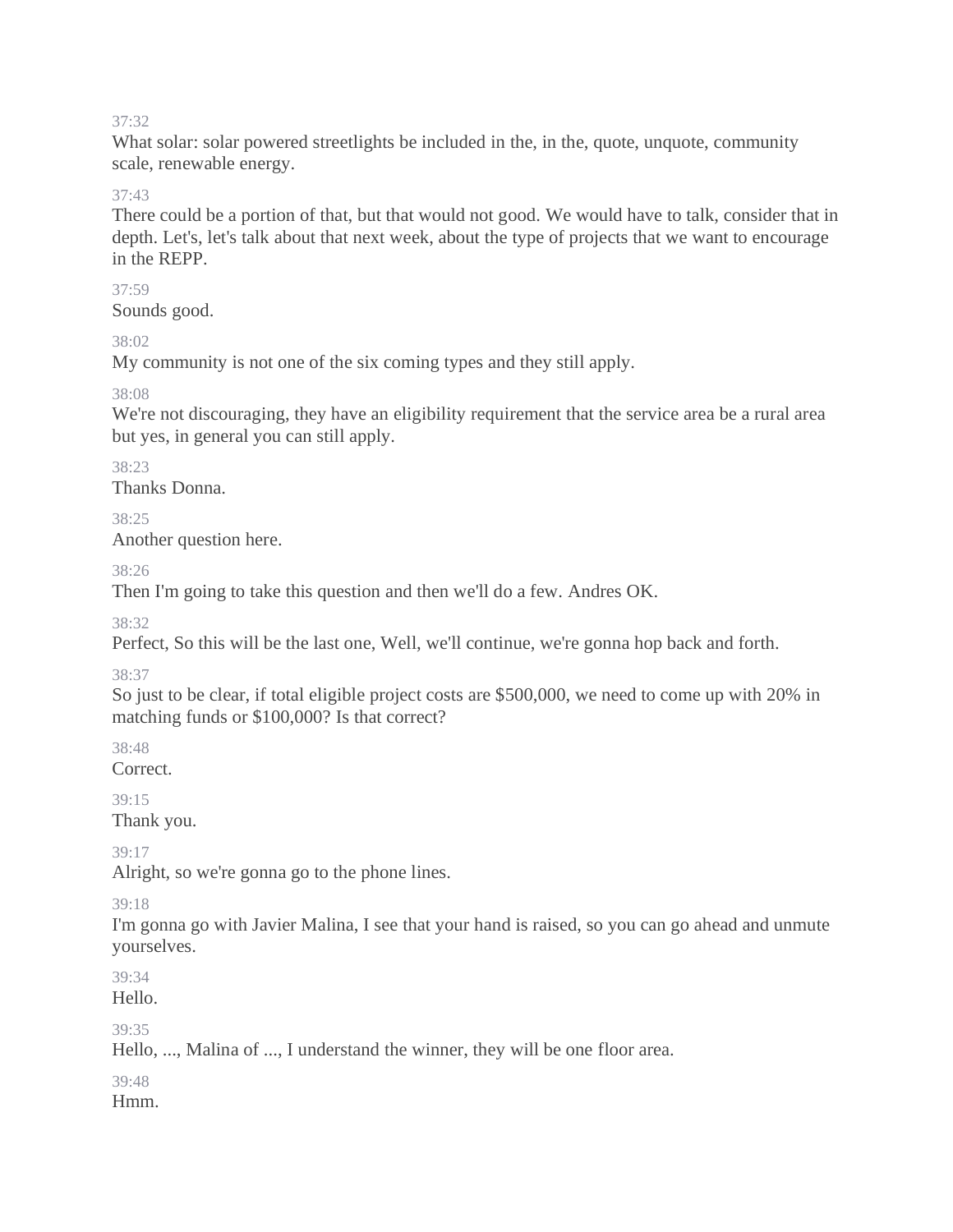Then, find an area in the nation?

39:57

I'm not sure I understand your question. We haven't identified specific regions.

40:03

We're just trying to make sure that the awards are distributed across the country.

 $40.18$ 

Well, that's not how we are.

40:20

Specifying. No, sir.

 $40.24$ 

Say, well, let's wait and see what comes in.

 $40.27$ 

As I said, it depends on the number of participants in the program and the amount of requested funds.

40:34

And there are a whole host of requirements to be met.

40:38

Would you mind sending me an e-mail, please, with the specific details for that question. I'll be happy to respond to that directly.

 $41.25$ 

OK, included in the Q and A's, OK, for machine found, the money ...

41:33

don't justify for our works, the input to the employees, that's correct.

41:42

For mushroom farm, 20 to 20%, yes, what about it?

41:48

What about the matching fund requirement?

41:53

Well, then, you found, the do Not justify for youth are in pain for, for, will, our org, to employees.

 $42:09$ 

So, the applicant cannot provide in kind match towards the grants.

42:14

So that's the question, if you can use the funds that you're paying employees, as in-kind match, the answer to that is no, Third party in kind contributions are allowed.

42:26

OK, I sent my e-mail 4123 questions.

 $42.36$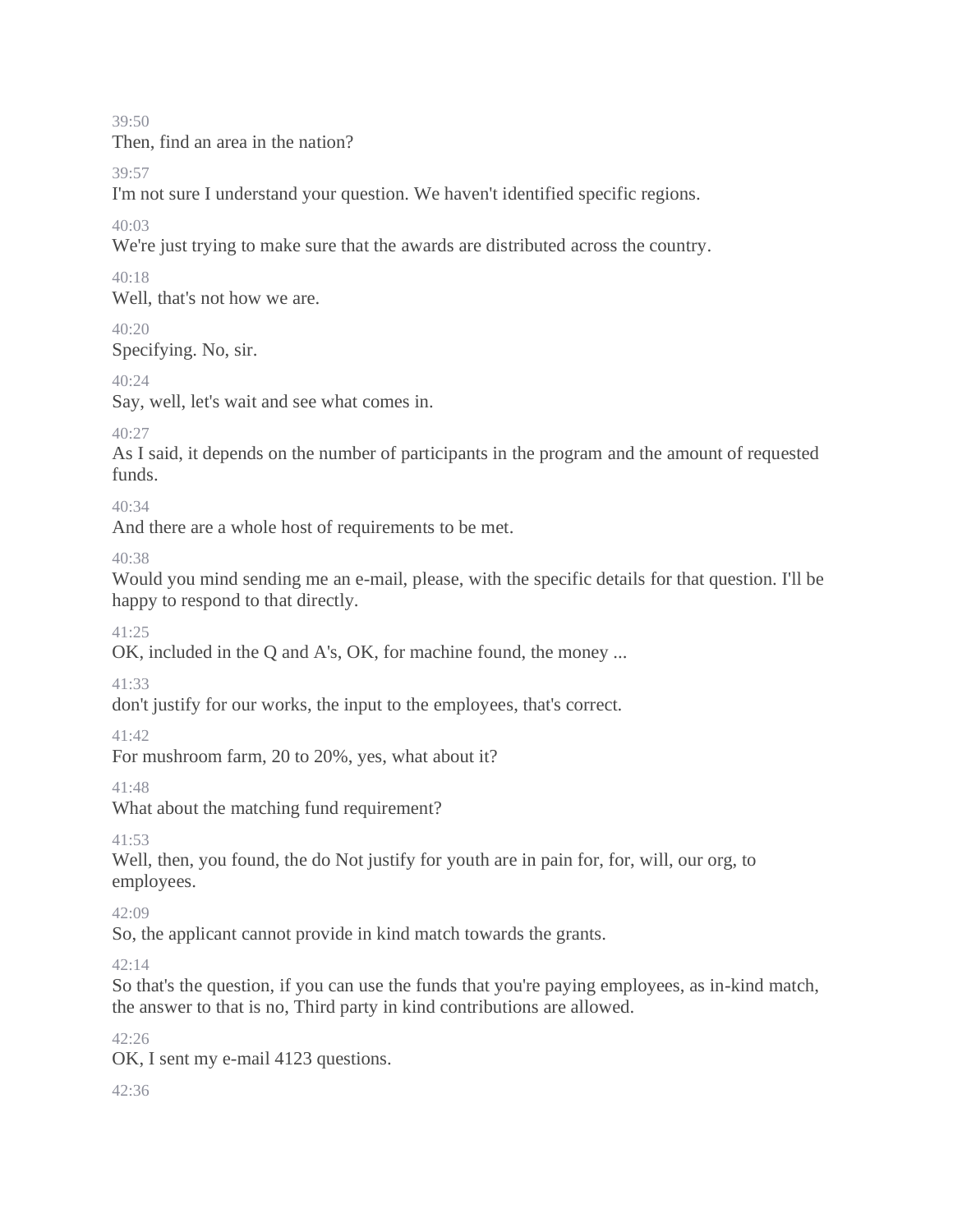More information, please.

 $42.39$ UK TR gmail dot com.

42:44 Thank you very much OK.

42:47 Thank you.

42:50

Alright, and our next hand raising, just to remind folks that we try to keep the length of our questions, to a maximum of two minutes. Out of consideration for others that may also have questions. We're getting a few hand raises and we have some questions. Keep the questions coming in.

43:04

Really appreciate it.

43:05

So, I'm gonna go ahead and call on Carlos and then Natalie. Will be next.

43:11

OK, so Carlos, please go ahead, You can unmute yourself now.

43:24

Hello, Natalie, You can now.

43:30

Right.

43:33 All right.

43:37

OK, let's see here.

43:39 Natalie, Mass Colville.

43:43

Carlos, if you're listening, just go ahead and raise your hand, and we'll get you going.

43:48

OK, can you hear me?

43:50

Yes, very clearly. My question is, this data and the states where those priority areas, they're very hard to match up to, like in Wyoming towns that may be implementing renewable energy, because we have such small towns as, can I still have people applying that are interested, even though they might not be getting priority points? Or is it truly only those that are identified in those priority point maps. That can even apply.

44:26

I'm sorry, would you, would you mind repeating that?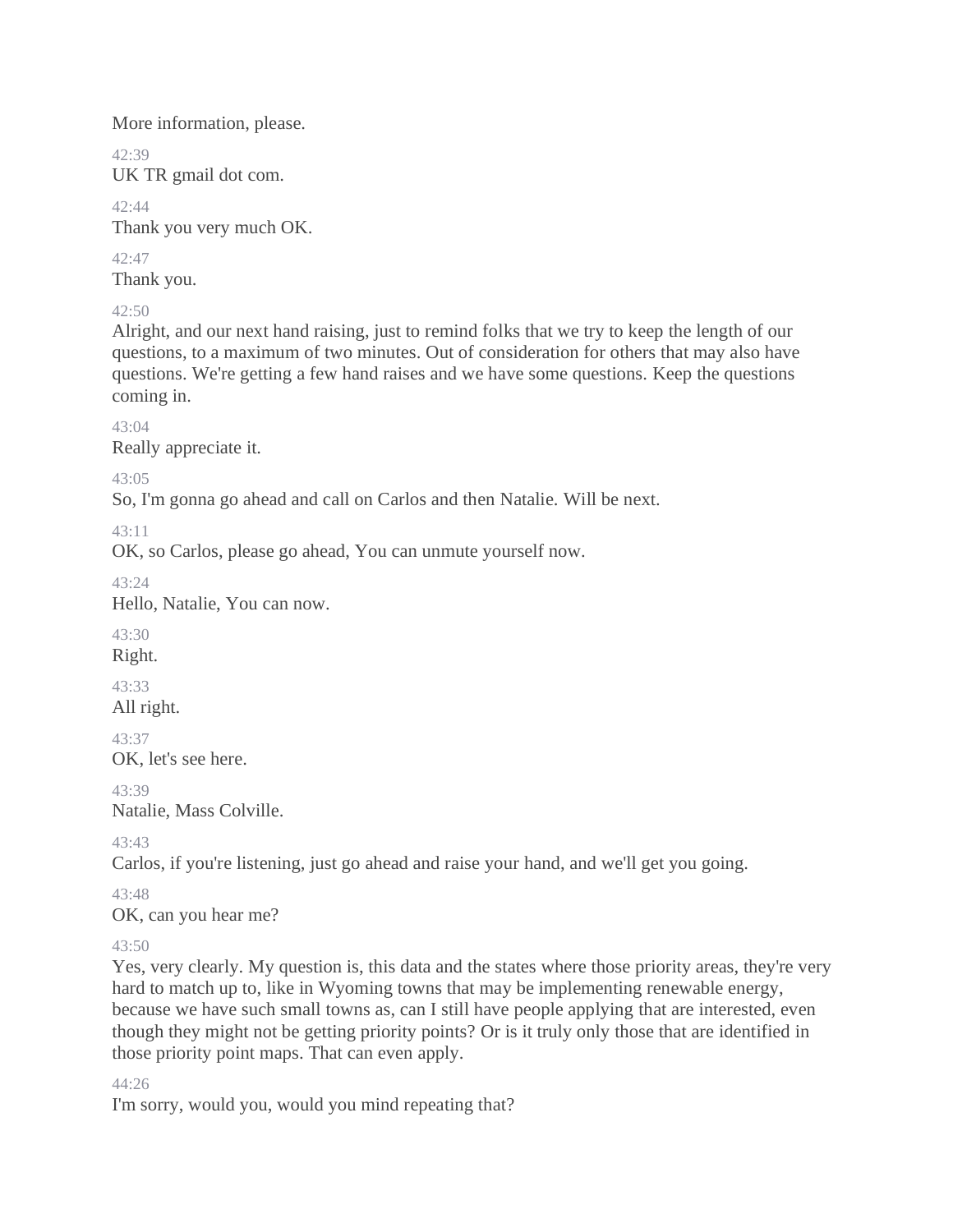OK? So, in the state of Wyoming, there are very few areas, very few, that would match up to the priority points map, that have been identified. So, I'm wondering if I can still even to encourage groups from areas that we have very many rural, small towns. Very many beneficial areas. Can. they still apply, and they just won't get as many points, or can they not even apply?

#### 44:53

They're eligible to apply if they're located in a rural area.

#### $44.55$

OK, but it's just targeted towards the priority communities.

 $45:10$ 

Yes that's correct.

#### $45.12$

Thank you, Natalie and time. I'll now call on Lee, Andrea, and then Erin ... if you want to go ahead and unmute yourself?

 $45.20$ Now's the time.

## 45:26

You can ask me, type panels.

#### 45:35

So Lee, we can't hear you, but if you want to go ahead and raise your hand, we'll come back to you. OK.

#### 45:42

Right now we'll go with them, Erin course when I made public period.

#### 45:50

Hi, I'm actually Erin Gars, what is a partner in the videos on initiative. My name is Jordan Sullivan. I'm the Chairman of the videos on Initiative. Thank you Tony and Deb for presenting this. So clearly, I do have a question though.

#### 46:06

The videos on initiative look, looks like it would qualify only for the 20%, but not the 80% since the 80% looks like you want to focus on actual technologies, or companies, producing energy from biomass or soil or something in the communities.

#### $46.26$

Here's my question.

#### 46:28

Our initiative really does speak to the social justice aspects and to the focus of this program on, on creating more projects that emerge from the initial grant, more clean energy projects, etcetera.

#### 46:49

And so, we would like to potentially attach this project, two other applicants that are looking to fund actual plants Are technologies that, that, you know, will qualify for the 80%. So we want to attach us to the 80% and we can be, you know, maybe 10% of the 20%.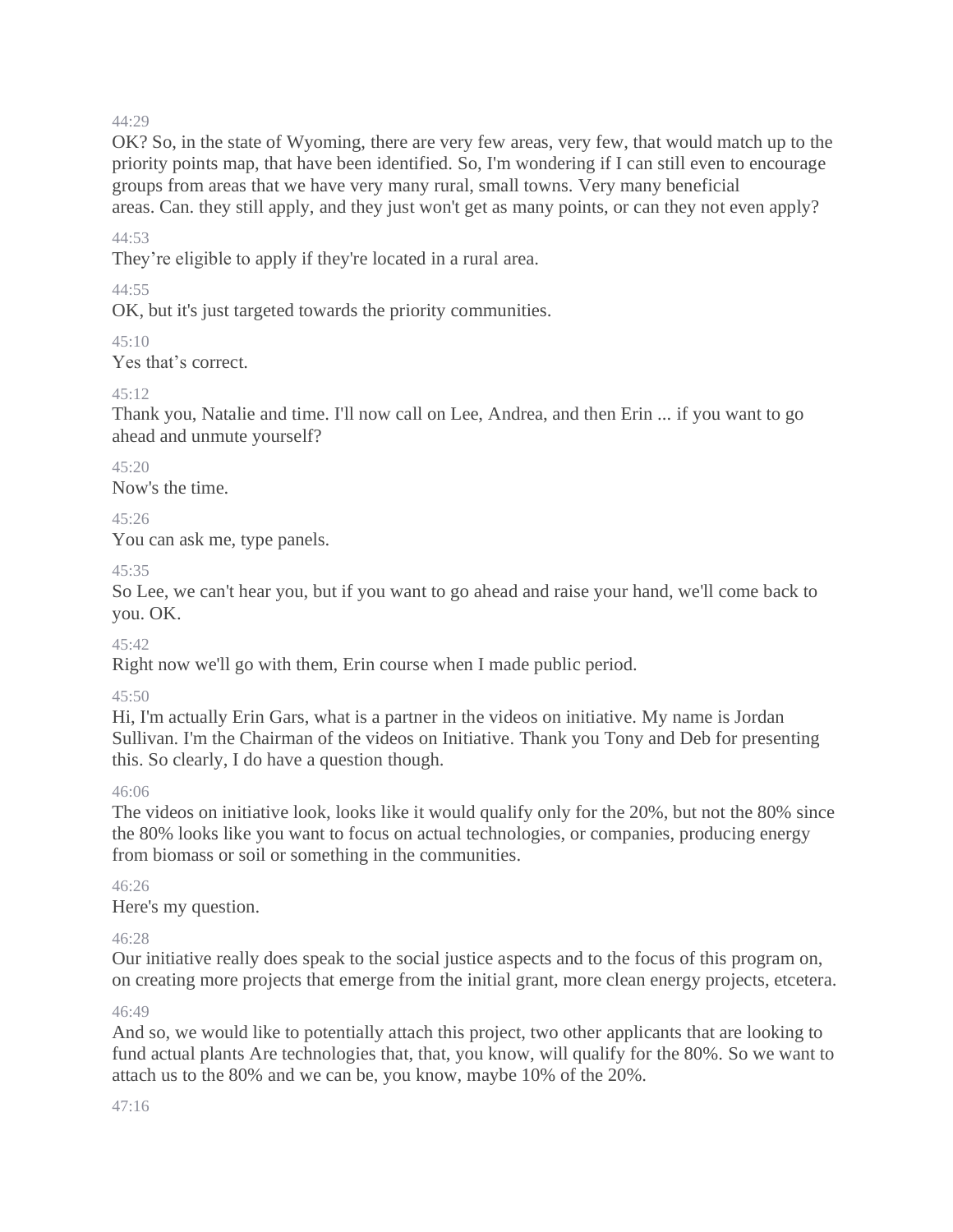We think it can make those, those projects, um, those applications stronger and qualify better under the project, but we can't do it if you're not making the LOI, applicants, applicants who submit ... to the project's public, because we won't know who they are. So that's my question.

47:35

Will the names of the applicants be made public or not?

47:45

But, prior to the awards made, No, they will not.

 $47.55$ 

All right, well, thank you for answering the question.

47:58

Yes, sir.

48:02

Thank you, so, thank you, Jess Innis, and then we'll Hersey, you're on that.

48:10

Just Banalities, so.

 $48.13$ Yes, hello, can you hear me?

48:15

Yes, I can hear you clearly. Yes. Yes, thank you.

 $48.17$ 

I was wondering if you might be able to describe some examples of ideal elements to a project, for example, who might be ideal partners, who might be the off takers of the energy?

48:38

Well, we're going leave that to you to determine what is ideal for your circumstances. That is the whole point of a pilot program.

48:45

So, let me just re-iterate what I said earlier.

48:49

We, we want to get funds, too, the underserved communities that we've identified, and that we've defined very specifically in the notice.

 $49.03$ 

And we want to, we have these other things that we want to, too.

 $49.12$ 

Demonstrate and develop in those communities, we want to install renewable energy system of 1 or 2, or even more renewable energy technologies, I'm, I think.

49:30

Immediately comes to mind is a solar application and a wind application working together, or perhaps a.

49:42

A biomass, boiler, combined heat, and power application.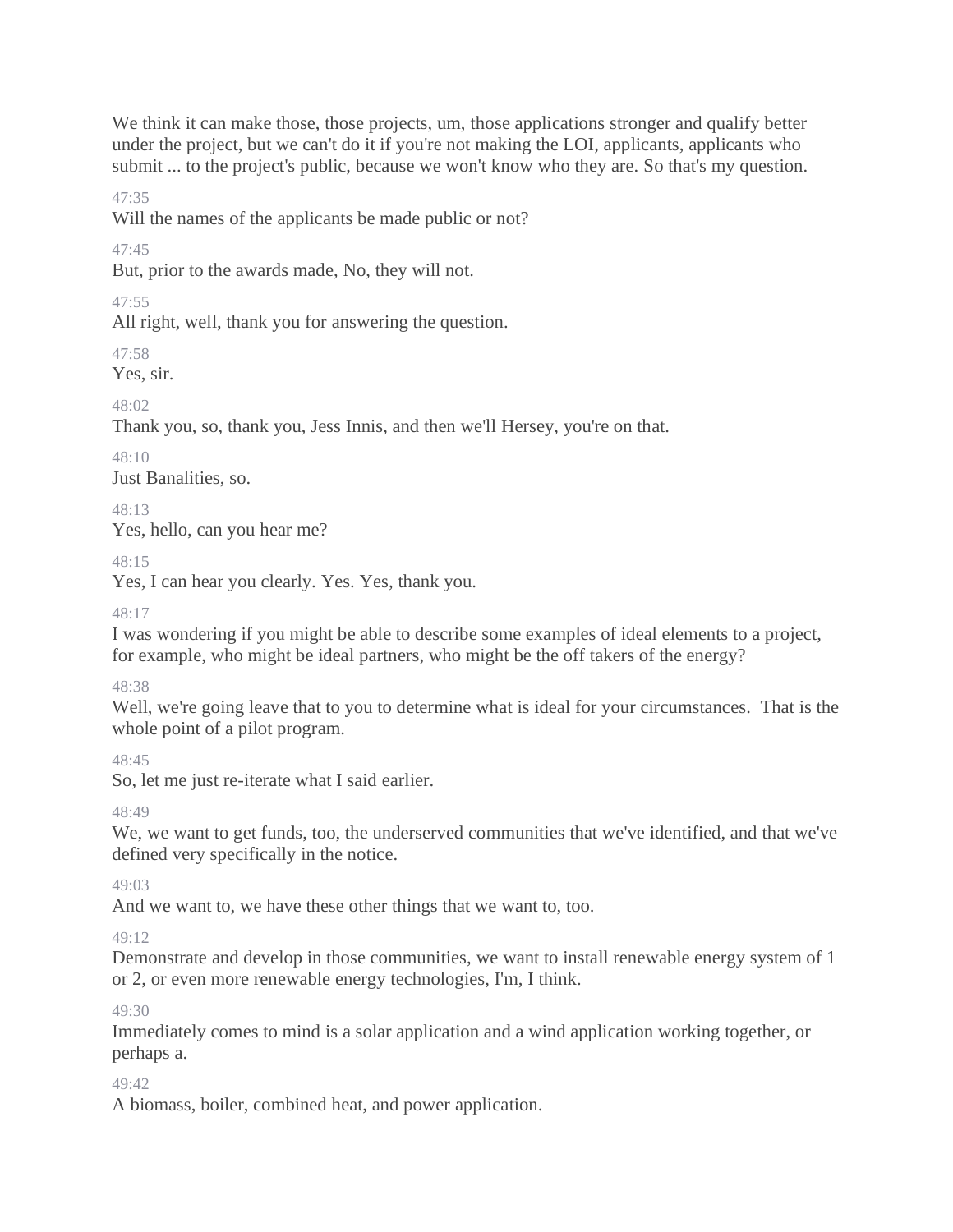And a wind or solar application going along with that, in those, in those specific communities, generating up to two megawatts of renewable energy, and heat and power, if that's what applies.

#### 50:08

And also, generating income.

#### $50:12$

We, we use a portion, and we, with a matching funds, and also the, the required match that goes with the grant, um, two.

#### $50.29$

To do the capacity building, provide technical assistance as needed to do the weatherization and energy efficiencies.

#### $50.38$

Work that needs to be done in some of these communities in order for them to take advantage of the degenerated power and to save energy and all of this too in order to meet our climate change activity goals.

#### 50:57

So, I'll just piggyback on that this is a pilot program, so we really do want to, as the community, to explain what the issue is that you're trying to resolve, and how the installation of this distributed energy resource is going to help you attain that goal.

51:20

So, so, might off takers of the electricity that's generated for the public entities.

51:28

Private entities, all of the above.

## 51:33

They could be, yes.

51:36

Yeah, there's no restrictions, in the notice, in regards to any off takers.

51:41

All right, thank you.

51:46 All right, thank you.

51:48

So, we're gonna go ahead and go with we'll Hersey, and then Leandre, and then we're gonna go, back to the written questions, keep raising your hands.

51:56

We'll come back to you, but right now, we have Will Hersey, and then Leandre, around it.

52:04

First of all, thanks for doing the webinar. Really informative, and, yeah, we appreciate it.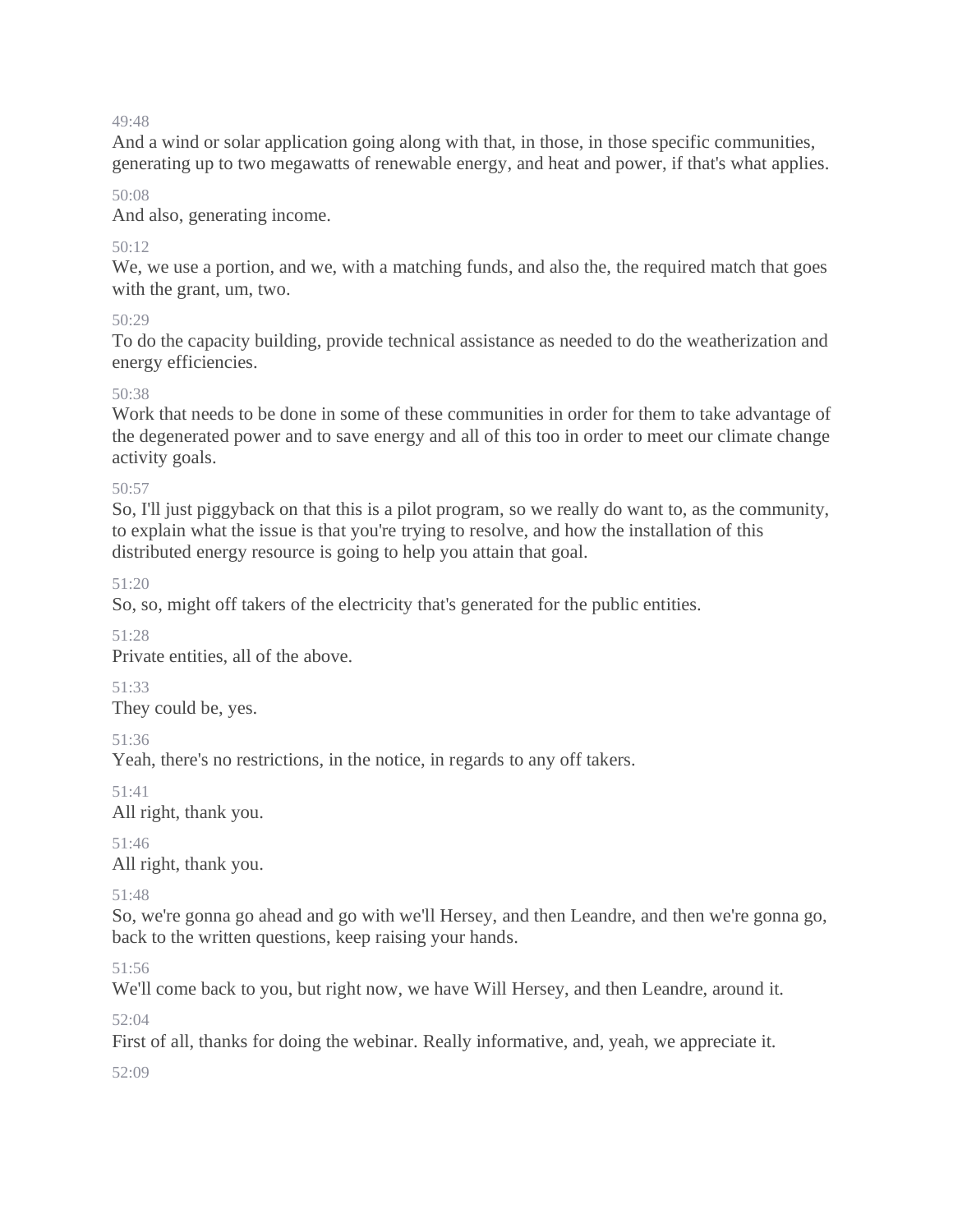So, my question is, we're a startup company developing a wind turbine technology, and we have a few pilot projects that could qualify for this. And so, I was really looking at your definition of commercially available technology. And, it says that it has to have at least one year of operating history, and a number of other things.

#### 52:28

So, when we apply, we will not necessarily have that one year of operating history, but over the course of the three-year grant period, and before installation of the project, we would, does that present any issues. Would we still be eligible on application.

#### 52:47

So, let me just ask, do you see yourself as an applicant or as a technology provider, or service provider or vendor? You would be a vendor, correct?

53:05

53:25

Because we specify say in the notice that the technology used must be commercially available technology at the time the application is submitted.

#### 53:36

OK, thanks. Appreciate it.

53:42

Thank you, Chairman. Thank you, Will. And then let's go with Leandre, You can now unmute yourself, sir, and asked the question.

54:00

OK, we seem to have some technical issues, Lee, I'm sorry.

54:05

I'll go ahead and put the phone number and pin number in the chat, maybe that might healthcare issues here, but with that, I'm going to go ahead and go back to the written questions, that OK, John?

54:15

Yes, sir, please.

54:21

Is staff time?

54:23

The staff time for the applicant and eligible costs, for work done on energy planning, technical assistance, et cetera.

54:32

Staff time for the Would that be the applicant?

54:40

Would that be the partnership? I'm guessing if it is, then no, that would be in-kind and not allowed for the applicant.

55:05

Now, can you define Community Solar in more detail?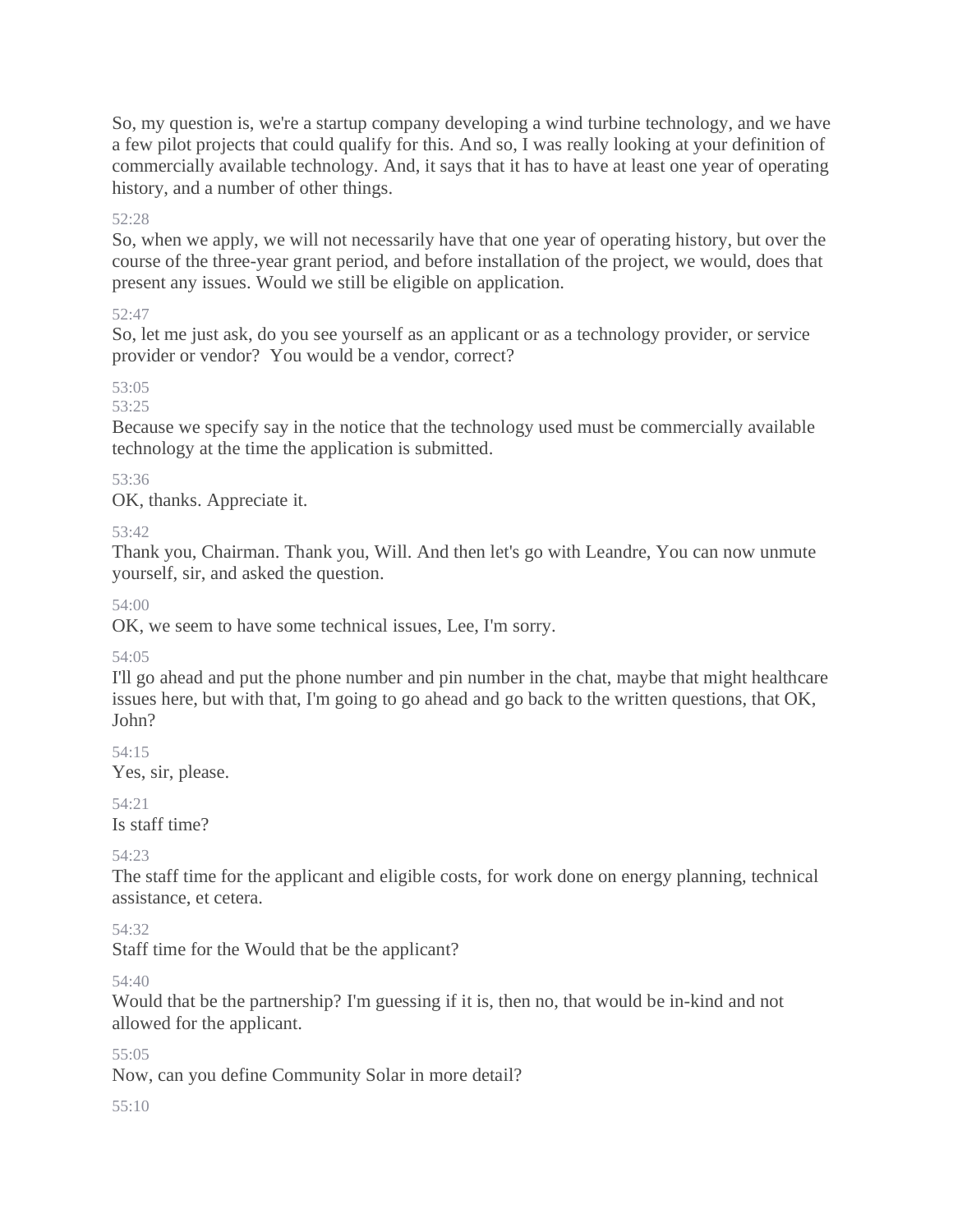Does the community solar needs to be filled 100% before award?

55:14

What happens if we build a community solar, but it takes several years to sell those blocks?

55:21

OK, we have a definition of community solar, and in the notice, and I'd, I'm sorry. I don't happen to have it on hand, Deb, can you help me with that?

55:33

Yeah.

55:34

So, while I'm looking that up, I would say that when we say community based renewable energy partnerships, we're not talking about community solar, where subscriptions are being sold per se, We're talking about communities that come together to develop renewable energy to meet their needs, I'm gonna be looking that definition up. And I'll get right back to you.

56:03

Thanks, Steph. Thanks Tony.

56:09

OK, can you, can you go into a little bit more detail about what's included under the definition of distributed energy solutions?

56:20

More than the definition that's provided in the notice.

56:31

Yeah.

56:39

So, and, as a reminder to the, in the handouts, today's presentation is located in the handouts, as well.

56:49

So, let me just say that we intend to cover that direct, specifically, when we go over the required letter of intent this time, next week, yeah, on Tuesday.

57:03

So, if I, if I may, I'm, I'm happy to answer your question in the Q and A session.

57:11

And we will address it, like I say, specifically, next week, if that's all right.

# 57:19

And tell me, this is Deb, I'll just circle back.

# 57:22

The definition, again, of Rural Energy Community Partnership is a partnership that's established to provide assistance to an identified community for purposes, such as installing the renewable Energy and doing capacity building.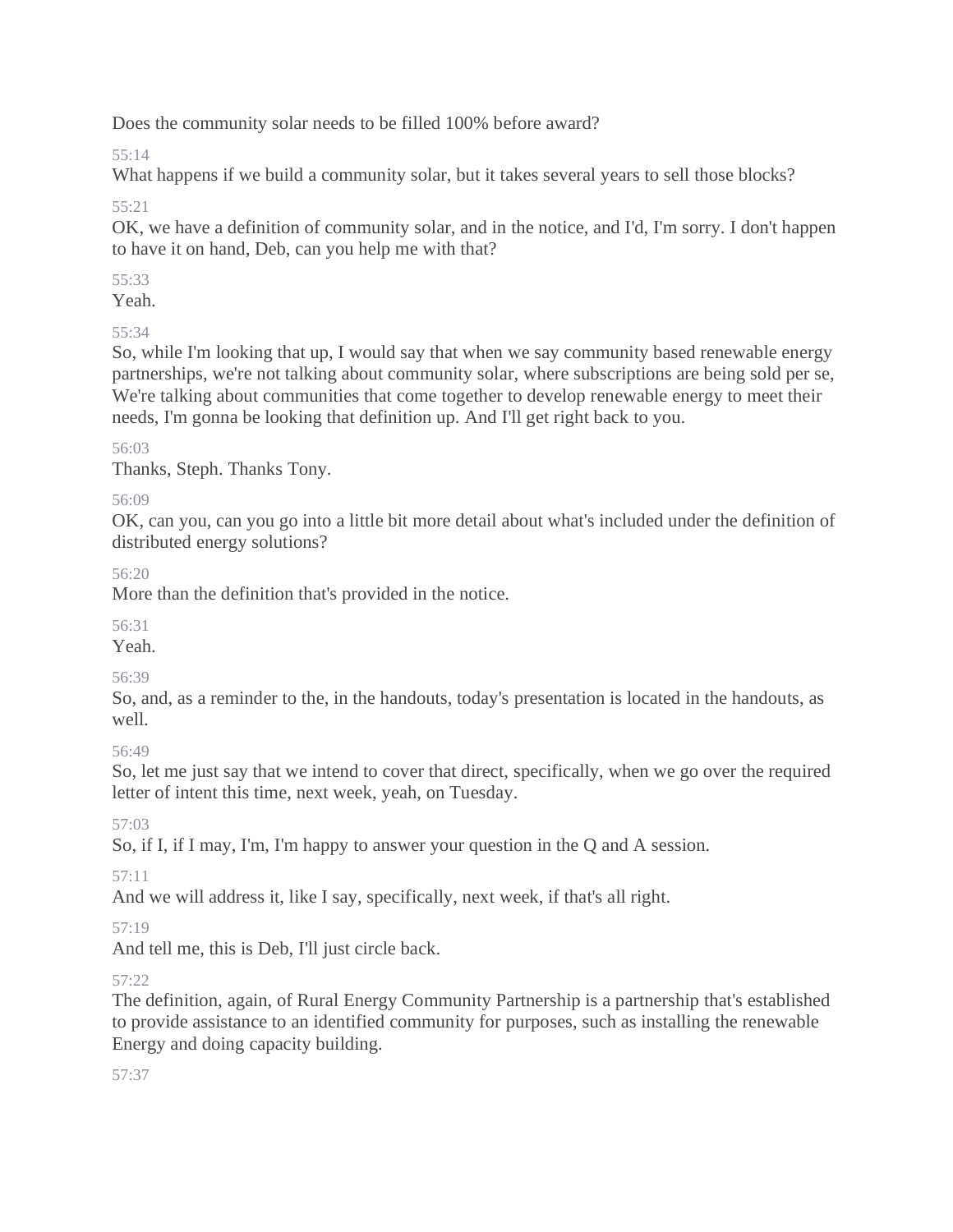So, we don't have community solar, if you will, as a definition. Take a look at the definition of Rural Energy Community Partnership in the notice.

57:48

Thank you, that was, that was more applicable, anyway. Thank you, Deb.

57:51

Sorry, for the Send you on the the false era and their problem.

58:01

All right. Scott, thanks. You will. Next question.

58:05

Sure.

# 58:06

There's preference for diversification, main project specific diversification, IE solar wind, hybrid projects, or regional asset diversification?

# 58:19

I'm not sure what's meant by regional asset diversification, um, the community part of the installation does not have to be in a single site.

58:31

It can be across several sites, um, if that's what's what you're talking about?

58:39

But diversification in terms of alternative technologies to solar photovoltaics is is encouraged.

58:57

That, Thank you.

59:04

So, OK.

59:12

Can we apply with a technology that hasn't reached one year of upgrading history, IE, definition of commercially available technology on the announcement?

59:21

But, we'll achieve this during the three year period for the installation of this set project.

59:29

Aye.

59:30

Um, I think I answered that question previously. The technology used must be commercially available technology at the time the application is submitted.

59:55

So, thank you.

59:58

Is the to mail it is the two million could be reversible Excuse me, Let me start over.

1:00:05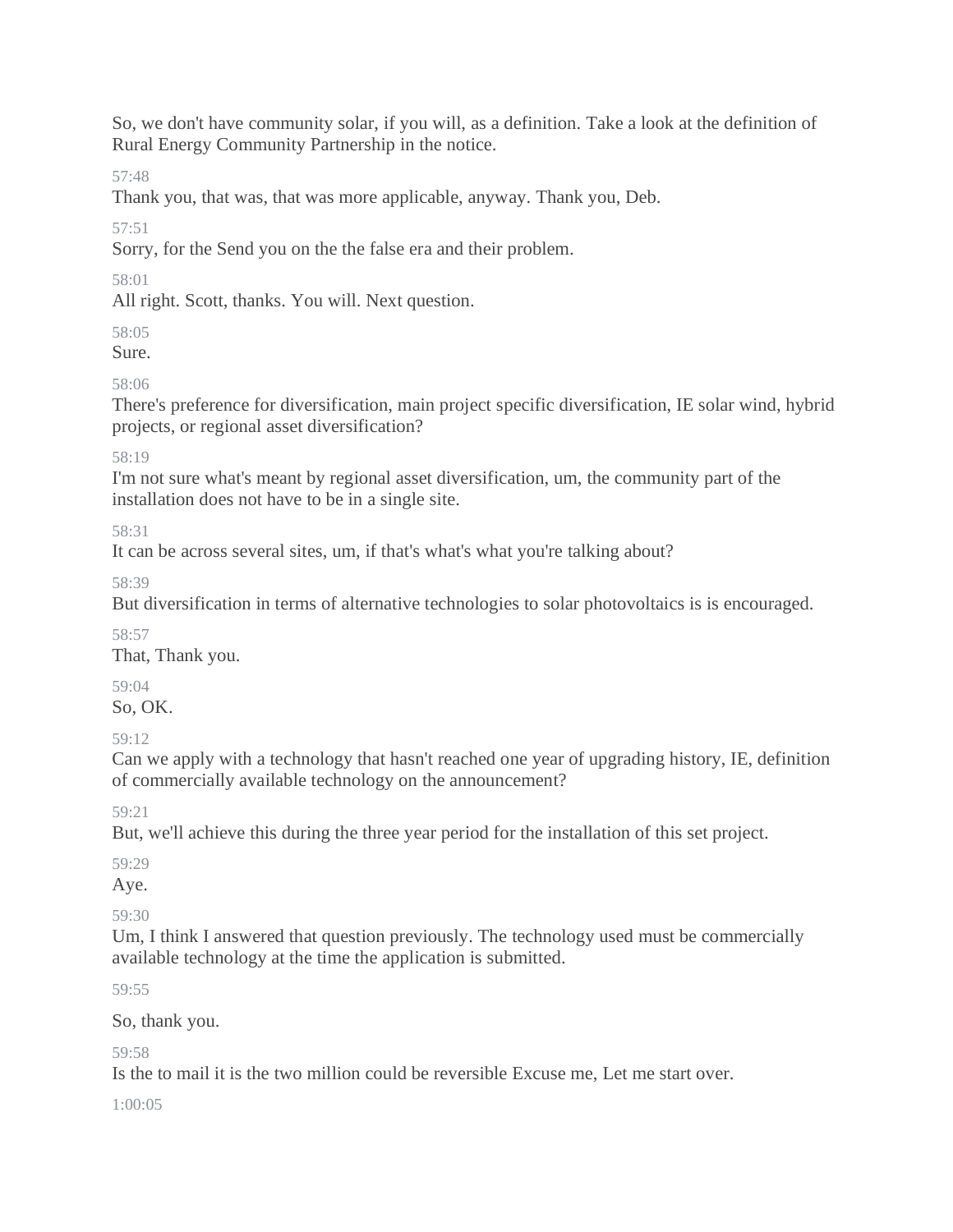Can the two million be reimbursable for environmental planning permits slash surveys for our project, or just materials and construction costs?

## 1:00:20

I'll take this one, so, eligible costs cannot be pre award.

## $1.00.28$

So, any cost related to the project after the date of our award, we can take a look at that. Anything prior to that. We would not be able to reimburse anything on that.

## $1.00 \cdot 41$

No, that was perfect. That was exactly what I had in mind when you started. You helped me think about it, right?

#### 1:00:49

Just a quick follow-up to that. Will the projects requesting less than two million be less desirable for R D in this pilot program?

## 1:00:58

No. Well, well, no, Not necessarily We'll evaluate each project on its own merits.

## $1:01:05$

Each application on its own merits, and in consideration of the criteria that we went over.

#### 1:01:16

Got it, thanks, Tony.

#### $1:01:17$

Now, what determines if a rural community partnership, formerly Oregon, is formally organized, and what does that comprised of?

## 1:01:31

Well, the legal documents that they would go ahead and formal form to form the partnership.

## 1:01:41

Exactly, that's what I had in mind.

## 1:01:43

Letters of Incorporation would serve as that.

1:01:53

Got it, Thank you.

1:01:55

We'll do a couple more written, and then we're gonna go back to the hand questions, OK?

 $1.01.59$ 

Yes, sir.

## 1:02:01

There's upgrading your system, I'm sorry, I beg your pardon? How are we doing for time?

 $1.02:10$ 

We're doing OK. You know, I do.

1:02:12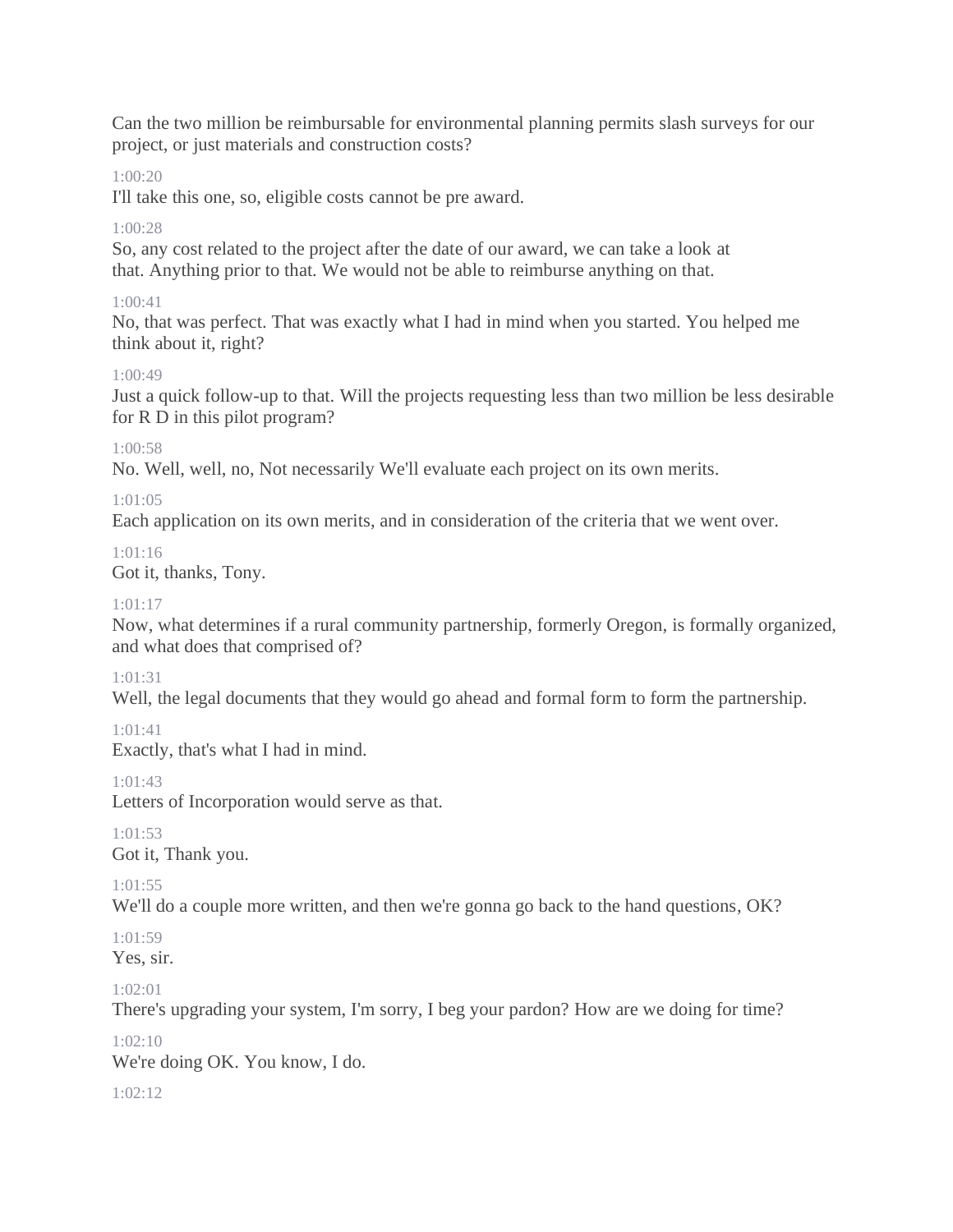I do want to ask that, we'll, we'll kinda pick it up a little bit on the, on the hand raise, is that, we have a just a few more to get to are about 6 or 7 of those, and then we can just keep pushing through. Doing OK, but, if you don't mind, I'll buddy from time to time, if we start getting closer.

#### $1.02:28$

Thank you.

#### 1:02:31

Does upgrading Switchgear system to allow for future renewable energy development qualify a upgrading system, from single phase to three phase?

1:02:44

Deb, can you help me with that one?

1:02:49

That's a good question.

#### 1:02:51

I think we would need to give that some thought, if that's part of the renewable energy system, to ensure that you have a distributed renewable energy system that the community can use.

#### $1.03:02$

I would think we'd be able to entertain that, but let's give that a little more thought and we'll address that in the letter of intent session that we have next week.

 $1.03.20$ 

Thank you.

1:03:22

Can this be used for a group of projects, IE several dairy farms?

1:03:29

I didn't hear the last part of that, Scott. Several, but what?

1:03:34

Several can this be used for a group of projects, IE several dairy farms?

1:03:40

Several dairy farms?

1:03:49

If it's part of a community, if it serves the priority communities.

1:03:56

I am having trouble seeing why not not. Why not?

 $1.04.04$ 

Deb, you want to add something to that?

1:04:08

I think that that's your ride on Tony.

#### $1.04.11$

We would need to tie it back to, how are the installations that those multiple dairies help provide energy burden relief for the community.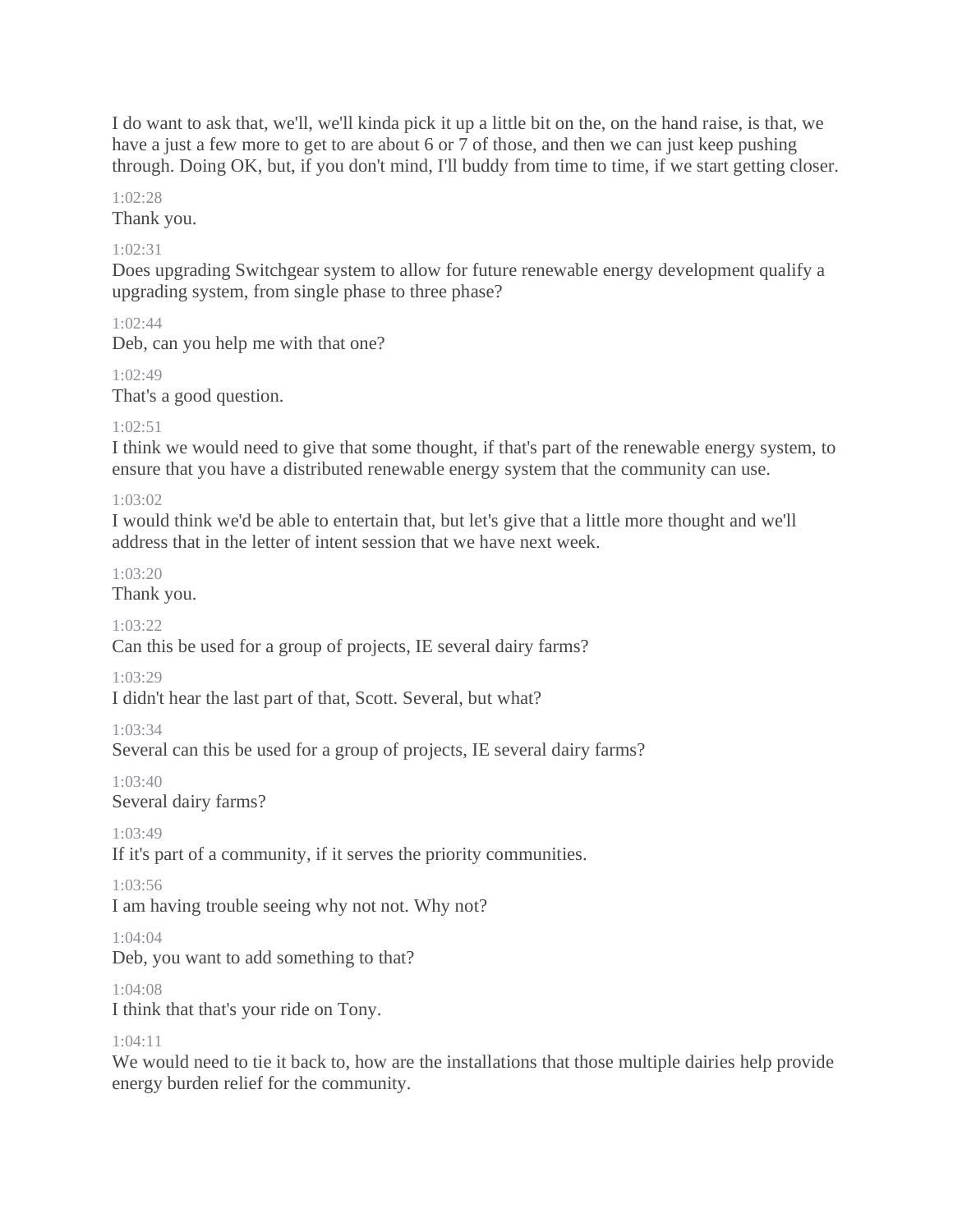#### 1:04:28

So, that, that would be our answer, provided, it meets all of the requirements that are, that we've identified in the notice: uh, why not?

#### 1:04:45

Ask them, Thank you.

#### $1.04.47$

Will the entities that submit applications be made public? They will not.

#### 1:04:55

But the awards will be made public.

#### $1.05:04$

Thank you.

#### 1:05:06

Now, can we inquire our chances for filing an official letter of intent?

#### 1:05:14

Can we inquire about your chances? Well, yes. So, let, let's, let's restate what we said earlier.

#### 1:05:25

The amount of the award will depend on the number of participants and the amount of requested funds.

#### 1:05:36

If every successful applicant requests \$2 million, then we will make five awards.

#### $1.05.44$

Now, we're kind of anticipating that there'll be 25 to 35 letters of intent submitted, and we will encourage all of those that are eligible to apply.

#### 1:06:04

So, consider your chances if everybody ask for \$2 million.

#### 1:06:11

Um, then, we will make five awards of 35, what's that, one chance and seven?

#### 1:06:19

I would just add to that, that, you know, if you have specific questions or want to talk about specific criteria, please send an e-mail to REPP@USDA.gov.

#### 1:06:30

We can definitely address those questions prior to completing the Letter of Intent, if that helps guide you in your decision.

# $1.06:43$

Thank you.

#### 1:06:47

So, along them, could a 20-unit net zero affordable housing project developed by Habitat for Humanity qualify?

#### 1:06:57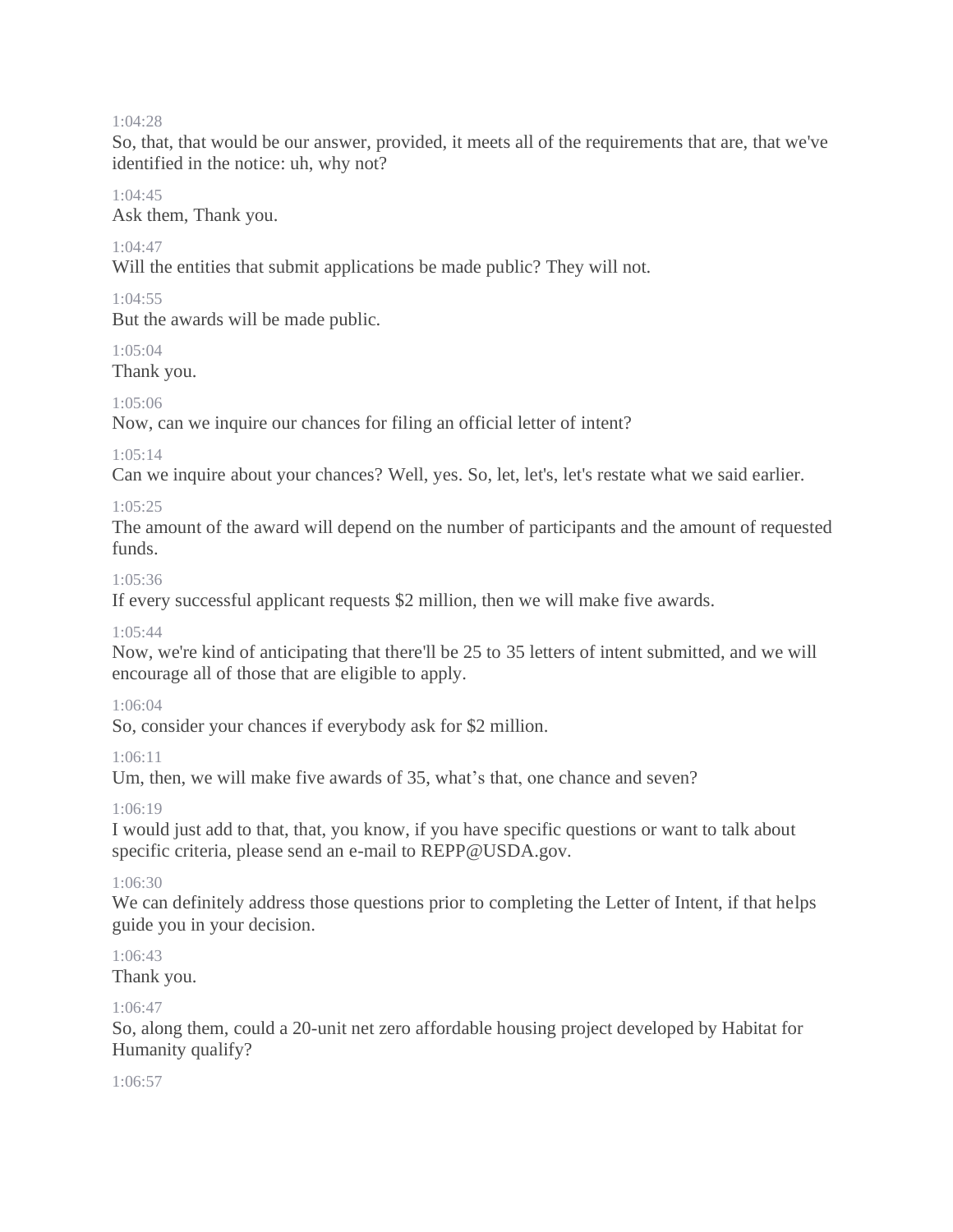If it's being designed for an on-site PV system, and we would wish to seek a grant for that system.

## 1:07:05

Excuse me.

1:07:07 A 20 unit on-site.

## 1:07:08

Oh, so that multi-family housing, is that what we're talking about here, does that, did I understand that correctly?

## 1:07:17

Yeah, I know it's an affordable housing project developed by Habitat for Humanity.

## 1:07:23

I said, it's designed for on-site PV system.

# 1:07:31

That would be like an eligible project.

## 1:07:34

Yeah, I would imagine that that that's going to be a relatively small project, with respect to the amount of generation capacity, But it could be, I don't see why it couldn't be included as a portion of it.

## 1:07:53

We have a project.

# 1:07:55

Do you need, Deb?

## 1:07:58

Know, I guess I was gonna go back to the conversation in regards to the dairy's.

## 1:08:03

You know, we'd have to seek out how the project meets the program goals and targets that we have.

## 1:08:11

And, again, once we get all the letters of intent, Dan, how does it match up to again other applications that come in, would be the question.

#### 1:08:21 Absolutely.

1:08:26 Thanks for that question.

1:08:29 Yes, thank you.

## 1:08:31

With respect to the 20% match, can any dollars already expended toward the project, IE, feasibility studies, environmental permitting, et cetera?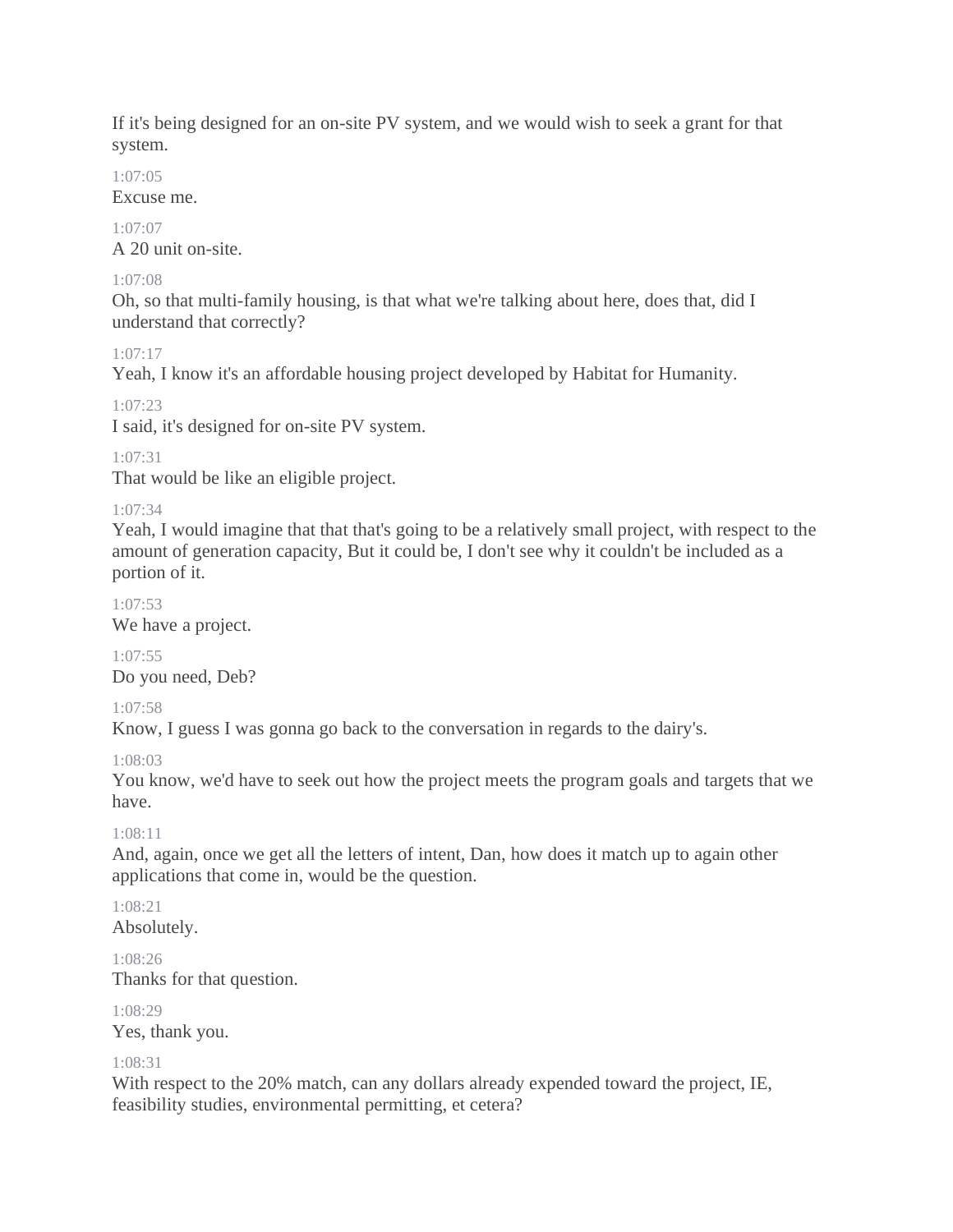1:08:40 Be considered as a match?

1:08:43 No, sir. No, ma'am.

1:08:46 That's great. But go ahead.

#### 1:08:52

I was just gonna re-iterate that: Eligible project costs and matching funds to the project all have to be expended after the award. After you sign a grant agreement with us.

1:09:10 Thank you.

1:09:11

All right.

#### 1:09:13

So, I think I'm just going to finish up the written questions, if you don't mind, and then we'll just keep, keep going, and then we'll go back to the hand raise, OK, That sounds great, or getting close.

1:09:22 All right.

1:09:23

A tribe can be a lead applicant.

#### 1:09:25

Can a school that try and be a partner applicants?

#### 1:09:34

That sounds like it could be, to me, Deb, do you have any reservations about that?

1:09:45 No?

1:09:47

I think that would be eligible.

## 1:09:56

But we'll ask the general counsel just to make sure if there is a difference, if they have a difference of opinion, We'll get back to you on that specifically.

## 1:10:05

But that's a very good question.

## 1:10:12

Who are the ultimate intended beneficiaries of the community project? For example, could utility customers get credits on their energy bills from a community solar project?

#### $1.10.29$

I think that's allowable.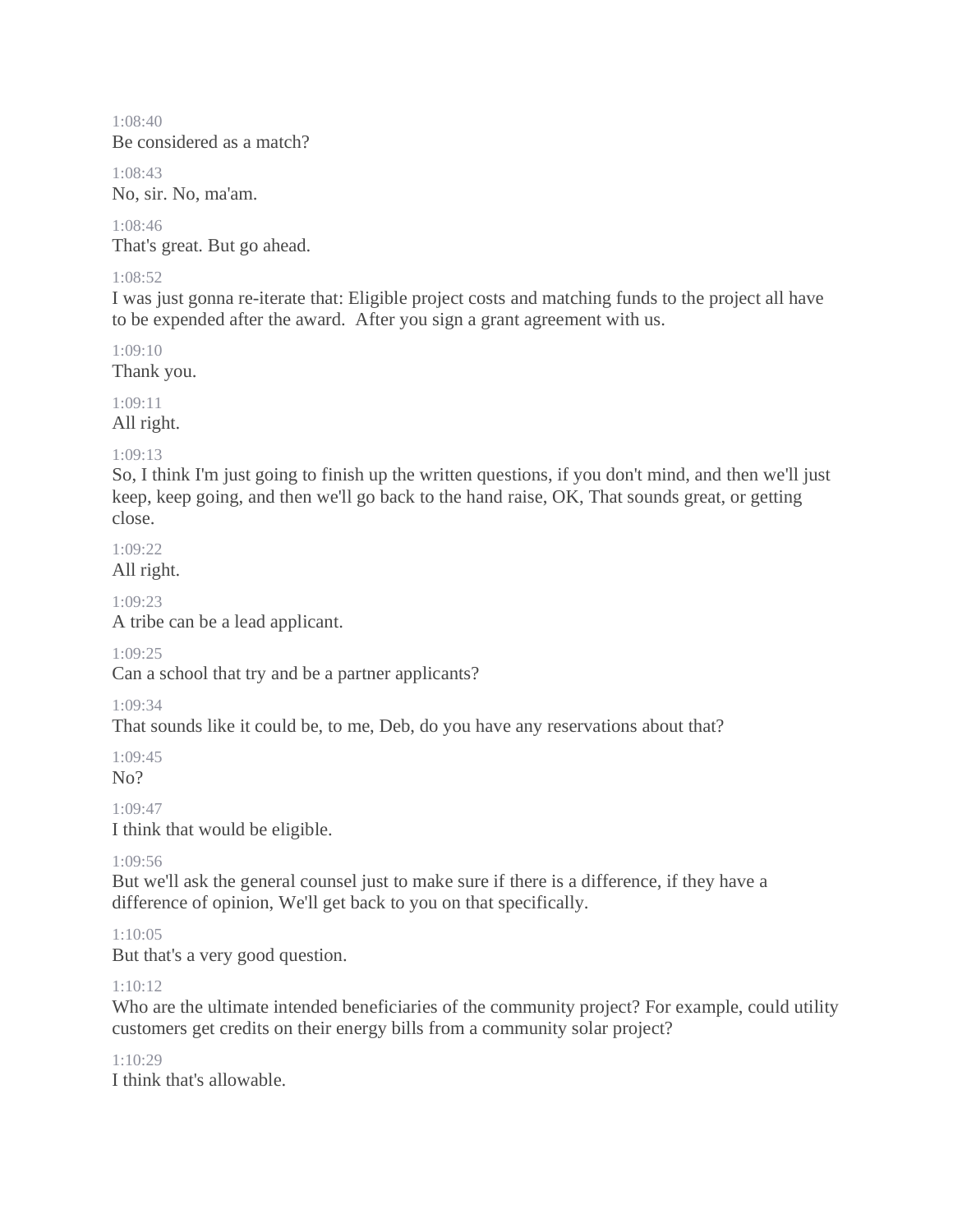# 1:10:32

## Go ahead.

## $1.10.33$

Gets very vague, because it is a pilot program. Again, going back to the question we had earlier on, end users and ultimate beneficiaries.

## $1:10:43$

Um, now, tell us what the concern is in your community, and how this distributed energy system is going to resolve that.

## $1.10.52$

You know, if you have lines that, at the very end of the line, you have, um, entities that are not being served, and that's part of building the capacity within your community, I don't see why that wouldn't be eligible.

## 1:11:10

OK, thank you.

## 1:11:12

Is population size of the community a key factor for consideration?

## 1:11:16

Is there a minimum population that would be considered?

1:11:26

Is there a minimum? This one area requirement, which is 50,000 population or less.

## 1:11:33

So, we would have to be within, a project would have to serve, communities of 50,000 or less population.

## 1:11:47

So, I guess the answer to that is the maximum is specified, identified clearly, but we have not identified a minimum.

# 1:11:58

I've never considered that as a question.

# 1:12:04

It would be kind of hard to justify a \$2 million grant to an individual though in a partnership of, of two individuals.

# 1:12:17

Thank you.

# 1:12:19

Um, so can soil and water conservation districts apply? can a drainage district or soil and water conservation district be an applicant?

## $1.12.32$

I think they could be a lead applicant entity, Yes, they could.

## 1:12:38

And in partnership, with another entity, yes.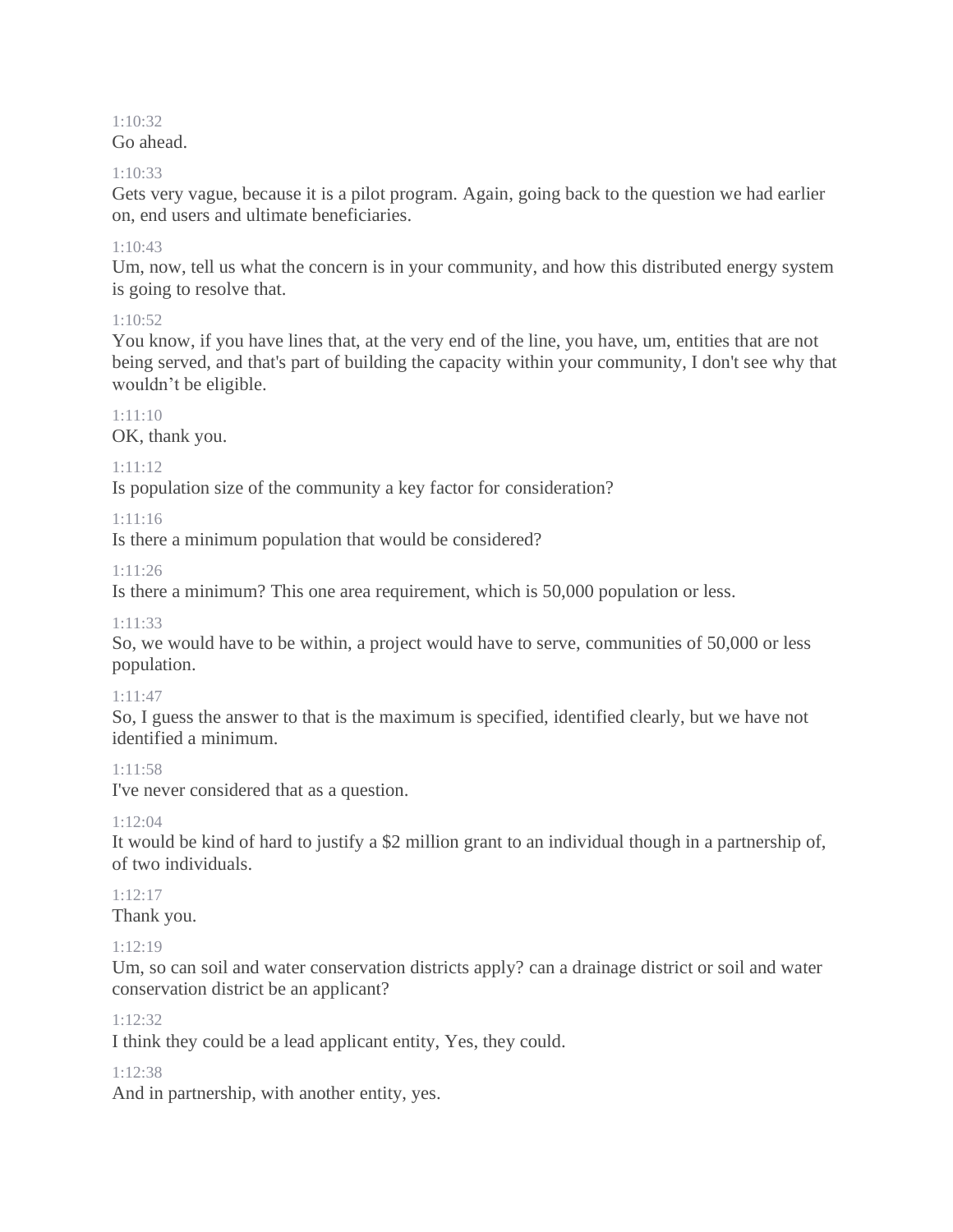1:12:45

Thank you, provided the material.

1:12:49

Sorry.

1:12:51

No, no, as far as perfect thank you.

#### 1:12:53

And they can A small city of black.

1:12:56

Yes, a rural area, a city in a rural area, or as dead, as Deb said earlier, a population of 50,000 or less.

1:13:07

That would be a small city.

 $1.13.17$ 

OK, this one is A Let's see.

#### 1:13:23

Just bear with me telling you it's a long question, but I think we can get there, first of all, she says thank you.

1:13:30

So then so much of Wyoming is extremely rural.

#### 1:13:33

So, here's the question. I solar company serves all of Wyoming and many projects come to mind Can our labor as a company be donated as part of the matching funds?

#### 1:13:42

Will smaller projects be awarded of plants?

1:13:47

Can grants other than federal be used in matching funds?

1:13:52

I can break that down again.

1:13:54 OK?

#### 1:13:58

So can I So our soda company serves all of Wyoming and many products supplements. So, Can I labor as a company be donated as part of matching funds?

#### 1:14:10

So, if I don't see your solar company as the lead entity, so you would be a partner entity?

1:14:19

And, in that case, yes, your labor could be considered matching funds toward the project, provided that you're in partnership with an eligible entity, the applicant, as we identified earlier.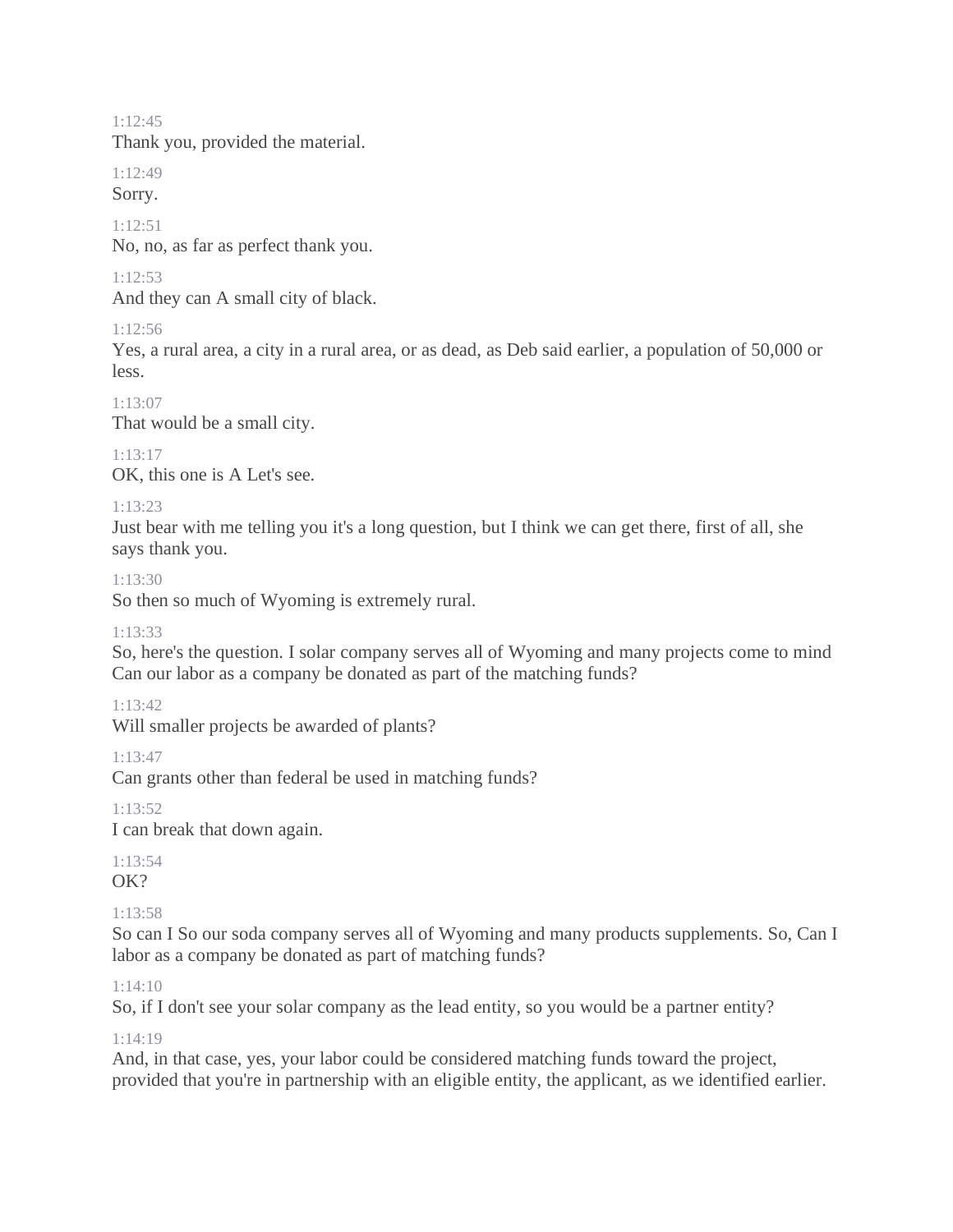#### 1:14:39

Does that sound right to you, Deb?

#### 1:14:43

Yes, I would agree. And what we would want to see is a demonstration of a reasonable number of hours requested at what would be considered a reasonable wage rate for those hours. So that we assured that the reimbursement request is not overstated for the type of work that's performed.

#### 1:14:59

Perfect.

#### 1:15:01

Will smaller projects be awarded if plants are met?

#### 1:15:09

All applications received will be evaluated the same way, according to the criteria that was published in the funding opportunity notice.

#### 1:15:28

So, they would equal, they would receive equal consideration of every other applicant, is the way to say that, and fair consideration.

1:16:00  $\Omega$ 

1:16:07

Hello, I apologize, I was talking. I mean. Sorry about that.

#### 1:16:15

And so you mentioned, you mentioned two MW. I'm guessing that's megawatts. Does that mean that the output needs to be power?

## 1:16:25

Can it be syn gas or bio gas?

1:16:33

Well, we're talking about really relieving energy burdens. So yes, we're talking about generation.

1:16:44

If that same gas turns a generator, now we're talking.

1:16:48

But as Search, I don't they syn gas is A.

1:16:56

Is going to meet the purposes of the program as an outcome.

1:17:03

Would you agree with that, Deb?

1:17:06

Yeah, that's a really good question.

#### 1:17:08

I think we'd have to dig into the notice a little, um, to see how we would look at that.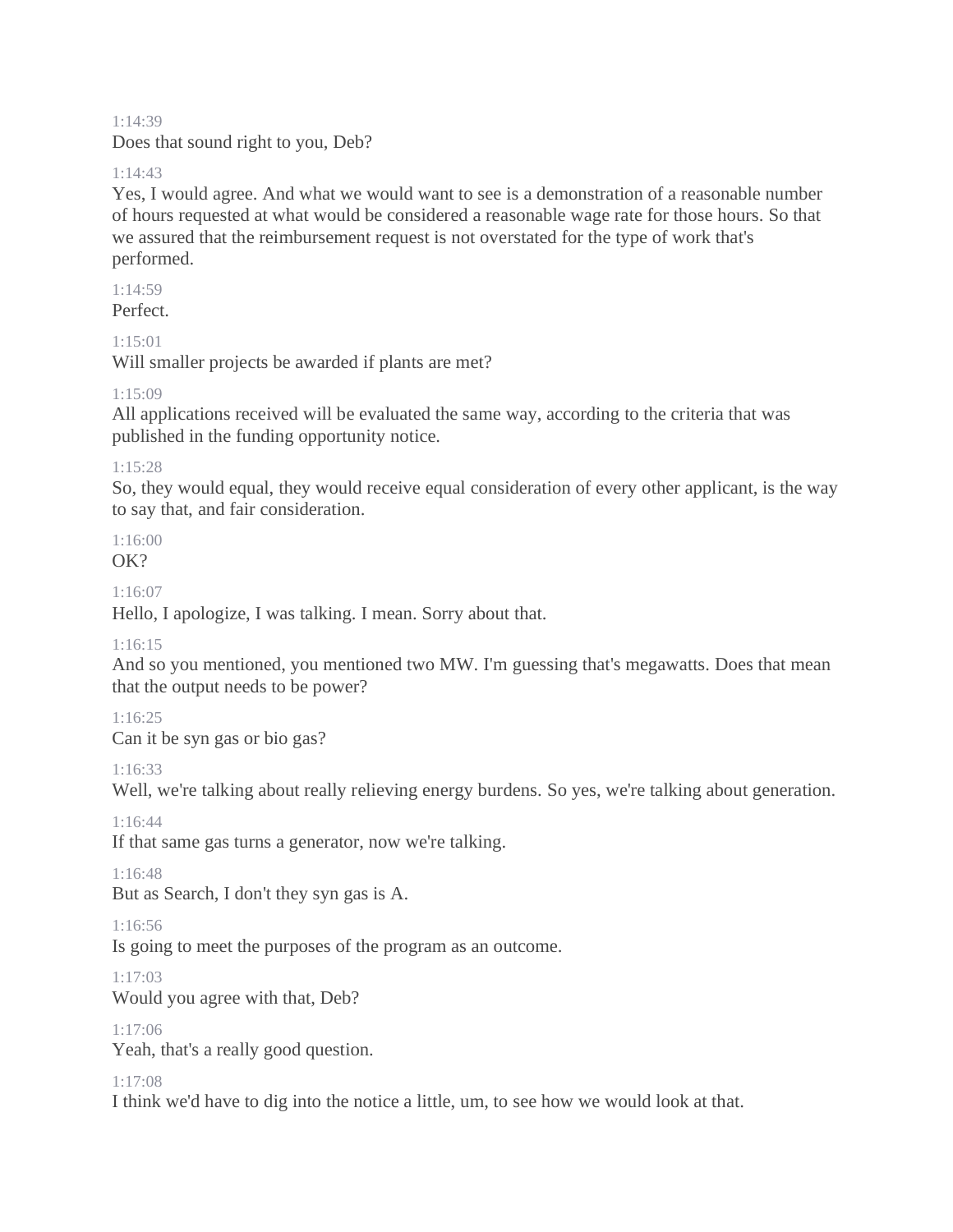#### 1:17:21 Thank you.

#### 1:17:23

The same day while we're, while we're here, Scott, let me just state here, this goes for biofuel production that biofuel production is not an outcome that meets the purposes of the program, but if that biofuel is used to turn a generator, now, we're talking about something else entirely.

#### 1:17:50

About it, OK, thank you.

#### 1:17:54

There's a couple more questions, but those folks also have their hand raised, so we're just going to get right into it.

## 1:17:59

OK.

1:17:59

So for folks that you have your hand raised, I'm going to start with Tom Mills and then the Olivia .... You'll be next, OK. So timing, go ahead and unmute yourself, and go and speak.

## 1:18:10

Yes, thank you, and thanks for presenting this information. My question is regarding that 28% matching fund.

#### 1:18:18

If the state, this project is in has state funds or funds that are available from the state utility company, will they qualify?

## 1:18:29

Yes, sir.

#### 1:18:31 Alright.

1:18:31

Thank you, candidates, if they're a partner, not the lead applicant.

1:18:36 Correct, but yes, absolutely.

1:18:39 All right, Thanks.

#### 1:18:47

..., if you'd like to unmute yourself, now's the time.

1:18:51 Douglas Smith founder.

1:18:53 Hi, thank you for this webinar.

1:18:56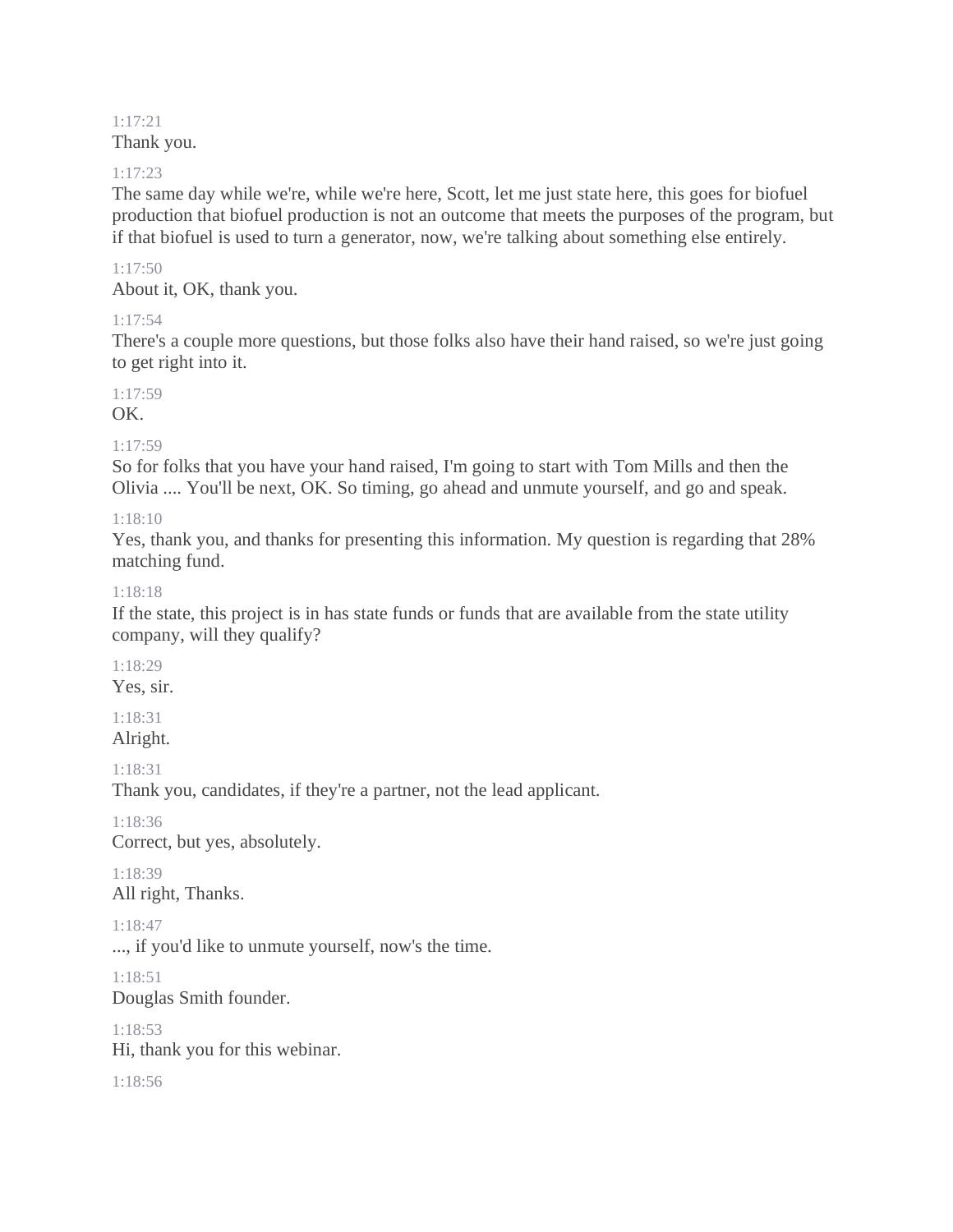And, I have a two part question, I guess, so, the first part is, if a rural electric co-operative partners with a tribe, then in that case, the tribe would be the lead applicant.

## 1:19:11

Correct, even though the Rural Electric co-operative is a non-profit organization, understood.

## $1.19.20$

The des, so, your answer me is that, would that be an eligible partnership?

## 1:19:26

Yes, absolutely, but, the electric co-operative itself would not be, that could not be the lead applicant, even though it's a non-profit.

## 1:19:38

Oh, I see, I see what you're doing, so, if the electric co-operative meets all of the other criteria, um.

## 1:19:52

So, um, I, yes, I am, I believe so, and if I get a difference of opinion from leadership, then I will, I will communicate.

## $1:20:10$

But I, as I imagine it, we've stated along that we would prefer the, the rural electric co-operatives to be the partner entity as opposed to the lead applicant or the lead entity, the applicant.

## $1:20:26$

Um, but they are non-profit. And we've specified that as an eligible entity to be the lead entity.

#### 1:20:37

So, can you help me? Is there a reason to exclude them?

#### 1:20:46

No.

## 1:20:47

I think, I mean, we'd obviously you can run that past LGC, Tony, about we.

1:20:53

do have public and private non-profit organizations listed Yes, lead entities.

1:21:00

So thank you for that question that's forced us to think about things a little more carefully.

## 1:21:05

Thank you actually have as a second question then about kind of the lead entity. Does the lead entity need to be the owner of the?

## 1:21:16

You know, if the project is for on the power generation facility, then if that's owned by the electric co-operative, do they need to be the lead entity? Or?

## 1:21:27

Like a partnership with the tribe, even though they don't own the specific, you know, technology or pieces there does not matter.

## $1:21:37$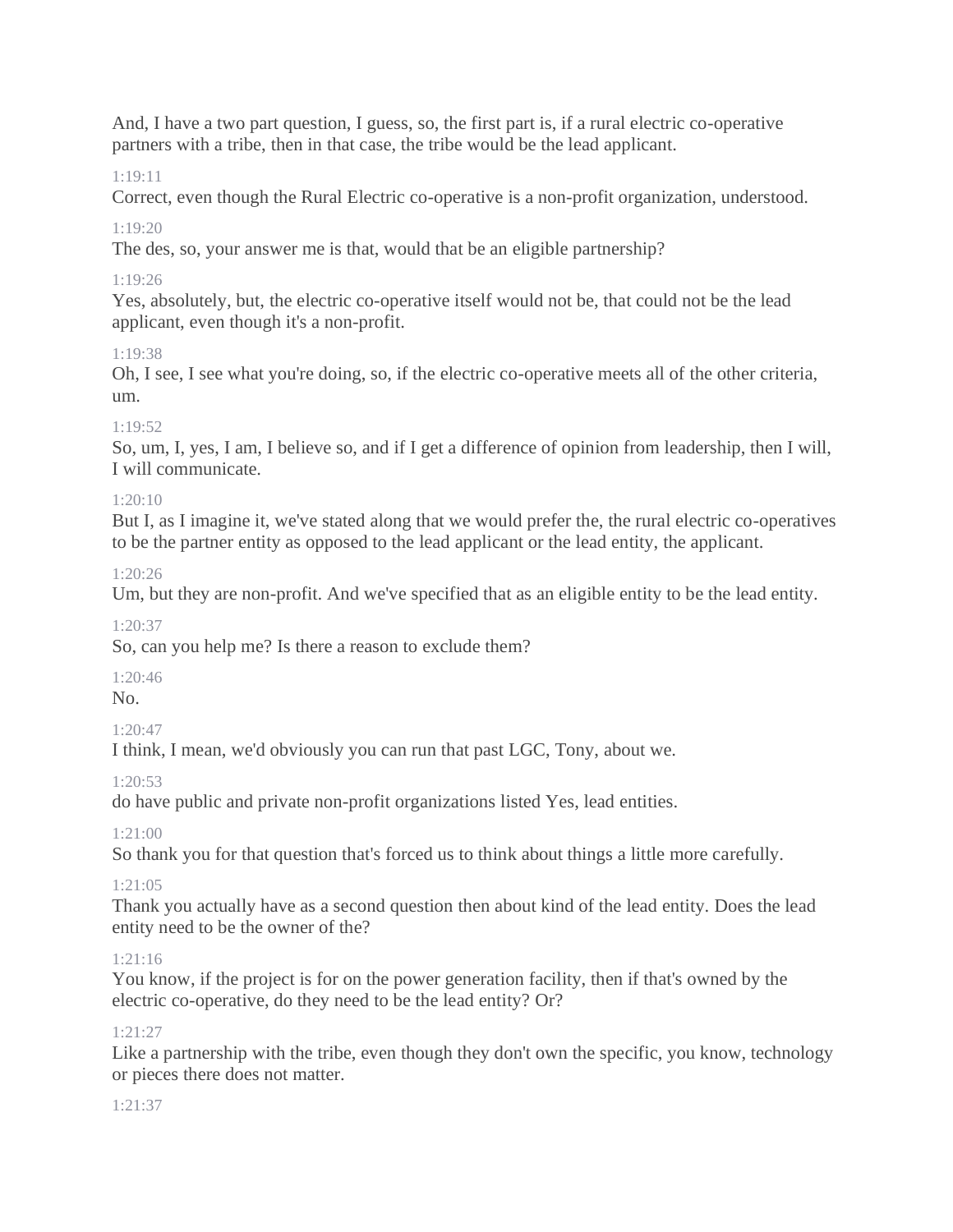Well, Cindy, the lead entity is responsible for the administration of the grant.

# 1:21:47

And, has and takes ownership, as we, as we specified in the notice itself, are the responsibilities and requirements of the lead entity.

# $1.22 \cdot 01$

So, unless the partnership, it's in the agreement that the partnership is good, it has control of the assets, or that that goes to the partnering entity, uh, that's the lead entity that that would be assumed to have ownership of that.

## 1:22:21

And I would have you look at the definition of applicants in the, notice, that's where it talks about the rights and responsibilities and the disposition.

## 1:22:31

Um, that go along with any of the assets do reside with a lead applicant.

# 1:22:45

Hey, thank you.

## $1.22:47$

Oh, let me say something.

# 1:22:53

I'm good.

## $1.22:53$

Just just thank you, OK.

## 1:22:59

Alright, so that, mister Smith. And then we'll have John Fox Rubin, on deck.

# 1:23:05

Douglas, you can go ahead and yourself. So you already answered my question. That was spoken at a municipality, a small city canal for 5000 people.

## 1:23:16

And now we're looking at a solar farm then in conjunction with a power purchase agreement and I'm just wondering if the the PPA can be considered as the matching.

#### 1:23:29 Reduce the PPA portion.

# 1:23:36

That's worthy of consideration. Absolutely.

#### 1:23:40 OK, thank you.

## 1:23:45

All right, thank you. So, now we have John Fox Truman, and then Aaron and Aaron ..., and then we're almost where revenues are almost thank. You, I'm the one that asked the question about a Habitat for Humanity community.

 $1.24.05$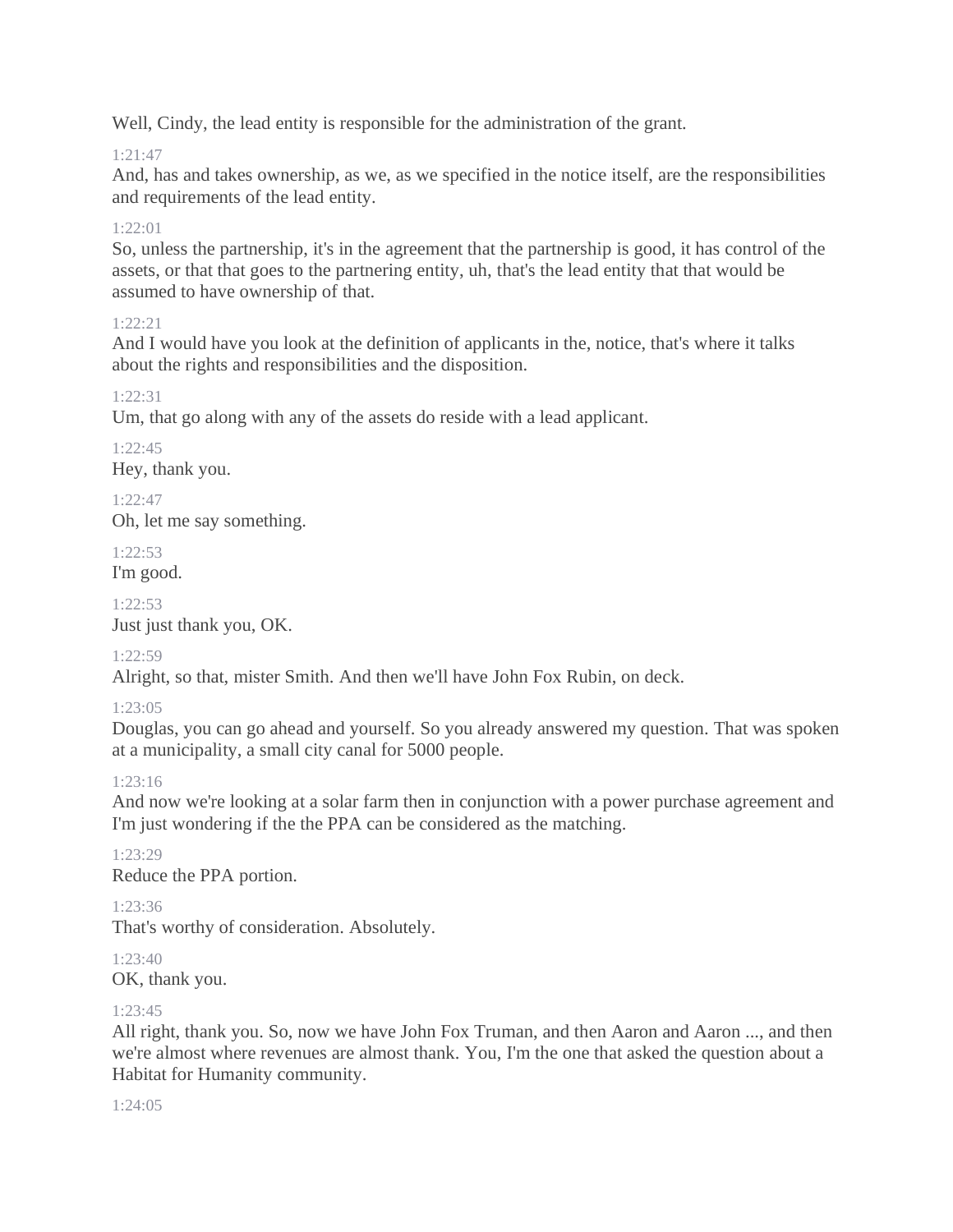And we are in a distressed energy community area, and what we're thinking is, it's a neighborhood of 20 housing units that would be sold as deed restricted houses to low income and moderate income families.

#### $1.24.21$

And we've designed it to have PV on the generation side about 100 kilowatts, and then, we would like to also add battery storage and E V capabilities for all. I think 18 of the units have garages so that EVs can be inside and then two would be carports outside.

#### $1.24.43$

So, the overall system, total size, is more like 20 kilo watts. Is that too small?

#### 1:24:51

I heard the question about you've got a maximum around two megawatts, but is 200, too small to be of interest?

 $1.25:02$ Well, let's consider it!

#### 1:25:03

We, we might could talk about that in, in the context of a larger project to be included as a among it, that you can serve a wider service area.

## $1.25:19$

# Got it.

#### $1.25.21$

So, maybe part of something, or the other entity. Yeah. Yeah. So, something of that nature is worthy of consideration.

#### 1:25:29

But we would like to do, we would like to be a larger scale, this is what I'm trying to say, so that we can demonstrate the impact that this program is having. so that Congress says, Oh, you know what? That was a good idea. We had.

#### 1:25:46

Let's pick that up on a continuous basis, OK.

## 1:25:52

Kind of happened, But that's we would like to have projects of impact.

## 1:25:57

Yeah, what what? What would you say would be that hitting that threshold?

## 1:26:02

Do you think one megawatt would do it, because we looked at a model where we would have pretty extensive energy storage that would be supplied, both by our PV on the roof?

## 1:26:13

Because in that region, sustainability, we have a lot of forest fires and we've had a lot of outages.

#### $1:26:20$

And so, really, the battery capacity might might be the, even though it's not generation, coupled with with a fair amount of PV and eubank it and store it, It can bring a lot, a lot of resiliency.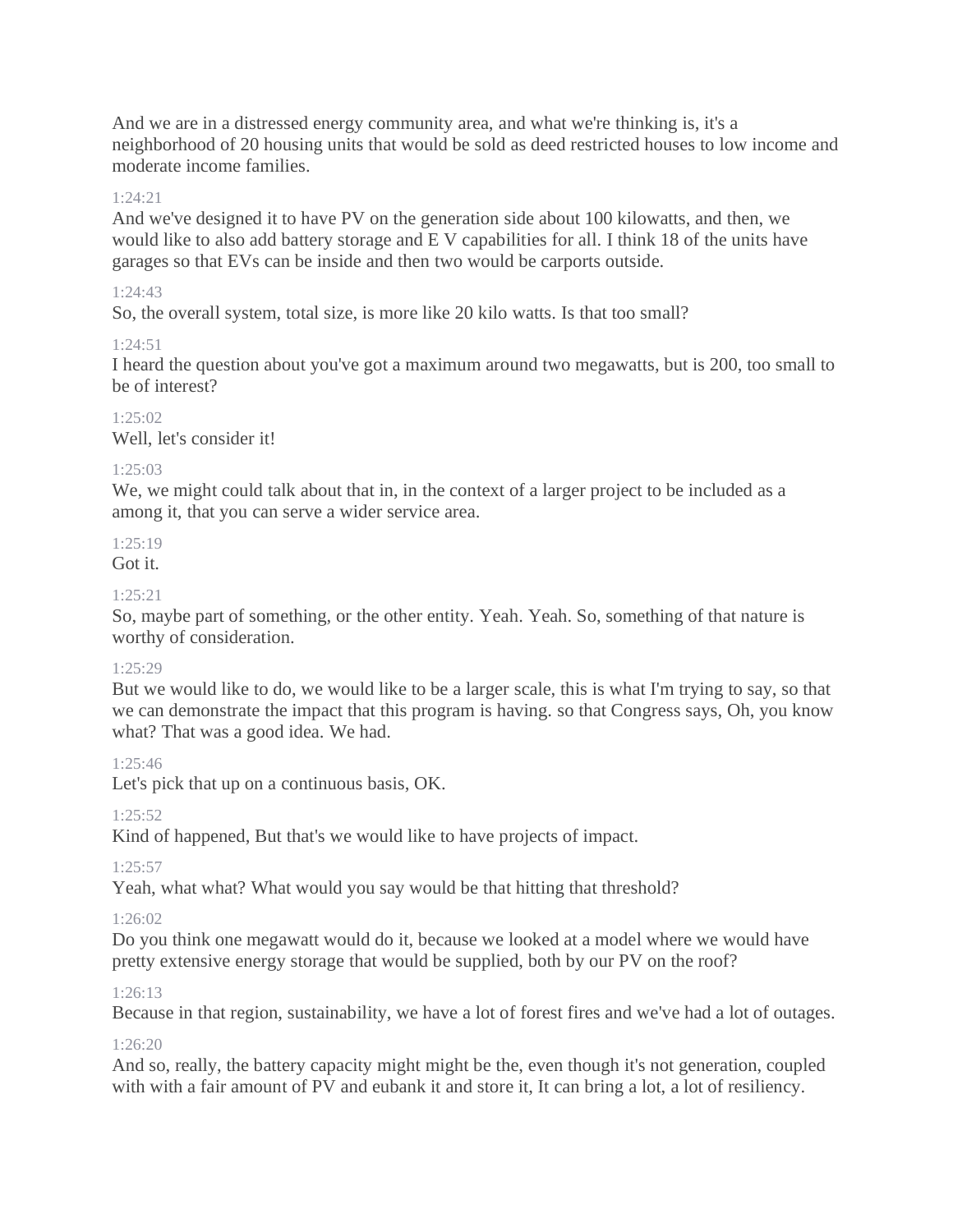#### 1:26:35

So, if you said, Hey, one megawatt is kind of our threshold, We would then look at, you know, let's design a one megawatt system and see if it makes sense to run through your, your proposal process.

#### 1:26:47

Or, if you said it's 500 kilowatts.

#### 1:26:52

Well, we haven't set a minimum threshold, so, but you do, you should remember that, you have to compete with every other applicant.

#### 1:27:01

Yeah. Got it. The performance metrics are going to be.

1:27:08

significant input in consideration.

#### 1:27:12

Got it. I mean, then, I guess I'll dig into the details but there's the the intermittent peak capacity versus your your standard capacity for a system.

#### 1:27:24

So, if this were in an area where those peak shaving could play a big role.

1:27:32

Hopefully your process can give that benefit as well or you know give it credit for that.

1:27:41

I understand that. Yes. OK.

1:27:43

Again, thanks, it takes for meritorious consideration.

1:27:46

Yep, OK and make sure that you address that in your narrative if you've got you know, intermittent peak.

1:27:55

concerns that you're trying to address with the projects OK, thank you.

1:28:06

Thank you, John. Thank you, Tony and depth.

1:28:08

So we have Eric Arslan, you can unmute yourself and then Paul De Yolanda.

1:28:23

Energy, there, you are off, goodness week.

1:28:30

I will come back to Erin, and then we're gonna go with Paul D, If you listen, either you can unmute yourself.

#### 1:28:42

Hello, this is Paul Hernandez with East Bay Community Energy Authority. Can you hear me?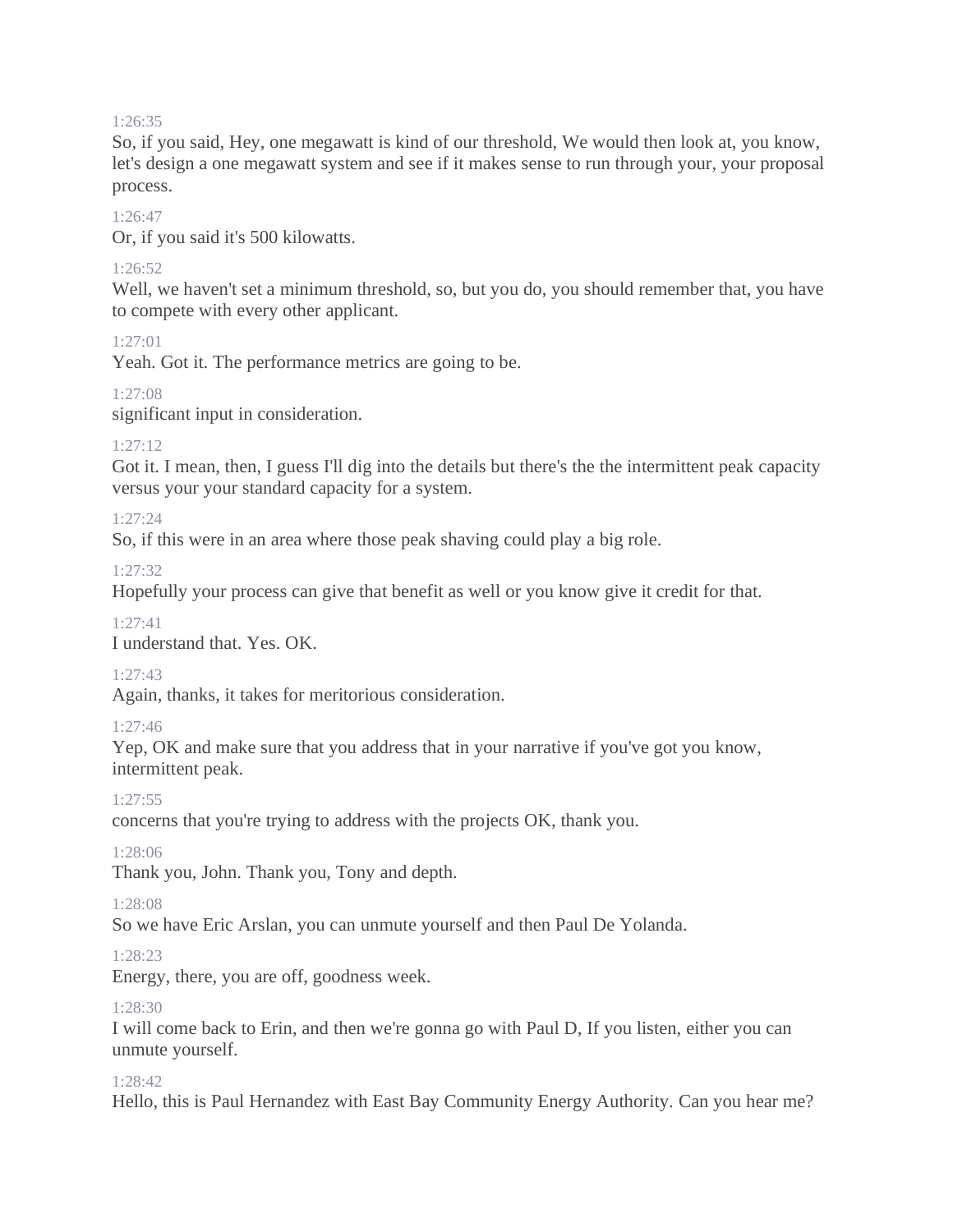#### 1:28:47

Yes, sir, and I intermittent, but yes, I can hear you.

#### $1.28:50$

OK, great, and you may hear my my son trying to get my attention back as well, so thank you for the opportunity to speak with you today and this awesome presentation.

#### 1:28:59

one of the things that I wanted to touch base with you on was regarding the targeted region.

#### 1:29:07

Earlier, it was stated that the, that five of those six targets should be achieved. What if a group specifically only has 3 or 4 of those identifiers?

#### 1:29:17

In other words, is the Threshold five. And anything below that, is going to be not considered.

#### 1:29:25

And then, secondly, if there's anything that you could add around identifying an area of rural nature, it sounds like, from the solicitation that that is going to be the, under consideration, as well.

#### 1:29:39

In our territory, for example, we do have rural areas. But they're not falling in the identifiers that you have there. So, trying to get a little bit more feedback.

#### $1.29.51$

So, if, Deb, if you don't mind, I'm going to let you talk about the tool we have for rural eligibility meeting the rural eligibility requirement.

## $1.30 \cdot 04$

Sure, so, um, on our website, there's a link that you can pull up areas by their dress to see if they meet the 50,000 or less population.

## 1:30:17

If I understand you correctly, you're saying that a lot of the areas of emphasis for our targets, where there's maybe high energy burdens, Low income, et cetera, don't meet the 50,000 or less population.

#### 1:30:35

We would need to have the project be located in those areas that are 50,000 or less population in order to be eligible for the program.

#### 1:30:44

And I believe the second.

#### $1.30.47$

a question that you had was in regards to the criteria having sixth available, if you only hit 2 or 3 of those. And, again, that goes back to what Tony was saying, that all the projects will be evaluated based on their merit. So you may just not score as well as another one that would hit up to the five out of the six criteria.

## 1:31:12

OK, great, thank you so much for those applications.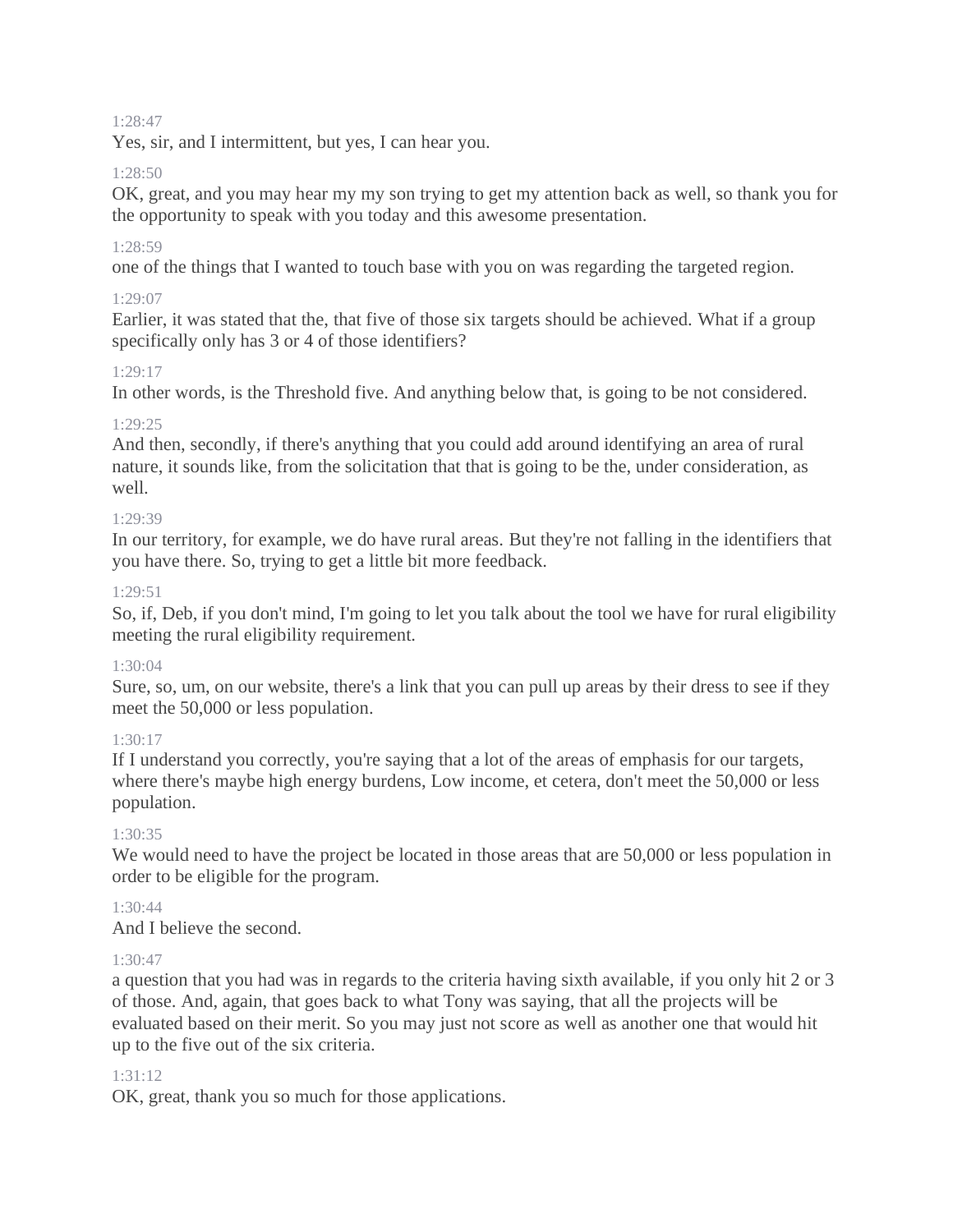#### 1:31:23 Yeah.

#### 1:31:24

All right, thank you.

## 1:31:26

Last two hands raise myself and get them online. Here, I'm gonna start with Erin ... and then we're gonna go Leandre, you'll be up next.

# 1:31:39

Erin?

# 1:31:44

OK, All right, yeah, and if you want to maybe just type in your question, what will I think we have time to get to where we're good on time. So go ahead and type that question because we cannot hear you.

## 1:31:55

I'm gonna go ahead and move on to leandre When I started, I think we had the same issue, but Legal ahead.

## 1:32:07

All right.

## 1:32:08

I think that does the same thing when you go ahead and type in your question, and we'll make sure to address it now.

## 1:32:16

That does it for the hand raises. We do have a couple more, Tony, in the chat, and I'm going to go ahead with those off now.

# 1:32:24

OK, All right. What a project at a non-profit university in an underserved community be eligible? IE, Can the non-profit University be the lead applicant?

# 1:32:39

Um, the non-profit university, we would prefer the applicant.

# 1:32:46

Yeah. We would prefer the university to be the partner entity and not the lead applicant, not the lead entity or the applicant.

# 1:33:00

Got it. Thank you.

## 1:33:04

OK, and Could a PPA be used as a partner for a city, as matching funds?

## $1.33.15$

Partner for Citi is matching funds.

## 1:33:19

I think we can consider that. We'd have to see it in context of the entire app.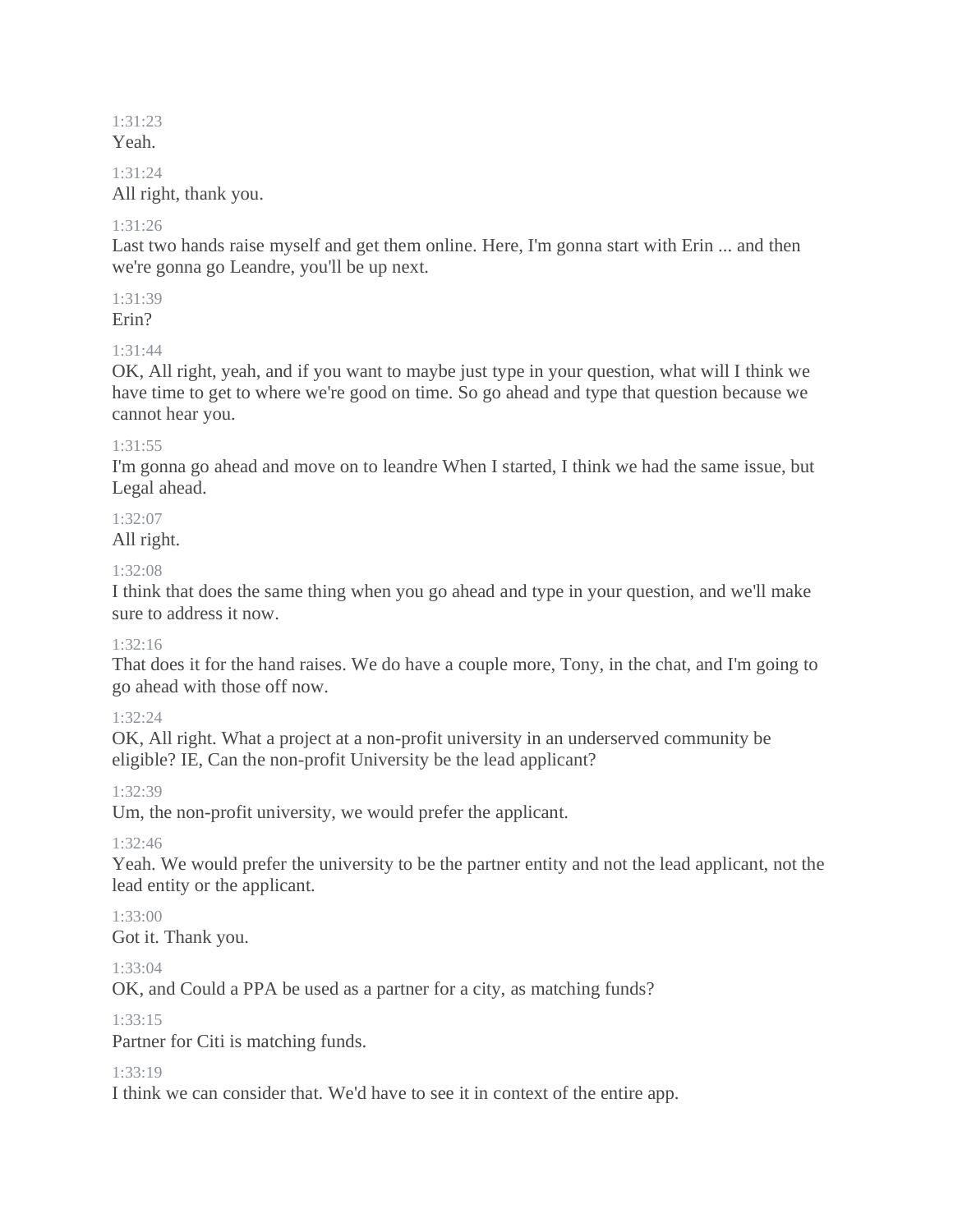#### 1:33:28 OK.

# 1:33:32

All right.

## 1:33:35

OK, I believe you've answered this, but I'm just going to add we're good on time. So, just to clarify, does the partnership have to be a formal legal partnership? Or can it be formalized by other means, such as, such as through a memorandum of understanding?

# 1:33:54

I think we had what we need something more. We do need something more formal than our memorandum for understanding letters of incorporation.

1:34:02 A simple.

# 1:34:08

I think I'm going to takes take the time to clarify what we require in terms of the declarations that are needed.

1:34:17 two for a partnership.

1:34:21

If you're in, I'll try to have that available for the Letter of Intent training next week.

1:34:27 If you'll bear with me.

1:34:31 Thanks, Tony.

1:34:33 Couple of questions here.

1:34:35 Is there a megawatt or max size?

1:34:40 They're looking at a 2.6 megawatt system.

1:34:46 For for our community?

1:34:48

That sounds that sounds reasonable, which we've talked about an absolute.

1:34:55

If you can do it for the \$2 million, and the matching fund, 400,000 to go along with that, more power to you, let's it's worthy of consideration.

1:35:07

But, what were you can you repeat that? Was that two megawatts dollars 1.6 megawatts?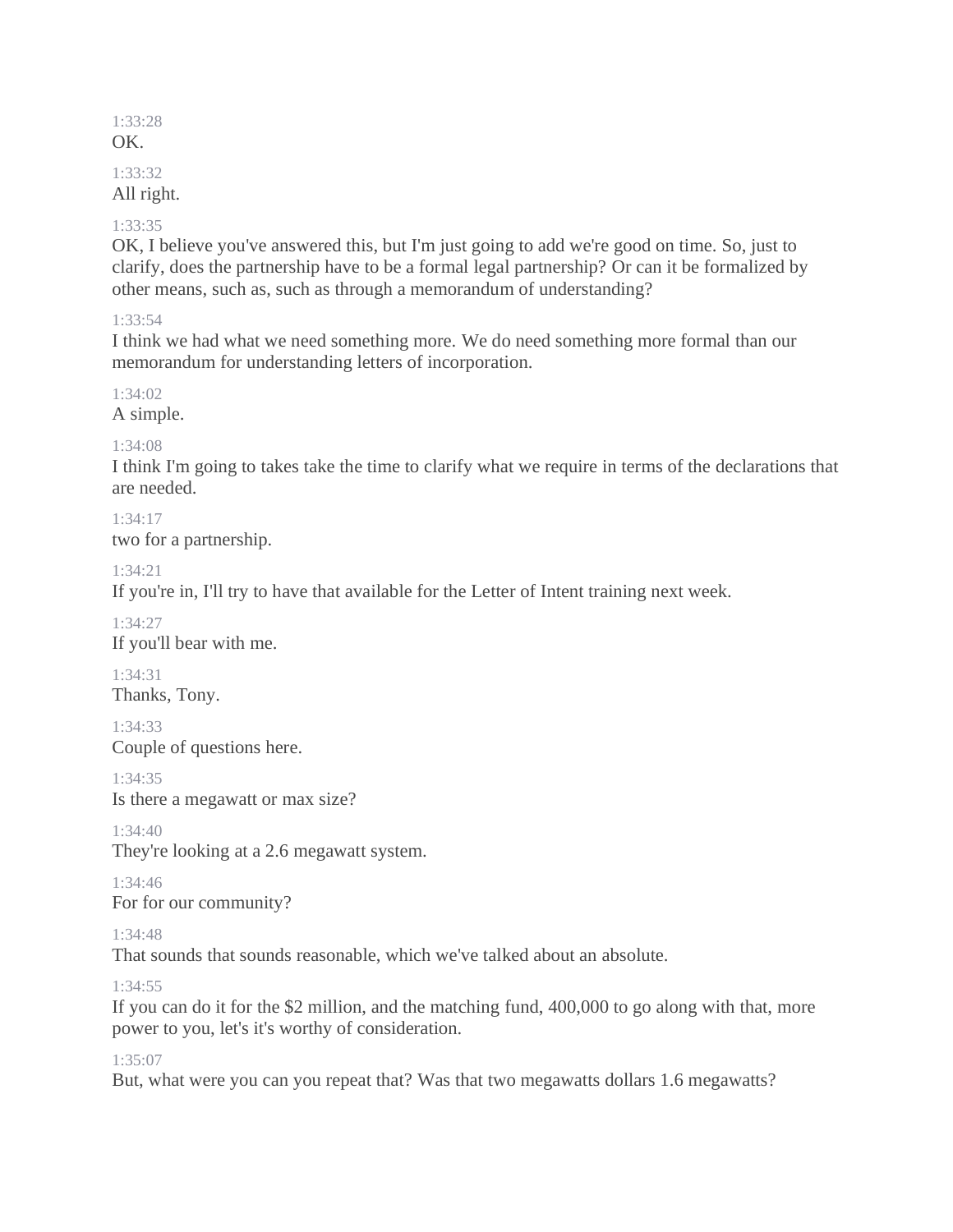# 1:35:15

Yes.

#### $1.35 \cdot 17$

Are mega watt Kappas is two million, right Tony are two megawatts mm meter.

## 1:35:28

Well, the interests we have is that it's community scale, energy, serve in the community, the priority communities, um.

## 1:35:45

I can see we're already come up against that threshold.

#### 1:35:49

Again, that's, we all need to discuss that and get a clarifying note to you on that.

## 1:36:05

Thank you.

## 1:36:08

Is the two megawatt mack's on the DC or AC side?

1:36:13

Yeah.

#### 1:36:15

Told me with the. I think we were taught. We're still talking about DC, right?

#### 1:36:23

Yeah, generation. Yeah.

## 1:36:29

Yeah.

## 1:36:31

All right, this is the last question I'm going in there, Q here.

## 1:36:38

So I think we have about 20 minutes left. So if you want to have those last-minute questions, now's the time, folks.

## 1:36:44

I'm gonna go ahead and go along.

## 1:36:45

So as we serve, multiple communities that are less than 50,000, but some together are over 50,000, are we eligible to apply for all those communities, or do we need to pick a specific community that is less than population?

## 1:37:02

I'll let you take that, Deb, if you don't mind.

## 1:37:05

Well, I believe I've heard you say, do you need to aggregate the sum of the entire area?

## 1:37:11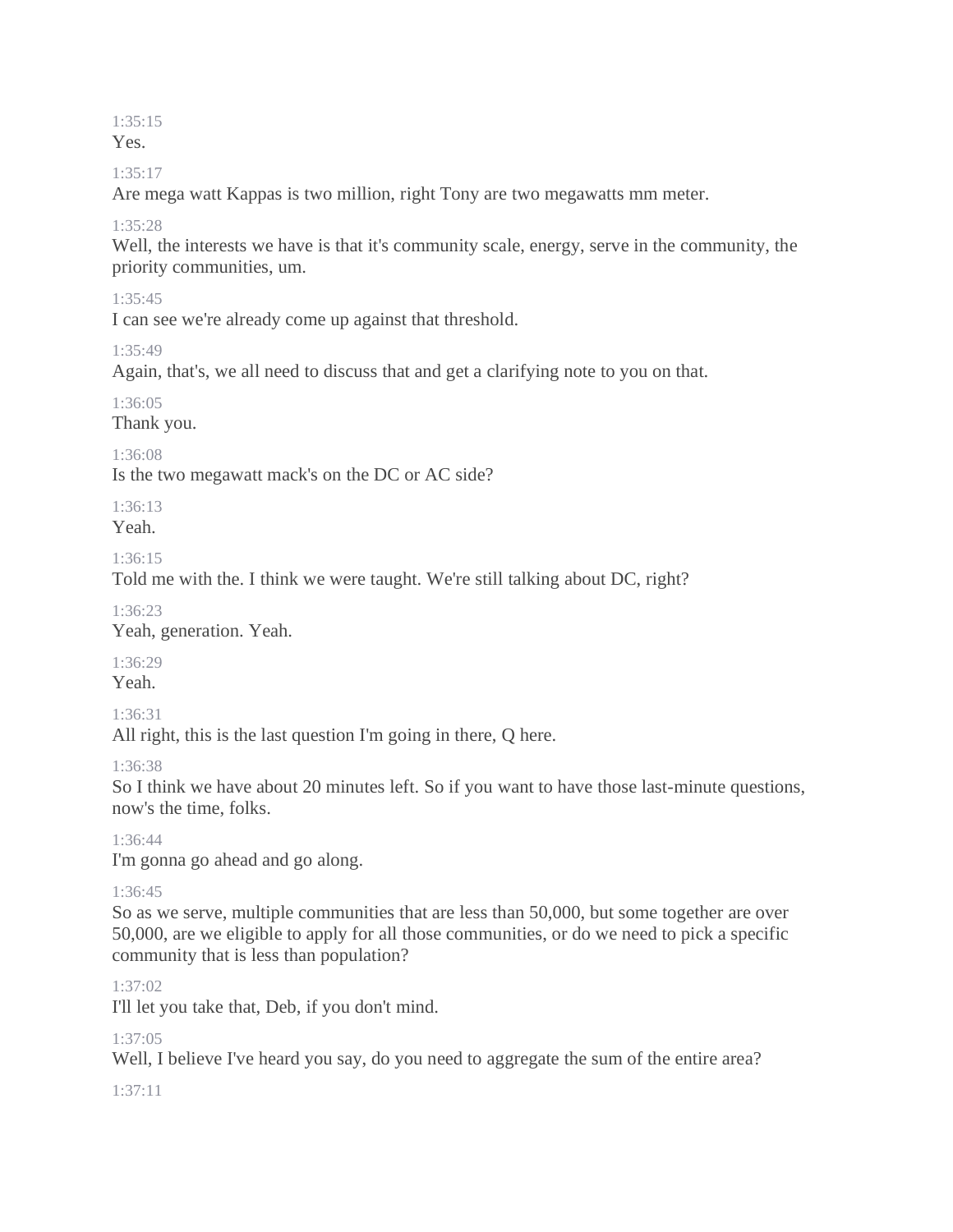And that would not, that's not how we would look at it, will then look to ensure that each of the communities are 50,000 or less, we wouldn't aggregate those community population.

1:37:28

Ask them.

1:37:31

OK.

## 1:37:34

You get a couple of notes, a couple of thank you notes, Tony, in them, I said, it's making this up. Thank you so much for making this opportunity possible. Very much appreciate it.

## 1:37:44

Against a few thank you's.

## 1:37:45

I do want to plug in the whether in our next next week as well um, and then I don't see any hand raises so or questions in the chat so Tony, if you want to wrap up there hmm, hmm, hmm, hmm. Now, now, it's fine.

## 1:38:03

OK, A few slides, Tony, if you want to go to the next slide, we can go over those questions as well.

## 1:38:09

OK, All right. Thanks, Tony.

## 1:38:13

So, as we mentioned several times, we are going to have another webinar next Tuesday, February first.

## 1:38:19

And in that webinar, we will further discuss in detail what's required in that letter of intent.

## 1:38:26

We also have some follow-up questions that we will get back to you from this webinar.

## 1:38:32

You can visit our website. It has the details. It has the details about the webinar for next week and how to register for that webinar.

## 1:38:41

The April 19th Letter of Intent filing date will be after that, and then we'll have another webinar scheduled for May 24th where we will discuss submitting a complete REPP application.

## 1:38:56

And then we'll have a final hour long open Q&A session on June 28th, which is prior to the July 18th complete application deadline.

## 1:39:07

So, that's what we have set right now for training.

#### 1:39:09 Next slide.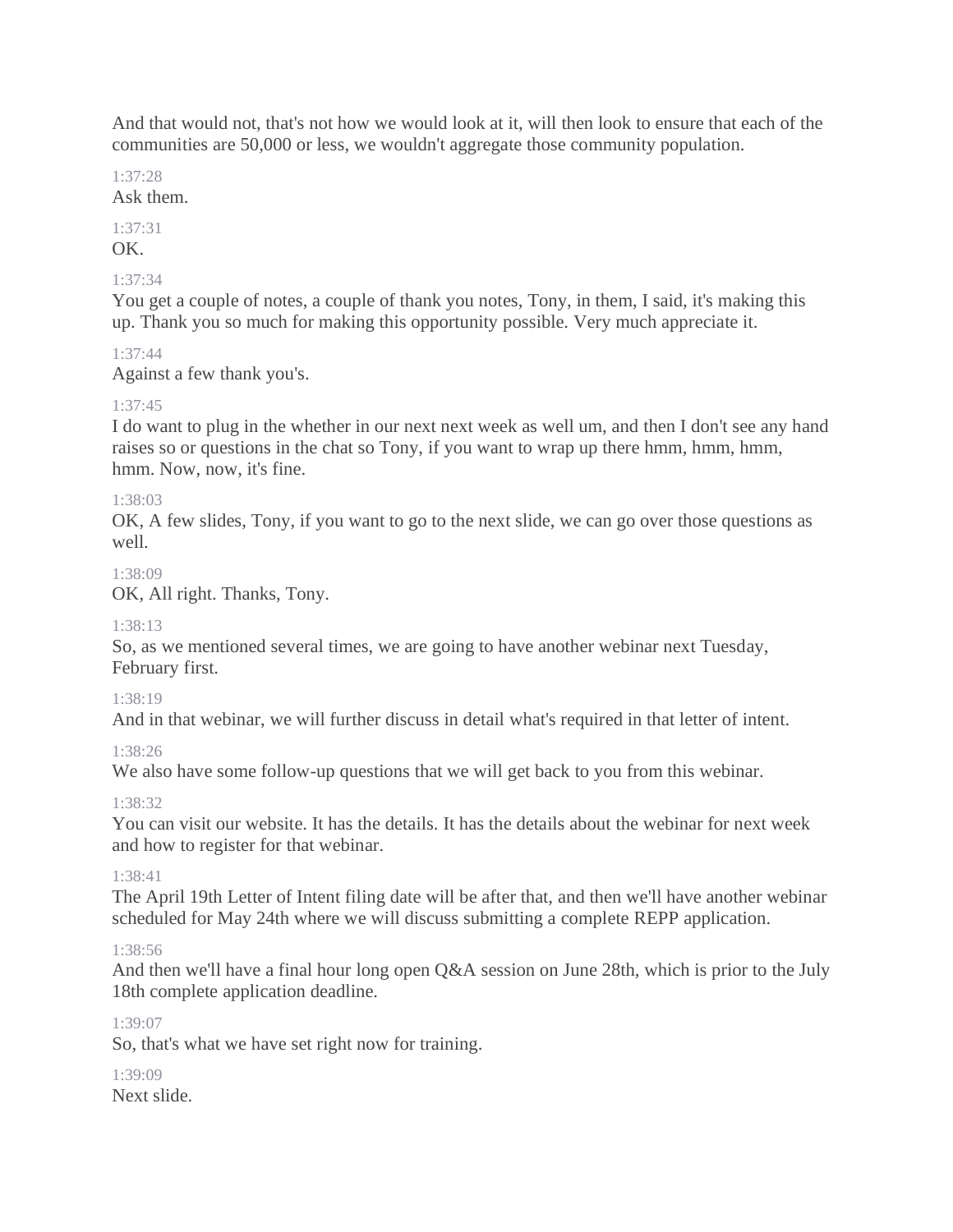#### 1:39:14 Once I get, There we go.

#### 1:39:19

## All right.

## 1:39:21

So just mark your calendars again with these significant REPP Program deadlines, again, April 19th for the Letter of Intent and July 18th, with a complete REPP Application filing deadline.

## 1:39:34

Next slide.

## 1:39:38

After complete applications have been filed to the agency, we will review them for completeness and eligibility.

## 1:39:46

We will then have a panel evaluate and compete all of the complete ineligible applications.

## 1:39:53

And those reviews and evaluations are slated to occur in the August September timeframe.

## 1:39:59

By October and November of 2022, we intend to have REPP selections made.

## 1:40:06

And we will notify all participants of the sending status, will get awards obligated and we will publicly announce those that are boarded.

## 1:40:17

If you were successful with an award, you would then execute the financial assistance agreement with the agency.

# 1:40:26

And after that, your REPP project may start incurring concurrent costs.

# $1.40.33$

# Next slide.

# $1:40:37$

So, again, the Rural Energy Pilot Program page on the website is your one stop shop for program information so, you may want to bookmark this page for reference.

# 1:40:49

Next slide.

# $1.40.53$

Questions on the REPP program can be set to myself or Tony Crookes via the program e-mail address, which is Rural Energy Pilot Program at USDA dot gov or, for short R E P P at USDA dot gov.

# 1:41:11

Each state also has a state energy co-ordinator that you can contact with questions.

## 1:41:19